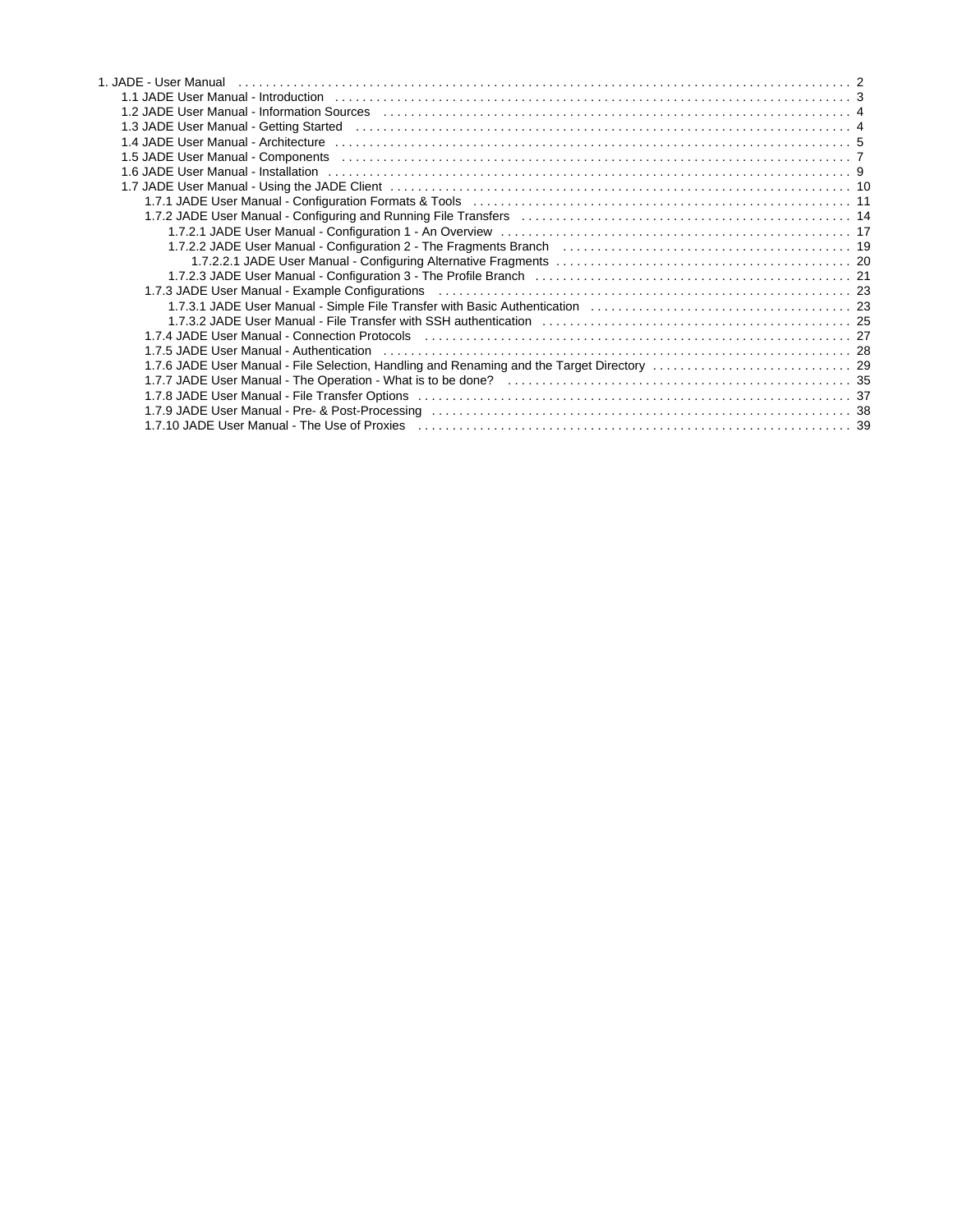# <span id="page-1-0"></span>**JADE - User Manual**

Quick intro to the JADE User Manual:

- for navigation use the menu in the sidebar for more detailed information such as:
	- [Introduction](#page-2-0) & [Information Sources](#page-3-0)
	- [Architecture](#page-4-0) & [Components](#page-6-0) [Getting Started](#page-3-1) & [Using the JADE Client](#page-9-0)
	-
- for contacts to SOS
	- send your comments, questions or if you are missing information as [Feedback](https://kb.sos-berlin.com/display/PKB/Contact)
	- send your questions about support & services by e-mail to: sales@sos-berlin.com
	- self-register in our [Change Management System](https://change.sos-berlin.com/) for [tracking of issues](https://kb.sos-berlin.com/display/PKB/Tracking+Issues), commenting and [voting for issues](https://kb.sos-berlin.com/display/PKB/Voting+for+Issues)





**let the rabbit do the job**

# **Recent Activity**



#### **[Andreas Püschel](https://kb.sos-berlin.com/display/~ap)**

- $\bullet$ [JADE - Components](https://kb.sos-berlin.com/display/PKB/JADE+-+Components) updated 7 minutes ago • [view](https://kb.sos-berlin.com/pages/diffpagesbyversion.action?pageId=4292674&selectedPageVersions=9&selectedPageVersions=8) [change](https://kb.sos-berlin.com/pages/diffpagesbyversion.action?pageId=4292674&selectedPageVersions=9&selectedPageVersions=8)
- ि [JADE - User Manual](#page-1-0) updated 31 minutes ago • [view](https://kb.sos-berlin.com/pages/diffpagesbyversion.action?pageId=10485920&selectedPageVersions=8&selectedPageVersions=7) [change](https://kb.sos-berlin.com/pages/diffpagesbyversion.action?pageId=10485920&selectedPageVersions=8&selectedPageVersions=7)
- [JADE User Manual File Selection, Handling and](#page-28-0) € [Renaming and the Target Directory](#page-28-0) updated 38 minutes ago • [view change](https://kb.sos-berlin.com/pages/diffpagesbyversion.action?pageId=10485885&selectedPageVersions=63&selectedPageVersions=62)
- [JADE User Manual Configuring and Running File](#page-13-0) [Transfers](#page-13-0) updated 39 minutes ago • [view change](https://kb.sos-berlin.com/pages/diffpagesbyversion.action?pageId=10487452&selectedPageVersions=27&selectedPageVersions=26)
- ি [JADE User Manual - Configuration Formats & Tools](#page-10-0) updated 39 minutes ago • [view change](https://kb.sos-berlin.com/pages/diffpagesbyversion.action?pageId=10487777&selectedPageVersions=24&selectedPageVersions=23)

### **Documentation Contributors**

- [Andreas Püschel](https://kb.sos-berlin.com/display/~ap) (31 minutes ago)
- [Alan Amos](https://kb.sos-berlin.com/display/~aa) (4 hours ago)

### **Articles to be reworked**

- [JADE User Manual Credential Store](https://kb.sos-berlin.com/display/PKB/JADE+User+Manual+-+Credential+Store)
- [JADE User Manual Using the JADE Background Service](https://kb.sos-berlin.com/display/PKB/JADE+User+Manual+-+Using+the+JADE+Background+Service)
- **[JADE User Manual Logging & Notification](https://kb.sos-berlin.com/pages/viewpage.action?pageId=10486132)**
- ি [JADE - Installation - Client](https://kb.sos-berlin.com/display/PKB/JADE+-+Installation+-+Client)
- ি [JADE User Manual - Jump Host File Transfer](https://kb.sos-berlin.com/display/PKB/JADE+User+Manual+-+Jump+Host+File+Transfer)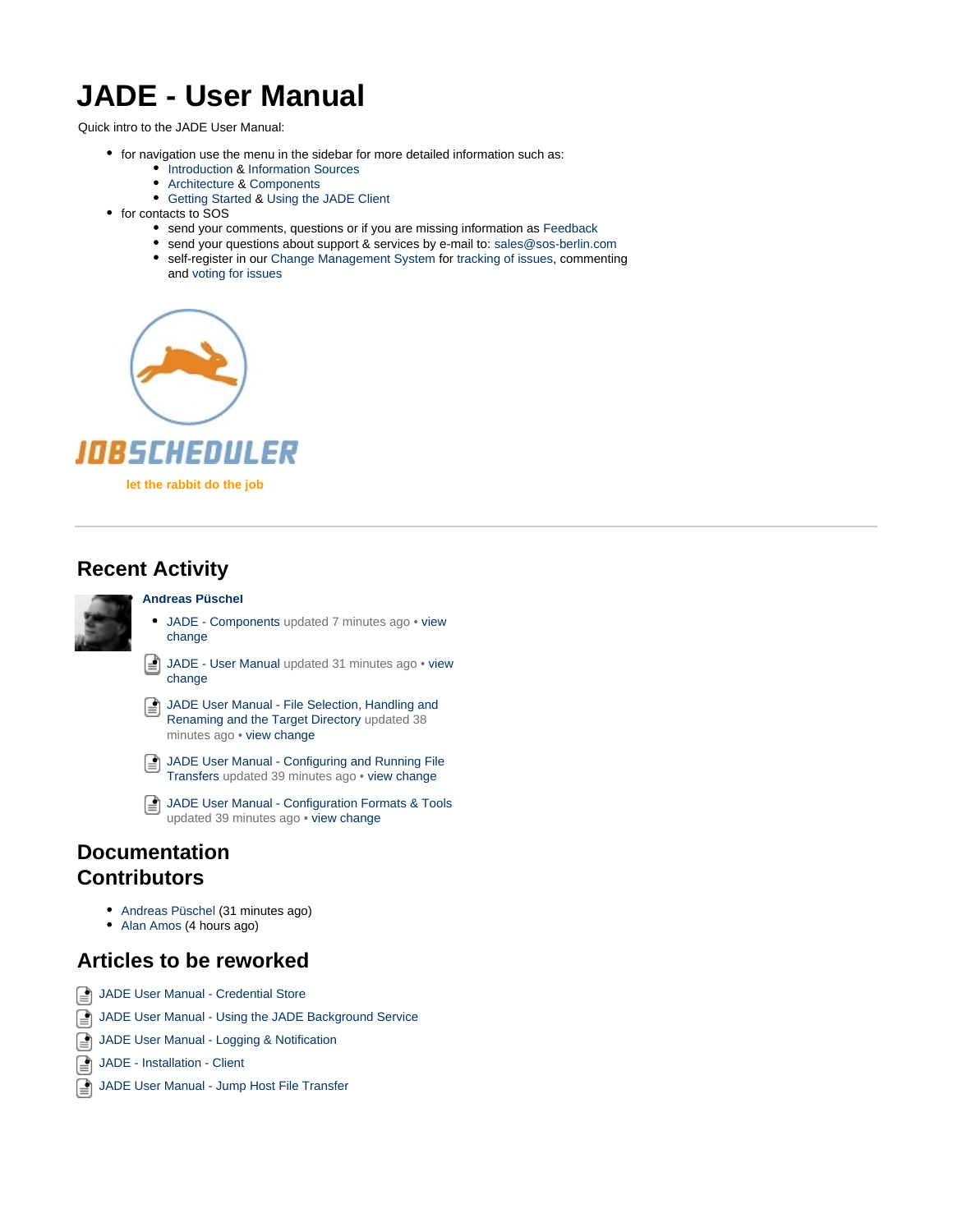#### **Pages**

- [JADE User Manual Introduction](#page-2-0)
- [JADE User Manual Information Sources](#page-3-0)
- [JADE User Manual Getting Started](#page-3-1)
- [JADE User Manual Architecture](#page-4-0)
- [JADE User Manual Components](#page-6-0)
- [JADE User Manual Installation](#page-8-0)
- [JADE User Manual Using the JADE Client](#page-9-0)
	- [JADE User Manual Configuration Formats & Tools](#page-10-0)  $\bullet$ [JADE User Manual - Configuring and Running File](#page-13-0)
	- **[Transfers](#page-13-0)**
	- [JADE User Manual Example Configurations](#page-22-0)
	- [JADE User Manual Connection Protocols](#page-26-0)
	- [JADE User Manual Authentication](#page-27-0) [JADE User Manual - Credential Store](https://kb.sos-berlin.com/display/PKB/JADE+User+Manual+-+Credential+Store)
	- [JADE User Manual File Selection, Handling and](#page-28-0) [Renaming and the Target Directory](#page-28-0)
	- [JADE User Manual The Operation What is to be](#page-34-0) [done?](#page-34-0)
	- [JADE User Manual File Transfer Options](#page-36-0)
	- [JADE User Manual Pre- & Post-Processing](#page-37-0)
	- [JADE User Manual The Use of Proxies](#page-38-0)
	- [JADE User Manual Logging & Notification](https://kb.sos-berlin.com/pages/viewpage.action?pageId=10486132)
	- [JADE User Manual Jump Host File Transfer](https://kb.sos-berlin.com/display/PKB/JADE+User+Manual+-+Jump+Host+File+Transfer)
	- [JADE User Manual Protocol-Specific Operations](https://kb.sos-berlin.com/display/PKB/JADE+User+Manual+-+Protocol-Specific+Operations)
	- [JADE User Manual Transfer History](https://kb.sos-berlin.com/display/PKB/JADE+User+Manual+-+Transfer+History)
- [JADE User Manual Using the JADE Background Service](https://kb.sos-berlin.com/display/PKB/JADE+User+Manual+-+Using+the+JADE+Background+Service)

#### **Navigation**

# <span id="page-2-0"></span>**JADE User Manual - Introduction**

- [Solution Scope](#page-2-1)
- [Basic Features](#page-2-2)
- [Target Audience for this Document](#page-2-3)

### <span id="page-2-1"></span>**Solution Scope**

- JADE is a solution for Managed File Transfer.
- JADE addresses particular implementation, logging and reporting requirements not found in other solutions.
- JADE also solves error detection and error handling problems often found with shell script based file transfer implementations .
- JADE is available standalone or fully integrated into JobScheduler to enable JADE's managed file transfer capability to be integrated into automated workflows.

### <span id="page-2-2"></span>**Basic Features**

• See the [JADE - Features](https://kb.sos-berlin.com/display/PKB/JADE+-+Features) Knowledge Base article.

### <span id="page-2-3"></span>**Target Audience for this Document**

- This manual provides information about the JADE architecture and components as well as instructions for file transfer configuration.
- It is intended to be used by system engineers who are responsible for file transfer configuration. Background knowledge of operating systems, file transfer protocols and network administration is a prerequisite for using JADE.
- This manual is targeted at both users who are new to JADE as well as those with more experience.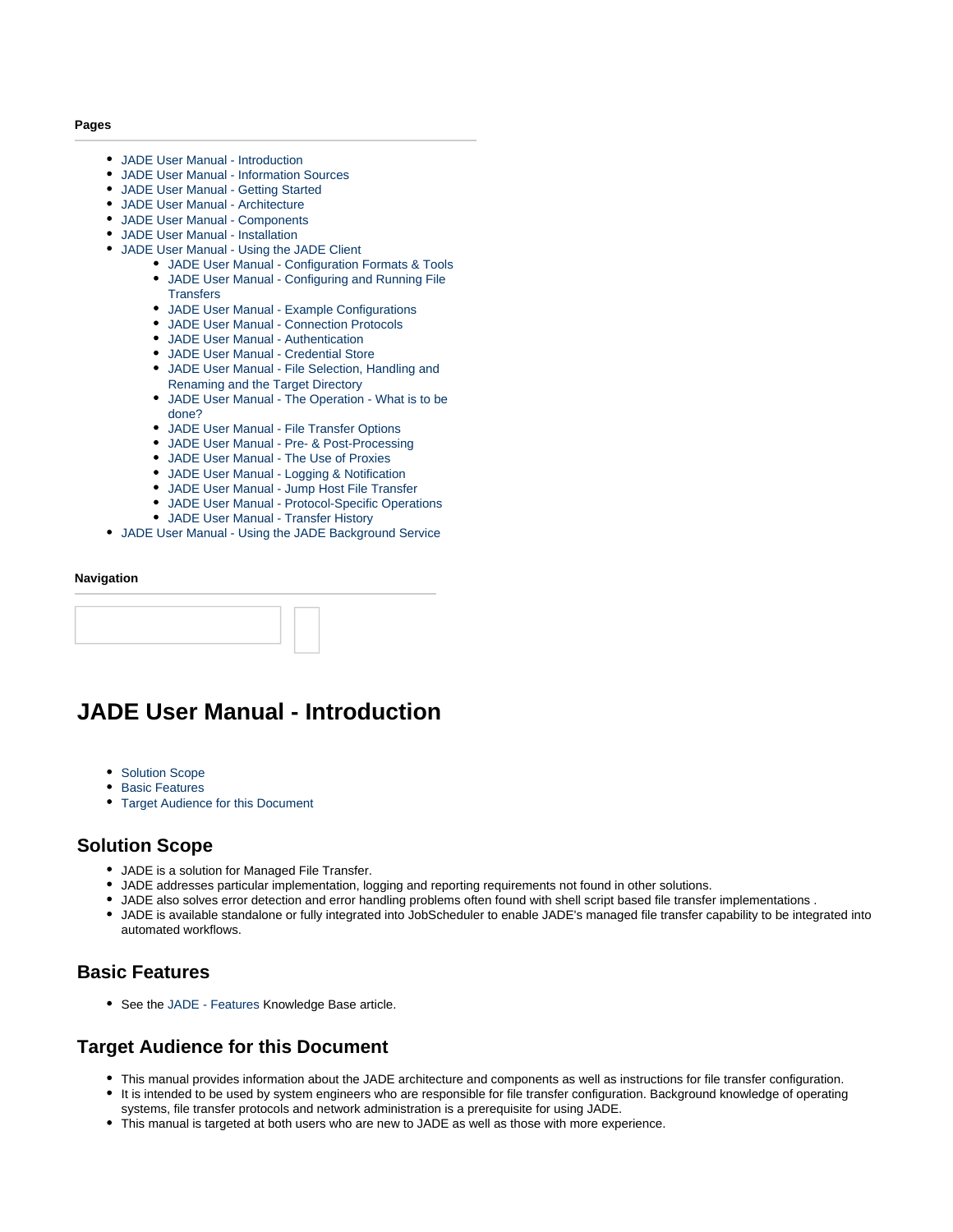# <span id="page-3-0"></span>**JADE User Manual - Information Sources**

- [Architecture](#page-3-2)
- [Tutorials](#page-3-3)
- [Documentation](#page-3-4)

### <span id="page-3-2"></span>**Architecture**

For a brief introduction to the JADE architecture see:

[JADE User Manual - Architecture](#page-4-0)

For a broader and more thorough presentation see:

[JADE Architecture Guide](http://www.sos-berlin.com/doc/en/JADE-architecture.pdf)

### <span id="page-3-3"></span>**Tutorials**

- The [JADE tutorials](https://kb.sos-berlin.com/display/PKB/JADE+-+Tutorials) provide a basis for learning how to use the JADE Client. They are intended to function as a Getting Started Guide before proceeding to increasingly complex examples.
- The tutorials describe operation of the JADE Client from the command line, e.g. by using a batch script. The other methods of operating the Client are:
	- using the [JADE API](https://kb.sos-berlin.com/display/PKB/JADE+API)
		- using the JobScheduler's [JADE JITL Jobs](https://kb.sos-berlin.com/display/PKB/JADE+JITL+Jobs)

#### [Read more ...](https://kb.sos-berlin.com/display/PKB/JADE+-+Tutorials)

### <span id="page-3-4"></span>**Documentation**

- [JADE User Manual](#page-1-0)
	- The current document
- [JADE Reference Documentation](https://kb.sos-berlin.com/display/PKB/JADE+-+Reference+Documentation)
	- The [JADE Parameter Reference](https://kb.sos-berlin.com/display/PKB/JADE+-+Reference+Documentation+-+Parameter+Reference) explains the parameters for file transfer configuration.
	- The [JADE API Reference](https://kb.sos-berlin.com/display/PKB/JADE+-+Reference+Documentation+-+API+Reference) shows the objects, methods and properties of the JADE API.
- The [JADE section of the Product Knowledge Base](https://kb.sos-berlin.com/display/PKB/JADE)
	- The [HowTos](https://kb.sos-berlin.com/display/PKB/JADE+-+How+To), [FAQs](https://kb.sos-berlin.com/display/PKB/JADE+-+FAQ) and [Examples](https://kb.sos-berlin.com/display/PKB/JADE+-+Examples) should be of particular use to users learning how to use JADE.

# <span id="page-3-1"></span>**JADE User Manual - Getting Started**

- [Prerequisites](#page-3-5)
- [Download & Installation](#page-3-6)
- [Tutorials](#page-3-7)
- [FAQ, How To, Examples](#page-4-1)
- [Getting Support](#page-4-2)

### <span id="page-3-5"></span>**Prerequisites**

- An Oracle Java Runtime Environment 1.8 or later is required for JADE release 1.9 and newer.
- The JADE Client is pure Java and can be operated with any operating system architecture (32bit, 64bit) Verify platform support from the [Which platforms is JobScheduler provided for?](https://kb.sos-berlin.com/pages/viewpage.action?pageId=6324845) article.

### <span id="page-3-6"></span>**Download & Installation**

- Download the JADE Client from our [JADE Download Page](http://www.sos-berlin.com/jade-downloads) or from [SourceForge](http://sourceforge.net/projects/sosftp/).
- Follow the instructions given in the [JADE Installation Client](https://kb.sos-berlin.com/display/PKB/JADE+-+Installation+-+Client) article.

### <span id="page-3-7"></span>**Tutorials**

**Note**ത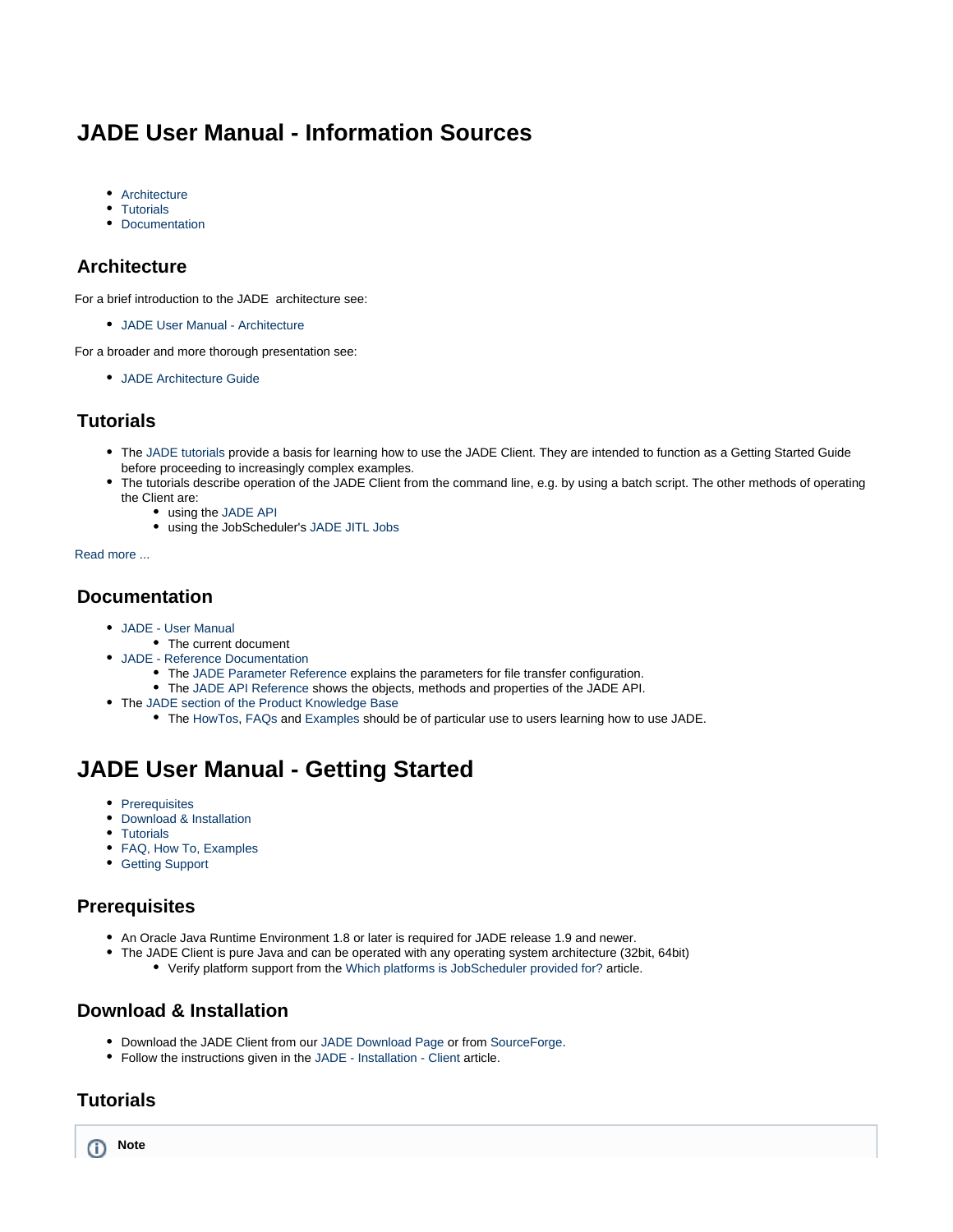These tutorials use the text-based file transfer configuration with  $*$ . ini files implemented up to Release 1.10.

They will still, however, provide a step-by-step introduction to getting JADE up and running before Release 1.11 is available.

In addition, two updated example configurations using the XML configuration introduced with Release 1.11 are described in this manual.

- Required Reading
	- Follow [The JADE Client Command Line Interface Tutorial 1 Getting Started](https://kb.sos-berlin.com/display/PKB/The+JADE+Client+Command+Line+Interface+-+Tutorial+1+-+Getting+Started)
- Recommended Reading
	- Follow [The JADE Client Command Line Interface Tutorial 2 Simple File Selection](https://kb.sos-berlin.com/display/PKB/The+JADE+Client+Command+Line+Interface+-+Tutorial+2+-+Simple+File+Selection)
	- Follow [The JADE Client Command Line Interface Tutorial 3 More Advanced File Selection](https://kb.sos-berlin.com/display/PKB/The+JADE+Client+Command+Line+Interface+-+Tutorial+3+-+More+Advanced+File+Selection)

### <span id="page-4-1"></span>**FAQ, How To, Examples**

- See the [JADE FAQ](https://kb.sos-berlin.com/display/PKB/JADE+-+FAQ)
- See the [JADE How To](https://kb.sos-berlin.com/display/PKB/JADE+-+How+To)
- See the [JADE Examples](https://kb.sos-berlin.com/display/PKB/JADE+-+Examples)

### <span id="page-4-2"></span>**Getting Support**

- Ticket System for bug reports, change requests and feature requests
	- [SourceForge JADE Ticket System](https://sourceforge.net/p/sosftp/_list/tickets)
	- [SOS Ticket System](https://support.sos-berlin.com/otrs/customer.pl) for customers of a [Commercial License](https://kb.sos-berlin.com/display/PKB/Commercial+License)
- User Forum for questions & answers
	- [SourceForge JADE Discussion Forums](https://sourceforge.net/p/sosftp/discussion/)

# <span id="page-4-0"></span>**JADE User Manual - Architecture**

- [Architecture](#page-4-3)
- [Components](#page-5-0)
	- [JADE Client](#page-5-1)
	- [JADE Background Service](#page-5-2)
- [JADE Implementation Architecture](#page-6-1)
- [Further information](#page-6-2)

### <span id="page-4-3"></span>**Architecture**

JADE comes with two main components: the Client, which is responsible for the File Transfer itself and the Background Service, which handles the File Transfer history.

Any number of Clients can use a single instance of the Background Service History as shown in the following diagram: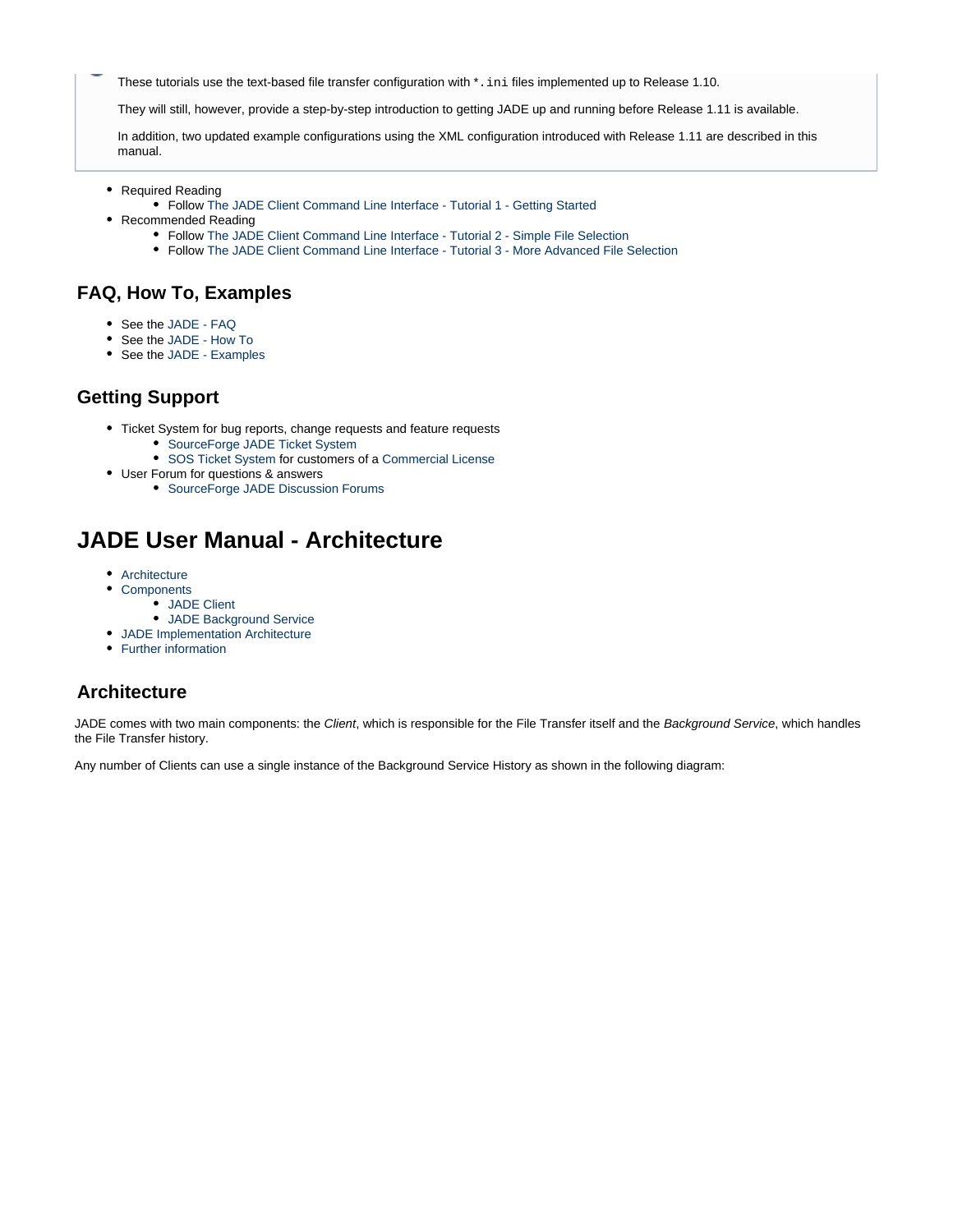# Architecture

JADE Client and Background Service Components



### <span id="page-5-0"></span>**Components**

The JADE Client and Background Service are both made up of a number of sub-components:

<span id="page-5-1"></span>**JADE Client**

- [JADE Command Line Interface](https://kb.sos-berlin.com/display/PKB/JADE+Command+Line+Interface)
	- Command line utility for integration with batch files
- [JADE API](https://kb.sos-berlin.com/display/PKB/JADE+API)
	- Enables applications to use the JADE functionality.
- <span id="page-5-2"></span>[JADE JITL Jobs](https://kb.sos-berlin.com/display/PKB/JADE+JITL+Jobs)
	- Seamless integration with JobScheduler for automated transfer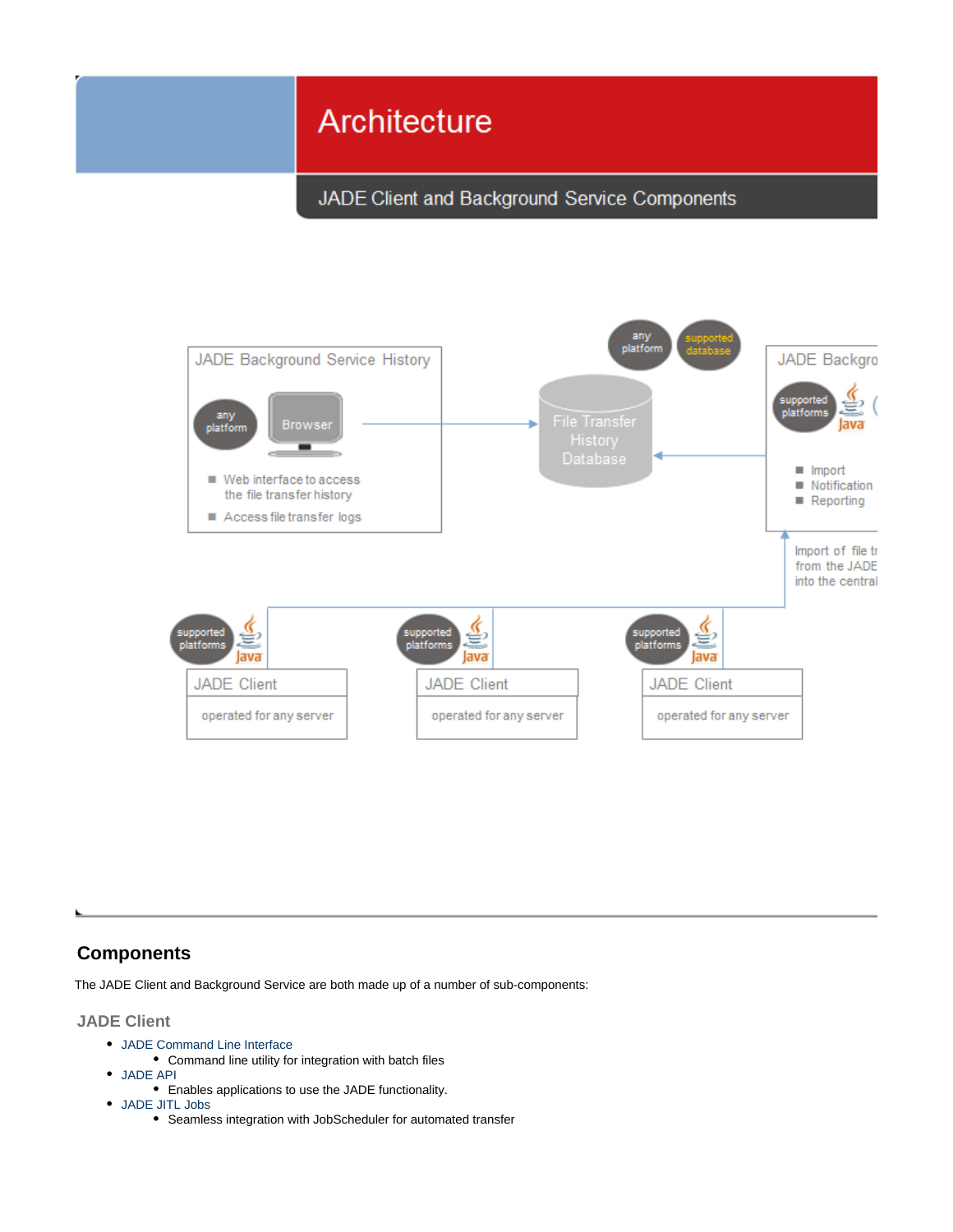#### **JADE Background Service**

- [JADE Background Service Automation](https://kb.sos-berlin.com/display/PKB/JADE+Background+Service+Automation)
	- Imports the transfer history of the JADE Clients into a database
		- Provides notifications in case of errors
- [JADE Background Service History Viewer](https://kb.sos-berlin.com/display/PKB/JADE+Background+Service+History+Viewer)
	- GUI for monitoring file transfers
	- Allows to search and browse the file transfer history
- JADE Background Service Reporting
	- Generates custom reports for file transfers
	- Mails reports of effected transfers

### <span id="page-6-1"></span>**JADE Implementation Architecture**

A unique key feature of JADE is Server-to-Server File Transfer (S2S). It provides the possibility of setting up a number of file transfers using a single server without installing clients/agents on each source/target host.

This is shown schematically in the diagram below:



JADE can transfer data using an intermediate server from a Source Server-to-Target Server (S2S) without touchdown on an intermediate server.

### <span id="page-6-2"></span>**Further information**

For more information please see:

our [JADE Implementation Architecture](https://kb.sos-berlin.com/display/PKB/JADE+Implementation+Architecture) page

**Pages**

#### **Navigation**



# <span id="page-6-0"></span>**JADE User Manual - Components**

- Introduction
- JADE Client Components
	- JADE Command Line Interface
	- JADE API
	- JADE JITL Jobs
- JADE Background Service Components
	- JADE Background Service Automation
	- JADE Background Service History Viewer
- Resources
	- JADE General Information
	- JADE Client Component
	- JADE Command Line Component
	- JADE JITL Job Component
	- JADE Background Service Component
	- JADE API Component

### **Introduction**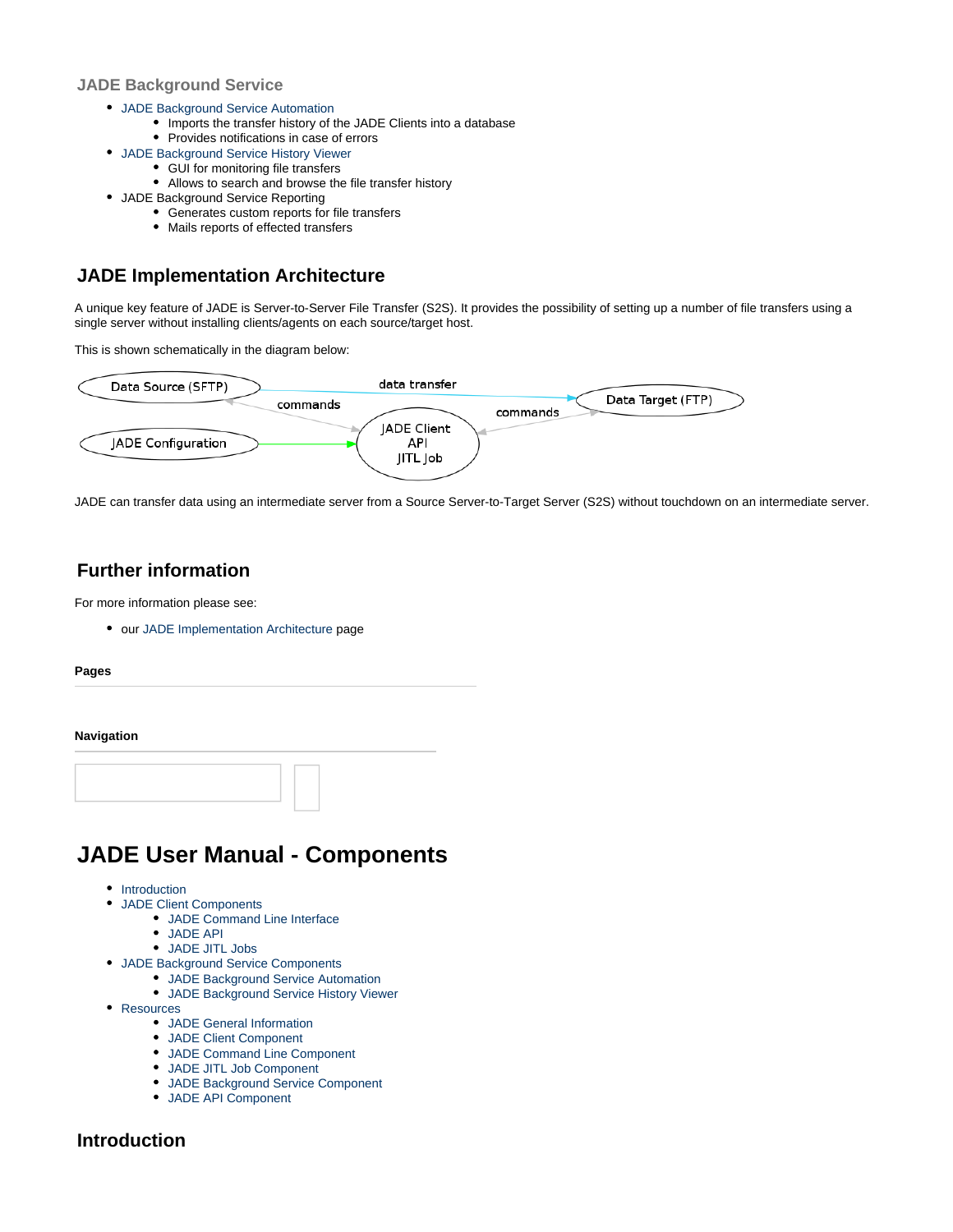The main purpose of JADE is to transfer data such as files between data sources and data targets. In addition it can execute commands by SSH on some hosts and record a file transfer history. A detailed list of JADE's file transfer features can be found in the [JADE - Features](https://kb.sos-berlin.com/display/PKB/JADE+-+Features) article.

The components provided by JADE can be grouped under two main headings - the JADE Client and the JADE Background Service.

### **JADE Client Components**

The JADE Client is the main component in JADE. The client is not only responsible for file transfer and SSH command execution but can carry out customizable logging, send the transfer history to the JADE Background Service, enable an audit trail and provide error handling. The architecture of the JADE Client and its associated components is described in detail in the [JADE Implementation Architecture](https://kb.sos-berlin.com/display/PKB/JADE+Implementation+Architecture).

The JADE client can be operated through one of the following components.

#### **JADE Command Line Interface**

The Command Line Interface allows JADE to be operated directly from the command line or from batch files.

- The JADE Command Line Interface is used e.g. for integration with existing scripts and to replace direct calls to FTP and SFTP command line programs.
- The JADE Command Line Interface allows to change the file transfer behavior, e.g. switch of protocol from FTP to SFTP, without the need to modify existing scripts. Such modifications can be applied to a JADE configuration file and would not affect existing file transfer scripts.

#### [Read more ...](https://kb.sos-berlin.com/display/PKB/JADE+Command+Line+Interface)

#### **JADE API**

The JADE API is used as a component for an individual application that requires file transfer capabilities.

- The JADE API makes the functionality of JADE available to any application running in a Java Virtual Machine.
- The JADE API provides access to classes and methods for individual handling of file transfer needs.

#### [Read more ...](https://kb.sos-berlin.com/display/PKB/JADE+API)

#### **JADE JITL Jobs**

Seamless integration with the SOS JobScheduler using the JobScheduler's JADE JITL Jobs (JobScheduler Integrated Template Library) means that the full range of the JobScheduler's workload automation capabilities can be used to

- automatically start and control file transfers using JobScheduler features such as [Job Chains](https://kb.sos-berlin.com/display/PKB/Job+Chains) and [Schedules,](https://kb.sos-berlin.com/display/PKB/Schedules)
- carry out advanced pre- and post-procesing around file transfer.

#### [Read more ...](https://kb.sos-berlin.com/display/PKB/JADE+JITL+Jobs)

### **JADE Background Service Components**

The JADE Background Service provides its functionality by use of the SOS JobScheduler.

- It includes operations to collect the transfer history and log files from a number of [JADE Clients](https://kb.sos-berlin.com/display/PKB/JADE+Client) and to add this information to the transfer history database.
- It includes the JADE Background Service History, a graphical interface to visualize the transfer history.

#### **JADE Background Service Automation**

The JADE Background Service Automation is provided by a JobScheduler instance. This service can import the transfer history and log files from any number of JADE Clients into the transfer history database as well as sending notifications.

- The JADE Background Service collects the transfer history from individual JADE Clients and is either invoked by the JADE Client after each file transfer or started by the automatically by the JobScheduler.
- The Background Service feeds the transfer history database with information on each file transfer including file names, source and target systems and execution results.

#### [Read more ...](https://kb.sos-berlin.com/display/PKB/JADE+Background+Service+Automation)

#### **JADE Background Service History Viewer**

The JADE Background Service History Viewer is a web front-end for accessing the file transfer history from the file transfer database which is used by the file JADE Background Service.

#### [Read more ...](https://kb.sos-berlin.com/display/PKB/JADE+Background+Service+History+Viewer)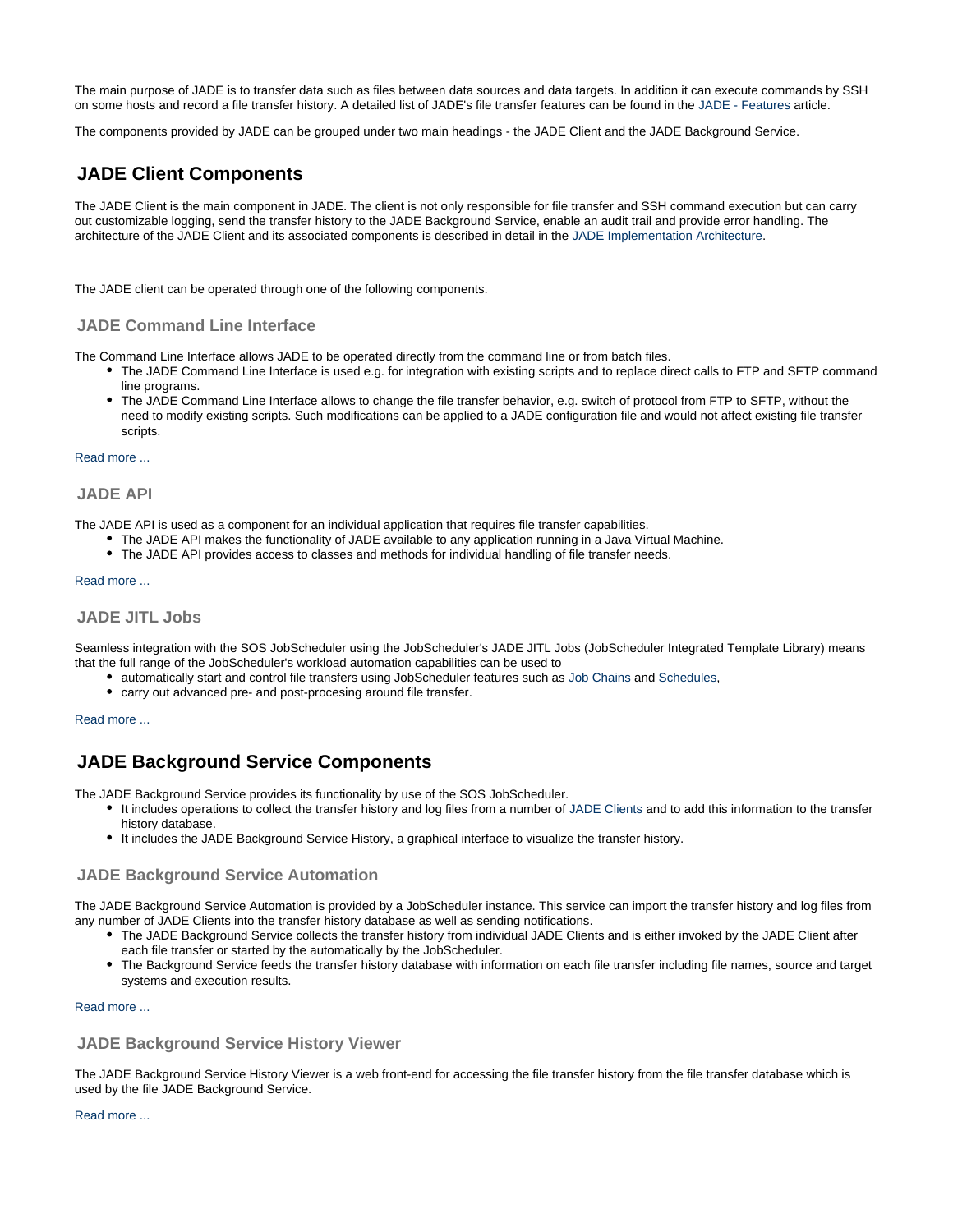### **Resources**

#### **JADE General Information**

| Free formative moore contanthuloholi ious long llloed Argument Fusentian: Null poromater in poromaters list      |
|------------------------------------------------------------------------------------------------------------------|
| Error formatting moore: contanthulohol: jove lang Illogal ArgumentEycontian: Null perspector in perspectora list |
| Error formatting moore: contanthylabel: joya Jang Illogal Argument Evention: Null parameter in parameters list   |
| Error formatting macro: contentbylabel: java.lang.IllegalArgumentException: Null parameter in parameters list    |

#### **JADE Client Component**

| Error formatting moore: contanthulohol: jove lang Illogal ArgumentEycontian: Null perspector in perspectora list |  |
|------------------------------------------------------------------------------------------------------------------|--|
|                                                                                                                  |  |
| Error formatting moore: contanthylabel: joya lang Illogal ArgumentEyeontian: Null perspecter in perspectere list |  |
|                                                                                                                  |  |
| Free formation moore contanthulabely ious long lilosof Argument Fuscation: Null personater in personatera list   |  |
|                                                                                                                  |  |
| Error formatting macro: contentbylabel: java.lang.IllegalArgumentException: Null parameter in parameters list    |  |

#### **JADE Command Line Component**

| Error formatting moore: contanthulohol: joya lang Illogal ArgumentEycontian: Null perspecter in perspectera list |
|------------------------------------------------------------------------------------------------------------------|
| Free formative moore contanthuloholi ious long llloed Argument Fusentian: Null poromater in poromaters list      |
|                                                                                                                  |
| Error formatting moore: contanthulohol: joya lang llload ArgumentException: Null parameter in parameters ligt    |
| Error formatting macro: contentbylabel: java.lang.IllegalArgumentException: Null parameter in parameters list    |

#### **JADE JITL Job Component**

| Free formation moore contanthuloholi ious long llloed Argument Fusentian Null poromater in poromaters list      |
|-----------------------------------------------------------------------------------------------------------------|
|                                                                                                                 |
| Error formatting moore: contanthulohol: joya lang Ilload ArgumentEycontian: Null perspector in perspectora ligt |
|                                                                                                                 |
| Error formatting moore: contanthulabel: joya lang Illogal ArgumentEycontian: Null parameter in parameters list  |
|                                                                                                                 |
| Error formatting macro: contentbylabel: java.lang.IllegalArgumentException: Null parameter in parameters list   |

#### **JADE Background Service Component**

| Free formatting moore contanthylabel; jour long llong Argument Fugentian; Null noromater in noromaters list     |  |
|-----------------------------------------------------------------------------------------------------------------|--|
| Error formatting moore: contanthylabel: joya lang IllosolArgumentEycontian: Null perspector in perspectora ligt |  |
| Free formatting moore contanthylabel; jour long lilopol Lreument Fugantian: Null noromator in noromators list   |  |
|                                                                                                                 |  |
| Error formatting macro: contentbylabel: java.lang.IllegalArgumentException: Null parameter in parameters list   |  |

#### **JADE API Component**

| Error formatting moore: contanthulabel: joug lang Illegal Argument Expention: Null perspector in perspectors ligt |
|-------------------------------------------------------------------------------------------------------------------|
| Free farmating maare contanthulabely is us long lilosof Argument Evantian Null parameter in parameters list       |
| Error formatting mears: contanthulabel: joys Jang Illogal Argument Exception: Null perspector in perspectors list |
| Error formatting macro: contentbylabel: java.lang.IllegalArgumentException: Null parameter in parameters list     |

**Pages**

- [JADE Client](https://kb.sos-berlin.com/display/PKB/JADE+Client)
	- [JADE Command Line Interface](https://kb.sos-berlin.com/display/PKB/JADE+Command+Line+Interface)
	- [JADE JITL Jobs](https://kb.sos-berlin.com/display/PKB/JADE+JITL+Jobs)
	- [JADE API](https://kb.sos-berlin.com/display/PKB/JADE+API)
- [JADE Background Service](https://kb.sos-berlin.com/display/PKB/JADE+Background+Service)
	- [JADE Background Service Automation](https://kb.sos-berlin.com/display/PKB/JADE+Background+Service+Automation)
	- [JADE Background Service History Viewer](https://kb.sos-berlin.com/display/PKB/JADE+Background+Service+History+Viewer)
	- [JADE Background Service database usage](https://kb.sos-berlin.com/display/PKB/JADE+Background+Service+database+usage)

#### **Navigation**



# <span id="page-8-0"></span>**JADE User Manual - Installation**

### **Installation of JADE Client**

[JADE - Installation - Client](https://kb.sos-berlin.com/display/PKB/JADE+-+Installation+-+Client)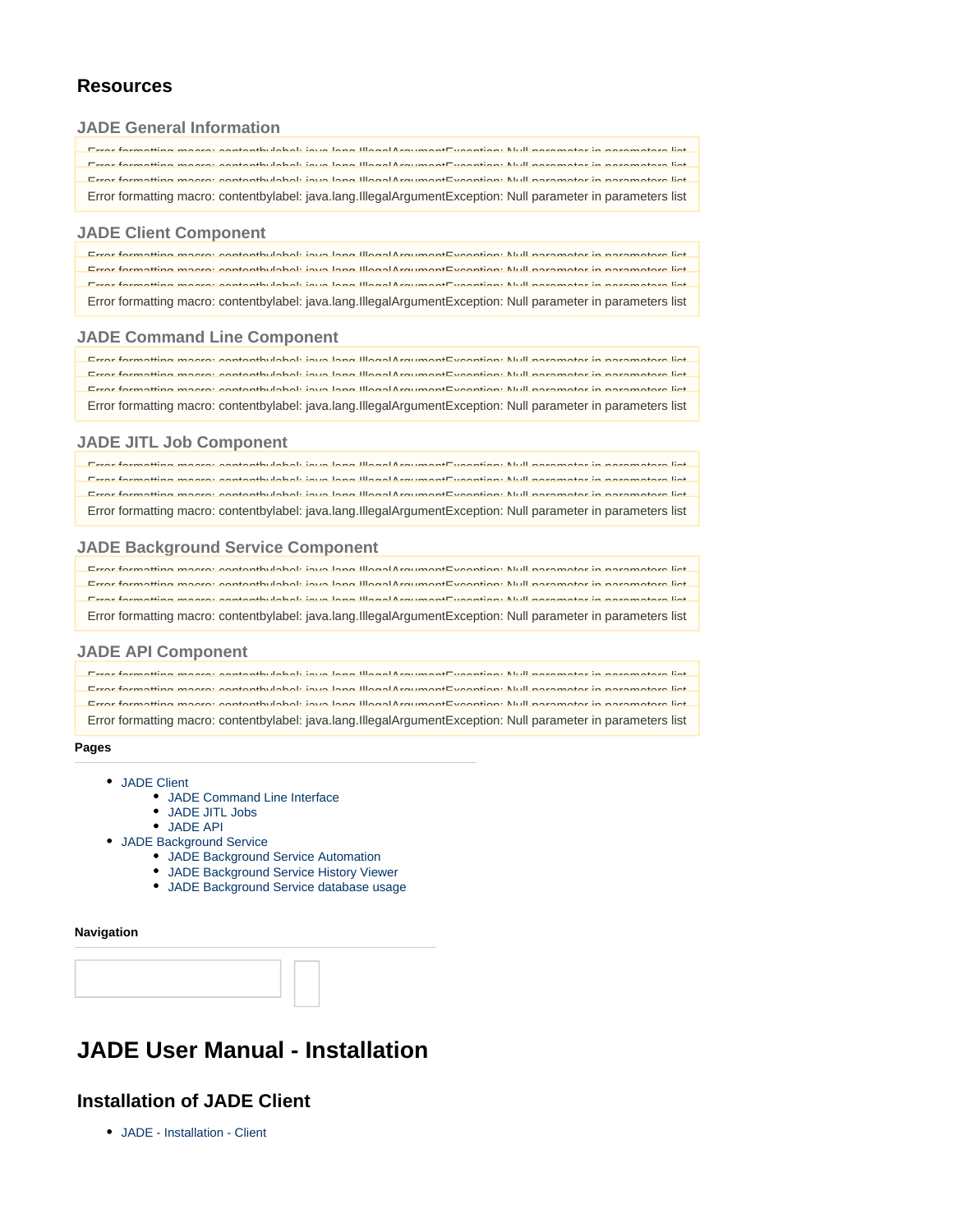### **Installation of JADE Background Service**

- [JADE Installation Background Service](https://kb.sos-berlin.com/display/PKB/JADE+-+Installation+-+Background+Service)
- [JADE Installation Background Service History Viewer](https://kb.sos-berlin.com/display/PKB/JADE+-+Installation+-+Background+Service+History+Viewer)

# <span id="page-9-0"></span>**JADE User Manual - Using the JADE Client**

- [Introduction](#page-9-1)
- [Change in JADE Configuration Format](#page-9-2)
	- [Up to Release 1.10.x \\*.ini File Configuration](#page-9-3)
	- [Release 1.11.x onwards XML Based Configuration](#page-9-4)
	- [Further Information](#page-9-5)

### <span id="page-9-1"></span>**Introduction**

The JADE Client can be operated from the command line and batch files. In addition it can be operated by jobs that are provided as part of the SOS JobScheduler's JITL library and by way of an API, which is available for integration with other applications. This section of the User Manual will concentrate on using the Client via the JADE Command Line Interface.

### <span id="page-9-2"></span>**Change in JADE Configuration Format**

Use of the JADE Client will be significantly changed with the introduction of an [XSD schema](https://kb.sos-berlin.com/display/PKB/JADE+-+Reference+Documentation+-+XSD+Schema+Reference) and XML configuration files with version 1.11.

<span id="page-9-3"></span>**Up to Release 1.10.x - \*.ini File Configuration**

File transfer configuration has been carried out using text-based \*.ini files up to and including Releases 1.10.x

A [series of tutorials](https://kb.sos-berlin.com/display/PKB/JADE+-+Tutorials) is available that provides guidance through setting up JADE and configuring basic file transfer situations.

A brief description of a simple \*.ini file transfer configuration is available in the [Configuration Formats & Tools](#page-10-0) section of this manual.

#### <span id="page-9-4"></span>**Release 1.11.x onwards - XML Based Configuration**

An XML based configuration using an XSD schema will be introduced with Release 1.11. The use of the schema will considerably simplify file transfer configuration for the JADE Client - particularly for complex file transfer situations.

A [form-based editor](https://kb.sos-berlin.com/display/PKB/XML+Editor) is being developed that will guide the user during the configuration process and ensure that configurations are validated.

File transfer configurations specified for Client versions up to 1.10.x will need to be modified before they can be run with versions 1.11 onwards. A [Parameter Mapping](https://kb.sos-berlin.com/display/PKB/JADE+-+Reference+Documentation+-+Parameter+Mapping) table is available to help conversion to the XML based configuration.

#### <span id="page-9-5"></span>**Further Information**

See [Configuring File Transfers with the JADE Client](#page-13-0) for more information about the changes involved.

#### **Pages**

- [JADE User Manual Configuration Formats & Tools](#page-10-0)
- [JADE User Manual Configuring and Running File Transfers](#page-13-0)
	- [JADE User Manual Configuration 1 An Overview](#page-16-0) [JADE User Manual - Configuration 2 - The Fragments](#page-18-0) **[Branch](#page-18-0)**
	- [JADE User Manual Configuration 3 The Profile](#page-20-0) **[Branch](#page-20-0)**
- [JADE User Manual Example Configurations](#page-22-0)
	- [JADE User Manual Simple File Transfer with Basic](#page-22-1) [Authentication](#page-22-1)
	- [JADE User Manual File Transfer with SSH](#page-24-0) [authentication](#page-24-0)
- [JADE User Manual Connection Protocols](#page-26-0)
- [JADE User Manual Authentication](#page-27-0)
- [JADE User Manual Credential Store](https://kb.sos-berlin.com/display/PKB/JADE+User+Manual+-+Credential+Store)
- [JADE User Manual File Selection, Handling and Renaming](#page-28-0) [and the Target Directory](#page-28-0)
- [JADE User Manual The Operation What is to be done?](#page-34-0)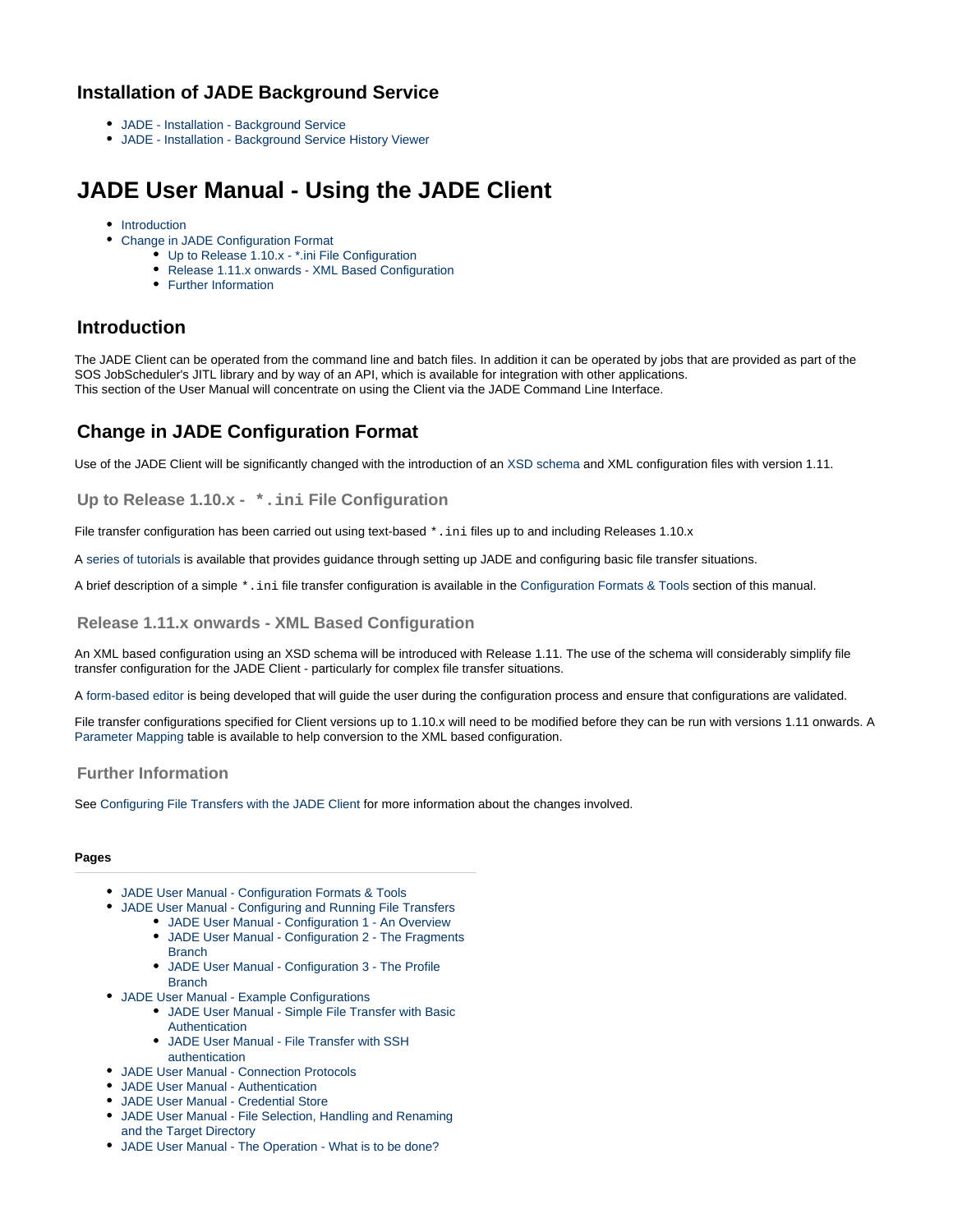- [JADE User Manual File Transfer Options](#page-36-0)
- [JADE User Manual Pre- & Post-Processing](#page-37-0)
- [JADE User Manual The Use of Proxies](#page-38-0)
- [JADE User Manual Logging & Notification](https://kb.sos-berlin.com/pages/viewpage.action?pageId=10486132)
- [JADE User Manual Jump Host File Transfer](https://kb.sos-berlin.com/display/PKB/JADE+User+Manual+-+Jump+Host+File+Transfer)
- [JADE User Manual Protocol-Specific Operations](https://kb.sos-berlin.com/display/PKB/JADE+User+Manual+-+Protocol-Specific+Operations)
- [JADE User Manual Transfer History](https://kb.sos-berlin.com/display/PKB/JADE+User+Manual+-+Transfer+History)

#### **Navigation**

### <span id="page-10-0"></span>**JADE User Manual - Configuration Formats & Tools**

- [Introduction](#page-10-1)
- [Text-based file transfer configuration with \\*.ini Files up to Release 1.10](#page-10-2)
- [Limitations of the \\*.ini file approach](#page-10-3) [XML-based file transfer configuration from Release 1.11 onwards](#page-10-4)
- [Comparing \\*.ini File and XML Configurations](#page-12-0)
- [Migrating from \\*.ini File to XML-based Configurations](#page-13-1)
- [Parameter Mapping](#page-13-2)
- [Further Information](#page-13-3)
	- [Related Sections of this User Manual:](#page-13-4)

#### <span id="page-10-1"></span>**Introduction**

A significant change in the file transfer configuration of JADE will be introduced with release 1.11. This will mark the end of the use of text-based \* .ini files and the introduction of XML-based configurations in line with an [XSD schema.](https://kb.sos-berlin.com/display/PKB/JADE+-+Reference+Documentation+-+XSD+Schema+Reference) In parallel, a new [XML Editor](https://kb.sos-berlin.com/display/PKB/XML+Editor) will be available that will automatically generate required elements where appropriate as well as allow configurations to be verified according to the schema.

The two configuration formats are compared on this page.

<span id="page-10-2"></span>**Text-based file transfer configuration with \*.ini Files up to Release 1.10**

File transfers are configured in JADE up to Release 1.10 in text-based . ini files.

A \*.ini file contains a number of transfer profiles: blocks that contain the actual configuration parameters. As profiles can be used to specify other profiles, it is possible to develop a set of reusable "configuration building blocks'" that can be set together as required.

The \*.ini file and transfer profile to be used for a file transfer operation are specified when a command is sent to the JADE client.

\*.ini files can be configured using a text or code editor.

<span id="page-10-3"></span>**Limitations of the \*.ini file approach**

Whilst this approach is relatively straightforward to understand when used with simple file transfer situations:

- it is prone to configuration errors and
- becomes difficult to understand and therefore maintain when advanced and complex file transfer configurations are implemented.

For further Information about configuring JADE using  $*$ . ini approach see:

• [The JADE Tutorials](https://kb.sos-berlin.com/display/PKB/JADE+-+Tutorials).

These provide a step by step guide to using configuring and running JADE. Tutorial examples are designed to use our online demo server and can be tested with minimal configuration work. A configuration file is available for download to help you get the tutorial examples running as quickly as possible.

• An [Example JADE settings file with profiles](https://kb.sos-berlin.com/display/PKB/Example+for+JADE+settings+file+with+profiles)

<span id="page-10-4"></span>**XML-based file transfer configuration from Release 1.11 onwards**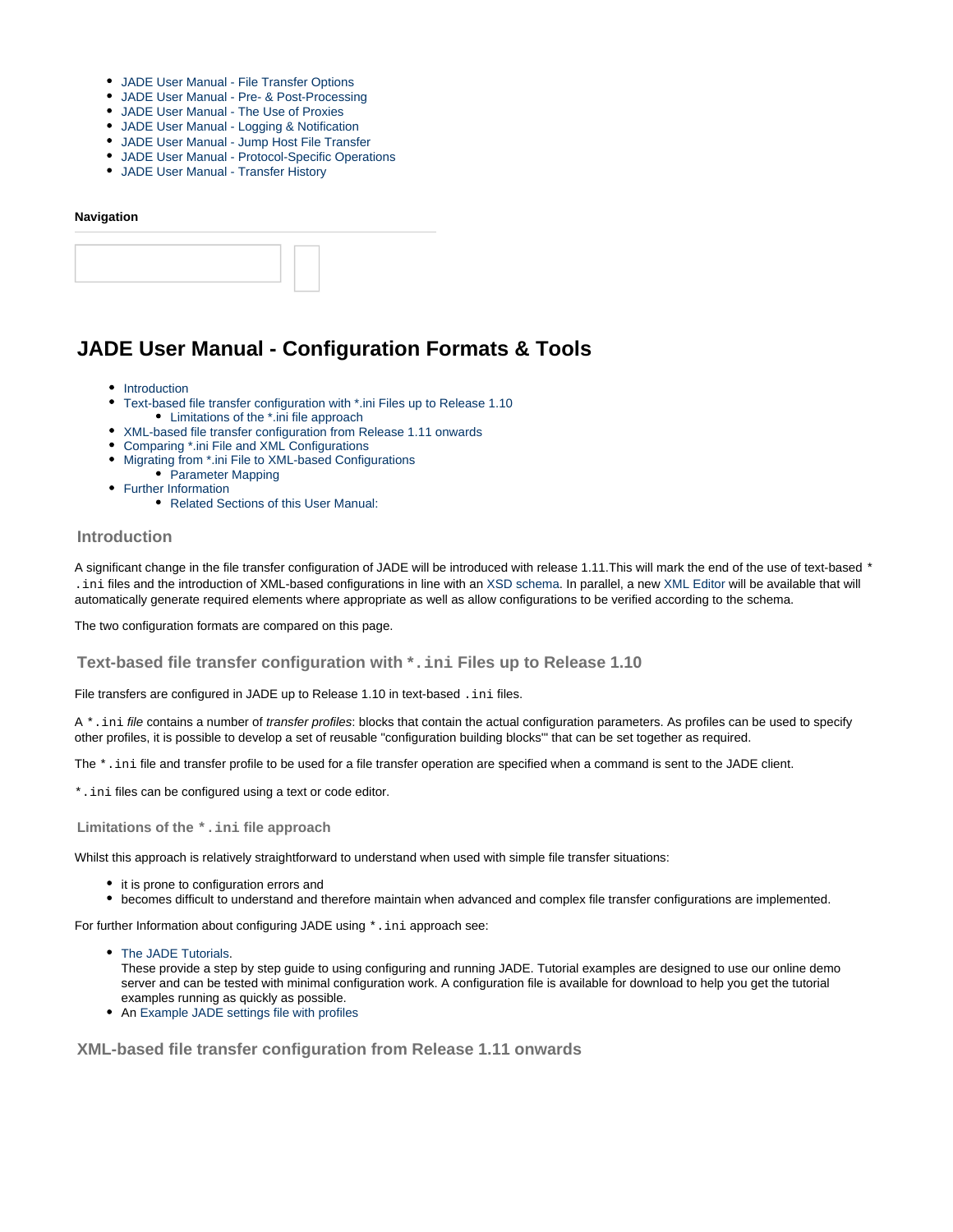#### **JADE - XML Configuration - XML Editor**

- Manage JADE [XML Configuration](https://kb.sos-berlin.com/display/PKB/JADE+-+XML+Configuration) files
- Assign JADE [XSD Schema](https://kb.sos-berlin.com/display/PKB/JADE+-+Reference+Documentation+-+XSD+Schema+Reference) to configuration files
- Validate XML configuration files
- The schema-aware XML Editor suggests elements and attributes for configuration
- The XML Editor includes the [JADE Reference Documentation](https://kb.sos-berlin.com/display/PKB/JADE+-+Reference+Documentation)
- The XML Editor will soon be improved to export compatible plain text configuration files (.ini) from valid XML configuration files for JADE releases before 1.11

The XML file transfer configuration introduced with release 1.11 of JADE allows parameter dependencies in JADE to be validated before the configuration file is transferred to an operating environment.

Dependencies and conflicts between configuration elements are avoided through the use of an [XSD schema](https://kb.sos-berlin.com/display/PKB/JADE+-+Reference+Documentation+-+XSD+Schema+Reference).

We have written an [XML Editor](https://kb.sos-berlin.com/display/PKB/XML+Editor) that will simplify the creation and validation of schema-compatible file transfer configurations.

The basic principles behind the organization of the schema elements and parameters is described in [Configuring File Transfers with the JADE](#page-13-0) [Client](#page-13-0).

A detailed description of individual parameters can be found in our [Parameter Reference.](https://kb.sos-berlin.com/display/PKB/JADE+-+Reference+Documentation+-+Parameter+Reference)

The following screen shot of the the SOS XML Editor shows the configuration for a [Simple File Transfer with Basic Authentication](#page-22-1) example.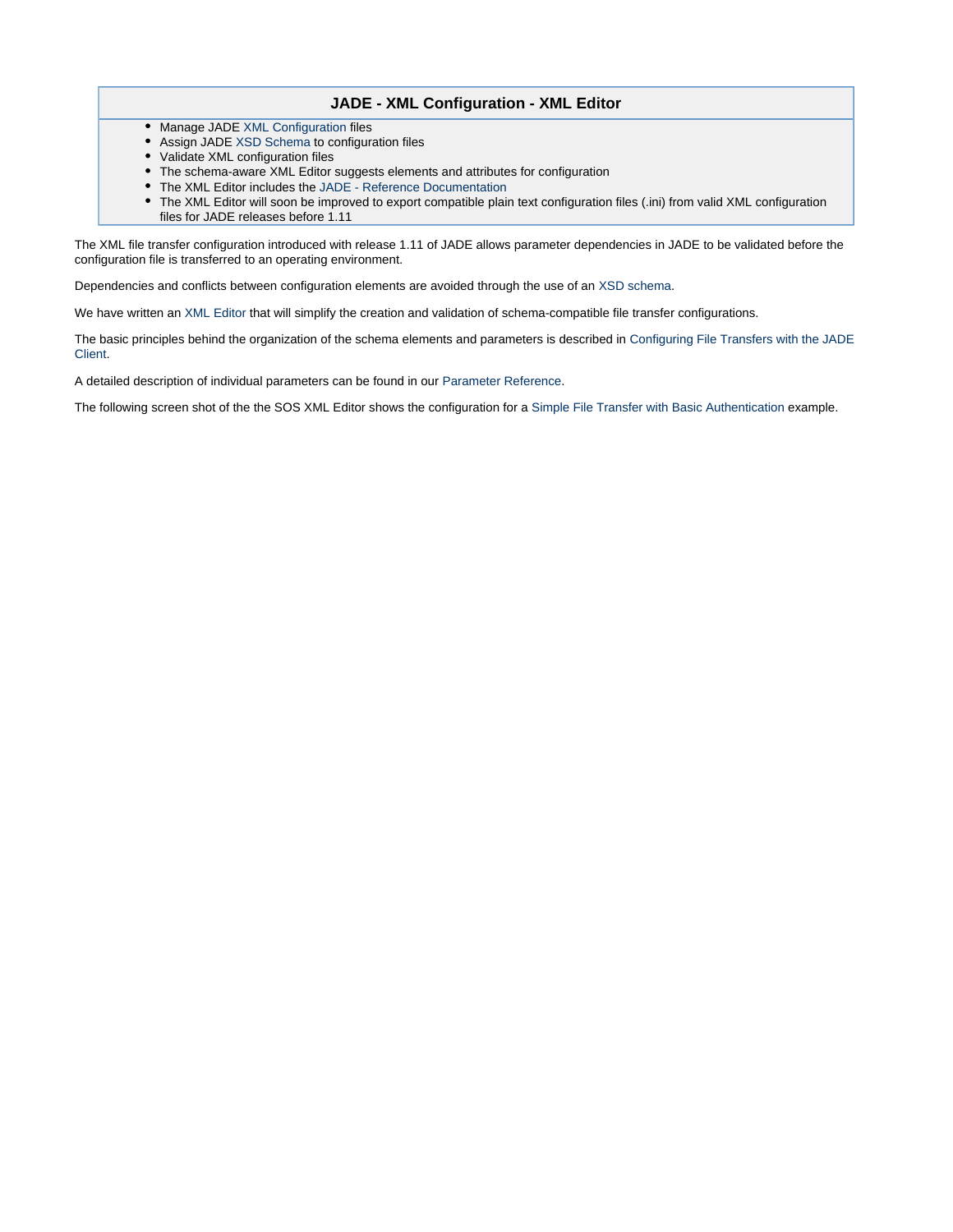| X XML Editor 2.5 - [R:\backup\sos\JADE-Examples\JADE Command Line Example Files - XML\jade_user_manual_configuration. |   |                          |                      |
|-----------------------------------------------------------------------------------------------------------------------|---|--------------------------|----------------------|
| File -<br>Edit Help                                                                                                   |   |                          |                      |
|                                                                                                                       |   |                          |                      |
| jade_user_manual_configuration.xml                                                                                    |   |                          |                      |
| ▲ Configurations                                                                                                      | k | Add child Remove         |                      |
| <b>Fragments</b>                                                                                                      |   |                          |                      |
| ▲ ProtocolFragments                                                                                                   |   | <b>Element Profiles"</b> |                      |
| FTPFragment name="test.sos-berlin.com"                                                                                |   | <b>Attribute</b>         |                      |
| ▲ BasicAuthentication                                                                                                 |   |                          |                      |
| Account demo                                                                                                          |   |                          |                      |
| Password demo                                                                                                         |   | Value                    |                      |
| ▲ BasicConnection                                                                                                     |   |                          |                      |
| Hostname test.sos-berlin.com                                                                                          |   |                          |                      |
| Port 21                                                                                                               |   | Child elements           |                      |
| Profiles                                                                                                              |   |                          |                      |
| - Profile profile_id="ftp_server_2_local"                                                                             |   | Element                  |                      |
| ▲ Operation                                                                                                           |   | Profile                  | profile_id="ftp_serv |
| ▲ Copy                                                                                                                |   |                          |                      |
| ▲ CopySource                                                                                                          |   |                          |                      |
| 4 CopySourceFragmentRef                                                                                               |   |                          |                      |
| FTPFragmentRef ref="test.sos-berlin.com"                                                                              |   |                          |                      |
| 4 SourceFileOptions                                                                                                   |   |                          |                      |
| ▲ Selection<br>▲ FilePathSelection                                                                                    |   |                          |                      |
| FilePath /                                                                                                            |   |                          |                      |
| ▲ CopyTarget                                                                                                          |   |                          |                      |
| 4 CopyTargetFragmentRef                                                                                               |   |                          |                      |
| LocalTarget                                                                                                           |   |                          |                      |
| Directory \${USERPROFILE}\jade_demo\a                                                                                 |   |                          |                      |
|                                                                                                                       |   |                          | m                    |
|                                                                                                                       |   |                          |                      |
| Profiles                                                                                                              |   |                          |                      |

Although longer and seemingly more complex than a comparable configuration using the  $*$ . in i file approach (see [The JADE Client Tutorial 1](https://kb.sos-berlin.com/display/PKB/The+JADE+Client+Command+Line+Interface+-+Tutorial+1+-+Getting+Started)), the XML code for this example was produced using the XML Editor and therefore has been validated against the JADE Client XSD Schema. It is therefore conflict free and dependencies are correctly specified.

#### <span id="page-12-0"></span>**Comparing \*.ini File and XML Configurations**

Comparison of the two formats reveal a significant difference in the concept behind the two approaches to configuration:

**\*.ini file configuration**

Parameters such as host, protocol, user, password and dir (directory) are usually grouped separately in the  $*$ . ini file configuration depending on their use as source or target. This usually has no functional meaning (the files are processed from top to bottom) and is partly simply for convenience (grouping parameters together makes them easier to find) and partly to allow their reuse in the form of so-called profile fragments if required.

- **XML configuration**
	- Parameters are divided up into hierarchical branches the Profiles and Fragments branches being the most relevant here. (Note that the expressions Profiles and Fragments are here defined differently to elements with the same names in the  $*$ . ini fil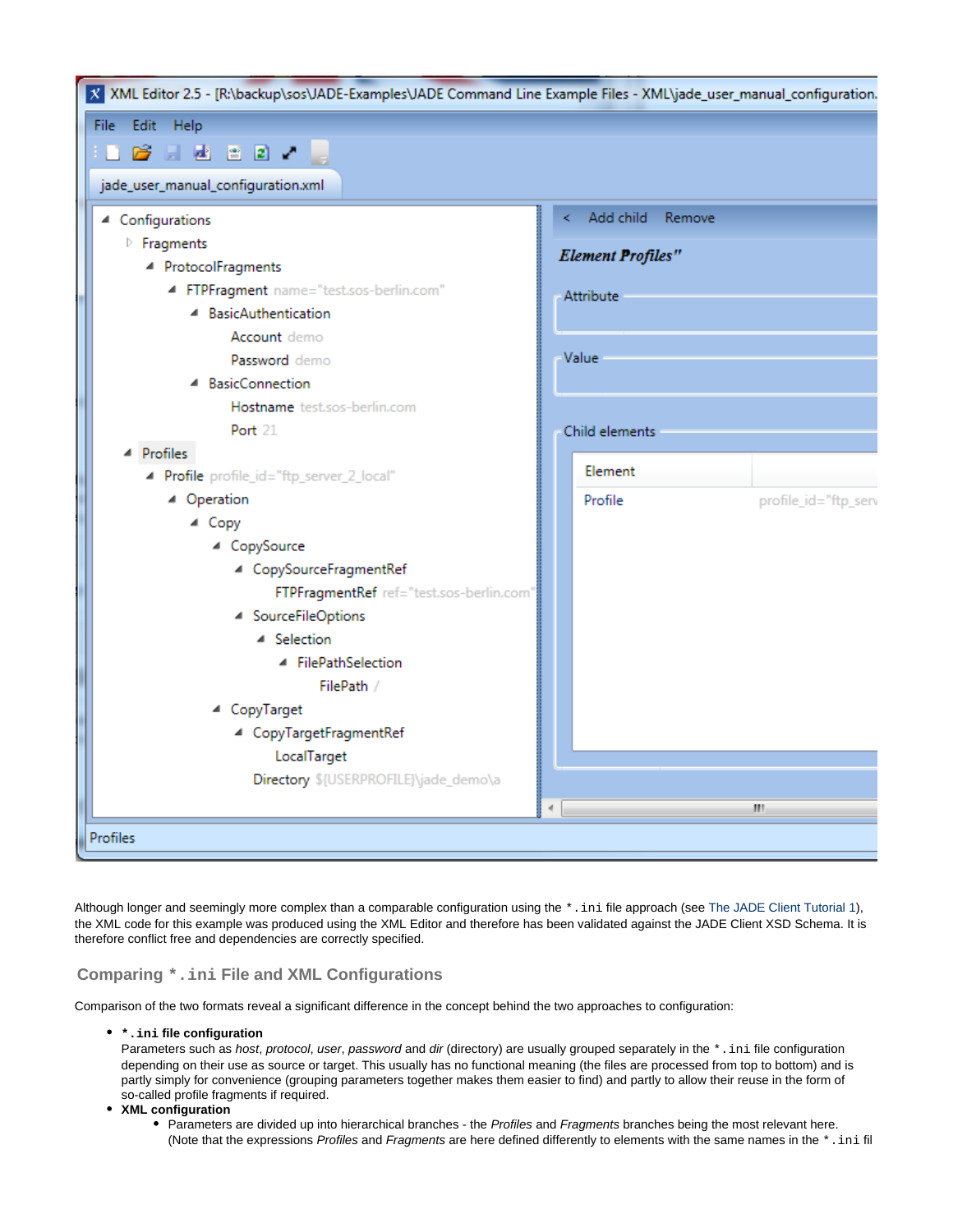- e configuration.)
	- Authentication and connection parameters (Account & Password and Hostname & Port respectively) and the protocol (defined through the use of FTP) are part of the Fragments branch of the configuration.
	- $\bullet$ The operation (Copy) and the source and target file paths (FilePath and LocalTarget respectively) are specified in the Pr ofiles branch.
	- An FTPFragmentRef element in the Profile branch is used to specify the FTPFragment in the Fragments branch that contains the detailed information about the authentication and connection parameters.
- The division between Fragments and Profiles branches allows the reuse of elements whilst working within the strict hierarchical structure of XML.
	- The use of a reference in the Profiles branch (in the example, using the FTPFragmentRef element) to specify the authentication and connection parameters in the Profiles branch allows any number of Profiles elements to be defined and specified as required.

#### <span id="page-13-1"></span>**Migrating from \*.ini File to XML-based Configurations**

#### <span id="page-13-2"></span>**Parameter Mapping**

With the change to the XML-based configuration not only has a hierarchical structure been introduced to configuration elements but many of the names used for configuration elements have been changed. We have therefore written a [parameter mapping](https://kb.sos-berlin.com/display/PKB/JADE+-+Reference+Documentation+-+Parameter+Mapping) table to help users with conversion of their configurations.

#### <span id="page-13-3"></span>**Further Information**

<span id="page-13-4"></span>**Related Sections of this User Manual:**

- JADE User Manual Configuration Formats & Tools (this page)
- [JADE User Manual Configuring and Running File Transfers](#page-13-0)
	- [JADE User Manual Configuration 1 An Overview](#page-16-0)
	- [JADE User Manual Configuration 2 The Fragments Branch](#page-18-0)
		- [JADE User Manual Configuring Alternative Fragments](#page-19-0)
	- [JADE User Manual Configuration 3 The Profile Branch](#page-20-0)

#### See also:

- [JobScheduler Monitoring Interface XSD Schema Reference](https://kb.sos-berlin.com/display/PKB/JobScheduler+Monitoring+Interface+-+XSD+Schema+Reference) article for more detailed information about the XML-based configuration.
- [Configuring and Running File Transfers](#page-13-0) which shows the configuration and command line calls for a simple file transfer in both settings.ini and XML-based configuration formats.

**Pages**

#### **Navigation**



# <span id="page-13-0"></span>**JADE User Manual - Configuring and Running File Transfers**

- [Introduction](#page-13-5)
- $\bullet$ [XML-based file transfer configuration - available from Release 1.11 onwards](#page-13-6)
- [Running a file transfer profile](#page-15-0)
- [Further Information](#page-16-1)
	- [Related Sections of this User Manual:](#page-16-2)

#### <span id="page-13-5"></span>**Introduction**

Use of the JADE Client will be significantly changed with the introduction of an XSD schema and XML configuration files with Release 1.11.

Example configuration and command line calls for the XML-based configuration are presented on this page.

<span id="page-13-6"></span>**XML-based file transfer configuration - available from Release 1.11 onwards**

The XML file transfer configuration introduced with Release 1.11 of JADE allows parameter dependencies in JADE to be validated before the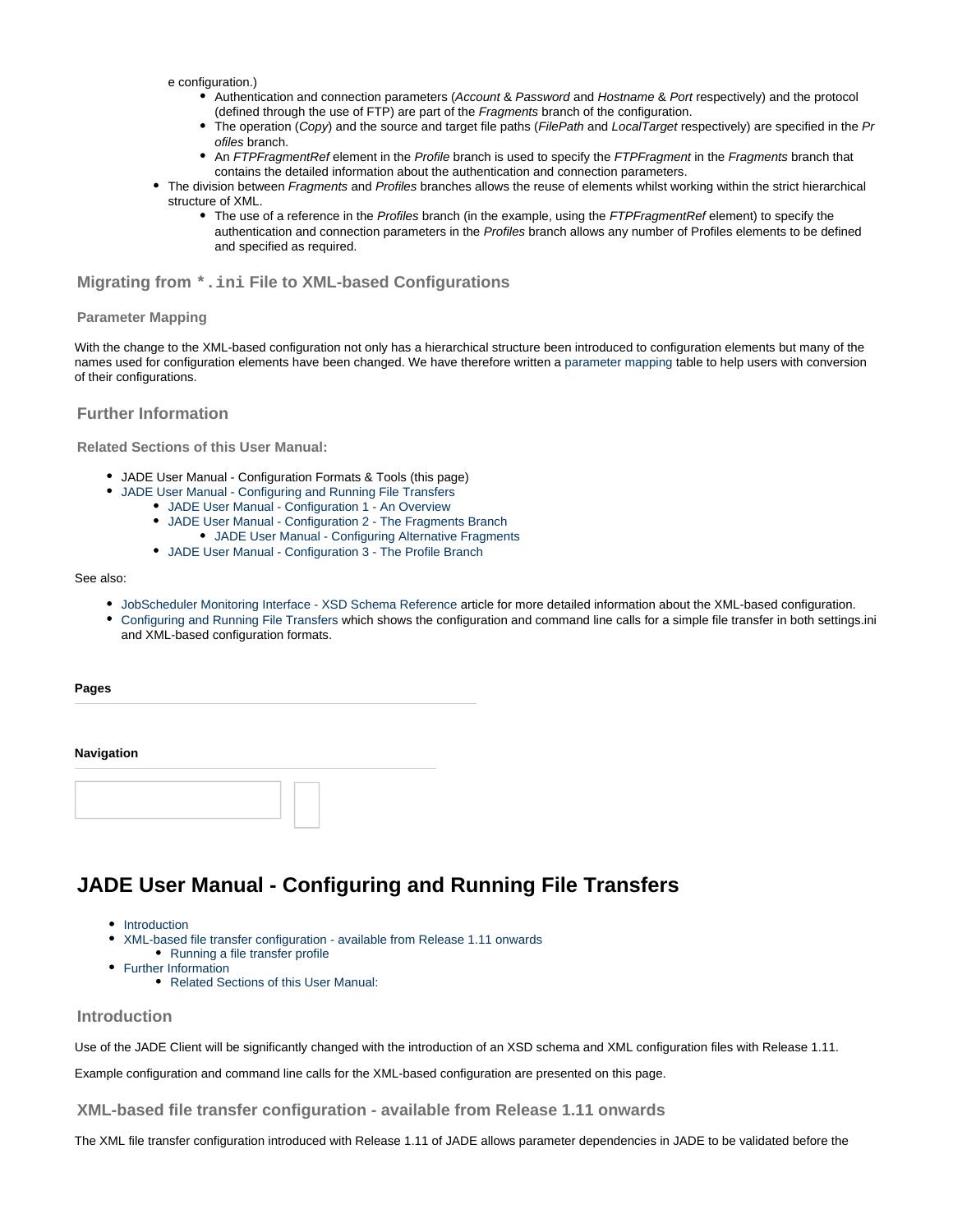configuration file is transferred to an operating environment.

Dependencies and conflicts between configuration elements are avoided through the use of an XSD schema

The basic principles behind the organization of the schema and parameters will be described on this page. A detailed description of individual parameters can be found in our [Parameter Reference](https://kb.sos-berlin.com/display/PKB/JADE+-+Reference+Documentation+-+Parameter+Reference) and a description of the considerations involved in configuration of a simple file transfer can be found in the [Simple File Transfer with Basic Authentication](#page-22-1) example.

The following screen shot of the SOS XML Editor shows the configuration of a simple FTP file transfer example - in this case the example downloads files from the SOS demo server to the local file system.

The left hand pane of the Editor in the screen shot below shows the XML hierarchy of the configuration and the right hand pane the form used to display the child elements - in this case the child element of the Profiles element.

| X XML Editor 2.5 - [R:\backup\sos\JADE-Examples\JADE Command Line Example Files - XML\jade_user_manual_configuration. |    |                          |                      |
|-----------------------------------------------------------------------------------------------------------------------|----|--------------------------|----------------------|
| File<br>Edit Help                                                                                                     |    |                          |                      |
|                                                                                                                       |    |                          |                      |
| jade_user_manual_configuration.xml                                                                                    |    |                          |                      |
| ▲ Configurations                                                                                                      | k. | Add child Remove         |                      |
| <b>Fragments</b>                                                                                                      |    |                          |                      |
| ▲ ProtocolFragments                                                                                                   |    | <b>Element Profiles"</b> |                      |
| 4 FTPFragment name="test.sos-berlin.com"                                                                              |    | <b>Attribute</b>         |                      |
| ▲ BasicAuthentication                                                                                                 |    |                          |                      |
| <b>Account</b> demo                                                                                                   |    |                          |                      |
| Password demo                                                                                                         |    | Value                    |                      |
| ▲ BasicConnection                                                                                                     |    |                          |                      |
| Hostname test.sos-berlin.com                                                                                          |    |                          |                      |
| <b>Port</b> 21                                                                                                        |    | Child elements           |                      |
| ▲ Profiles                                                                                                            |    |                          |                      |
| - Profile profile_id="ftp_server_2_local"                                                                             |    | Element                  |                      |
| ▲ Operation                                                                                                           |    | Profile                  | profile_id="ftp_serv |
| ▲ Copy                                                                                                                |    |                          |                      |
| ▲ CopySource                                                                                                          |    |                          |                      |
| ▲ CopySourceFragmentRef                                                                                               |    |                          |                      |
| FTPFragmentRef ref="test.sos-berlin.com"                                                                              |    |                          |                      |
| ▲ SourceFileOptions                                                                                                   |    |                          |                      |
| ▲ Selection                                                                                                           |    |                          |                      |
| ▲ FilePathSelection<br>FilePath /                                                                                     |    |                          |                      |
| ▲ CopyTarget                                                                                                          |    |                          |                      |
| ▲ CopyTargetFragmentRef                                                                                               |    |                          |                      |
| LocalTarget                                                                                                           |    |                          |                      |
| Directory \${USERPROFILE}\jade_demo\a                                                                                 |    |                          |                      |
|                                                                                                                       | 4  |                          | ш                    |
|                                                                                                                       |    |                          |                      |
| Profiles                                                                                                              |    |                          |                      |

The following code block shows the XML configuration file for the test host FTP file transfer example shown in the XML Editor screen shot above: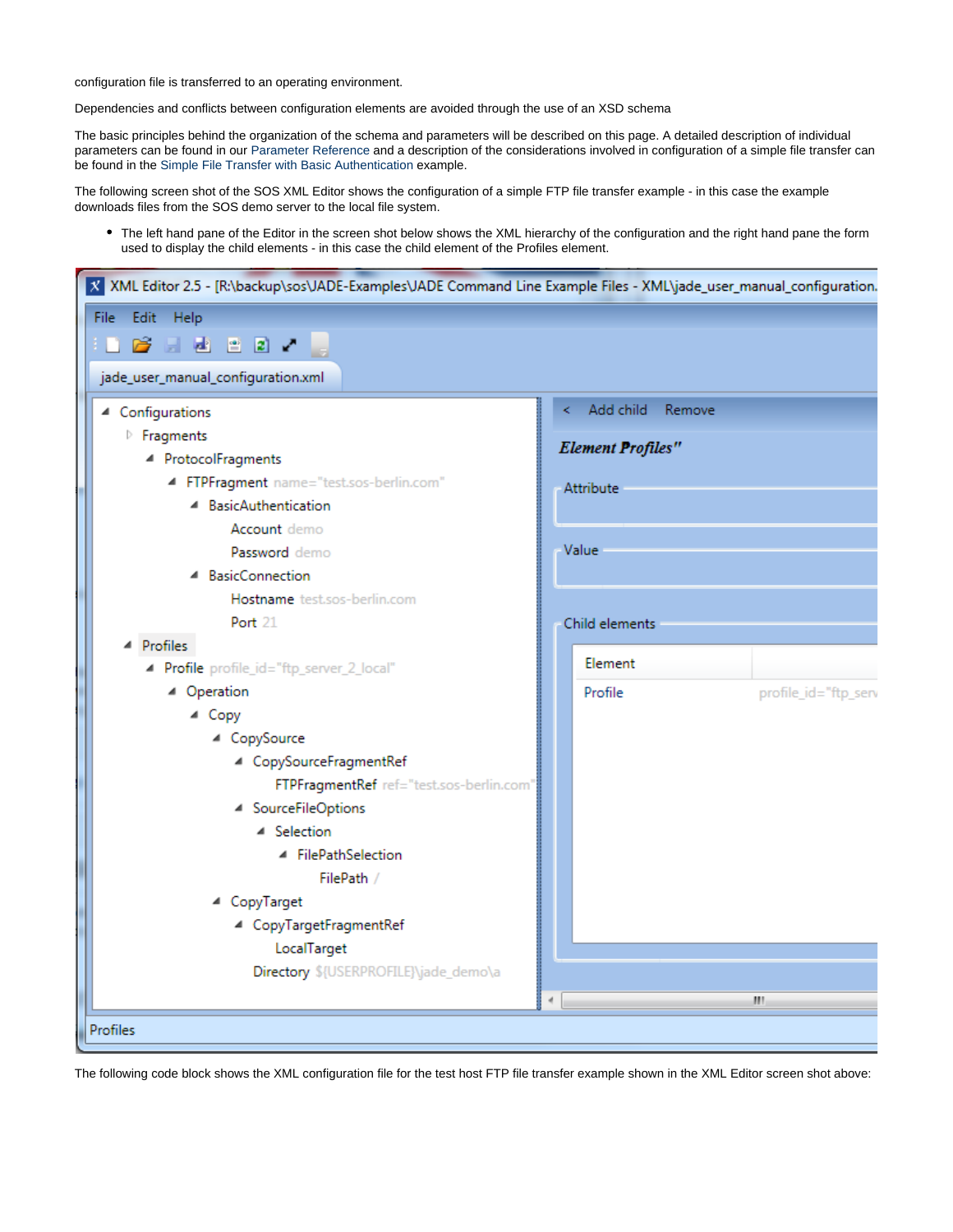```
<?xml version="1.0" encoding="UTF-8"?>
<Configurations>
   <Fragments>
     <ProtocolFragments>
       <FTPFragment name="demo@test.sos-berlin.com">
         <BasicAuthentication>
           <Account><![CDATA[demo]]></Account>
           <Password><![CDATA[demo]]></Password>
         </BasicAuthentication>
         <BasicConnection>
           <Hostname><![CDATA[test.sos-berlin.com]]></Hostname>
           <Port><![CDATA[21]]></Port>
         </BasicConnection>
       </FTPFragment>
     </ProtocolFragments>
   </Fragments>
   <Profiles>
     <Profile profile_id="ftp_server_2_local">
       <Operation>
         <Copy>
           <CopySource>
              <CopySourceFragmentRef>
                <FTPFragmentRef ref="demo@test.sos-berlin.com" />
             </CopySourceFragmentRef>
             <SourceFileOptions>
                <Selection>
                  <FilePathSelection>
                    <FilePath><![CDATA[/]]></FilePath>
                  </FilePathSelection>
                </Selection>
              </SourceFileOptions>
           </CopySource>
           <CopyTarget>
              <CopyTargetFragmentRef>
                <LocalTarget />
             </CopyTargetFragmentRef>
              <Directory><![CDATA[${USERPROFILE}\jade_demo\a]]></Directory>
           </CopyTarget>
         </Copy>
       </Operation>
     </Profile>
   </Profiles>
</Configurations>
  A simple profile for transferring files by FTP from a test host to the local
  file system
                                                                               Expand
                                                                              source
```
Although longer and seemingly more complex than a comparable settings file configuration (see [JADE Tutorial 1\)](https://kb.sos-berlin.com/display/PKB/The+JADE+Client+Command+Line+Interface+-+Tutorial+1+-+Getting+Started), the XML code for this example was produced using the graphical editor and therefore has been validated against the JADE Client XSD Schema. It is error and conflict free and dependencies are correctly specified.

#### <span id="page-15-0"></span>**Running a file transfer profile**

A file transfer is started by specifying an XML configuration file and the profile in that file that is to be used.

For example, the profile listed above is called using: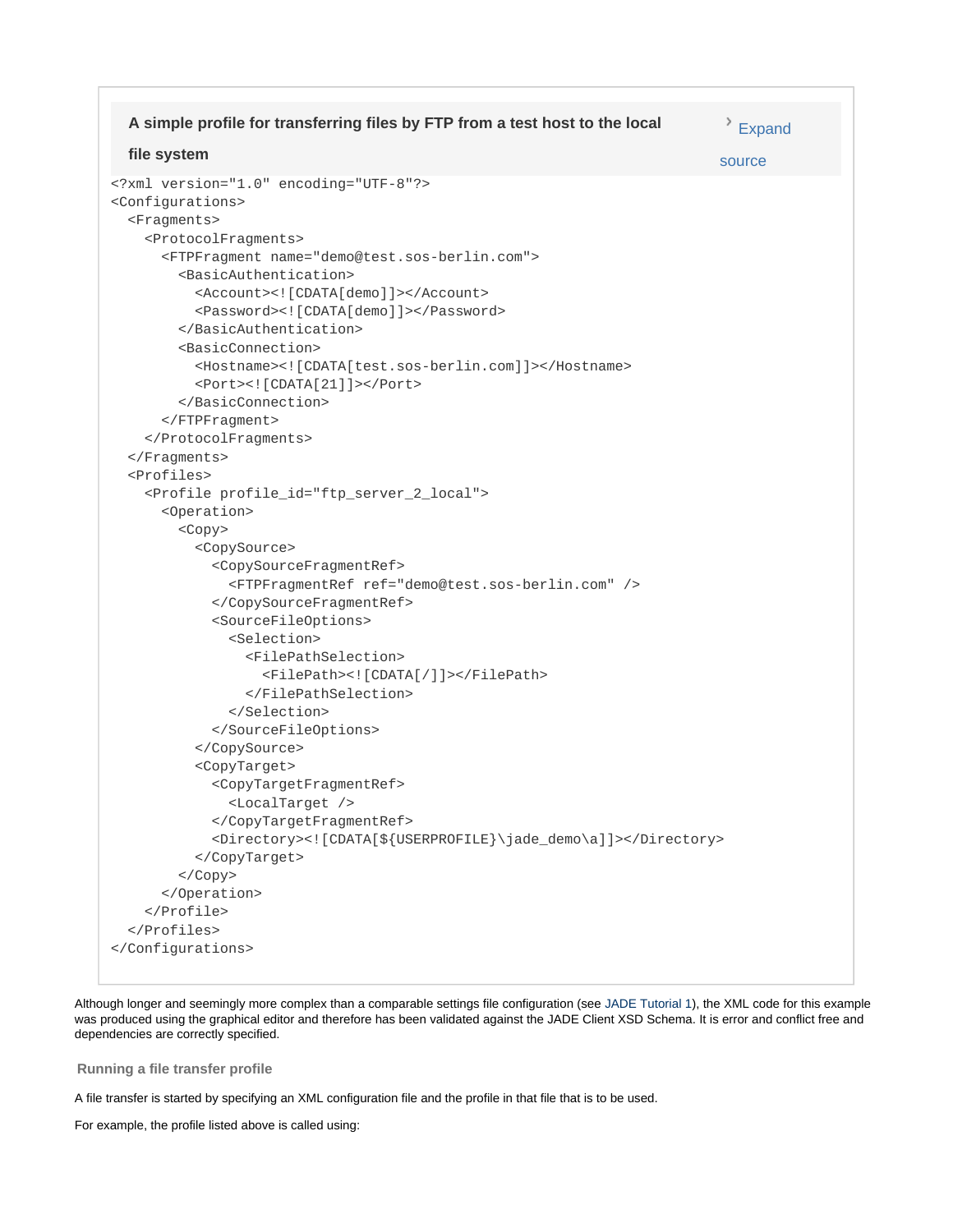#### **Calling a file transfer profile on a Windows system**

```
jade.cmd -settings="%USERPROFILE%\jade_demo\jade_user_manual_configuration.xml"
-profile="ftp_server_2_local"
```
#### **Calling a file transfer profile on a Unix system**

```
./jade.sh -settings="${HOME}/jade_demo/jade_user_manual_configuration.xml"
-profile="ftp_server_2_local"
```
#### <span id="page-16-1"></span>**Further Information**

<span id="page-16-2"></span>**Related Sections of this User Manual:**

- [JADE User Manual Configuration Formats & Tools](#page-10-0)
- JADE User Manual Configuring and Running File Transfers (this page)
	- [JADE User Manual Configuration 1 An Overview](#page-16-0)
	- [JADE User Manual Configuration 2 The Fragments Branch](#page-18-0)
	- [JADE User Manual Configuring Alternative Fragments](#page-19-0)
	- [JADE User Manual Configuration 3 The Profile Branch](#page-20-0)

See the [Configuration Formats & Tools](#page-10-0) article for a comparison between the XML Configuration and its predecessor, the  $*$ . ini File.

See [JobScheduler Monitoring Interface - XSD Schema Reference](https://kb.sos-berlin.com/display/PKB/JobScheduler+Monitoring+Interface+-+XSD+Schema+Reference) article for more detailed information about the XML configuration.

#### **Pages**

- [JADE User Manual Configuration 1 An Overview](#page-16-0)
- [JADE User Manual Configuration 2 The Fragments Branch](#page-18-0) [JADE User Manual - Configuring Alternative Fragments](#page-19-0)
- [JADE User Manual Configuration 3 The Profile Branch](#page-20-0)

#### **Navigation**



### <span id="page-16-0"></span>**JADE User Manual - Configuration 1 - An Overview**

#### **Introduction**

[Profiles](https://kb.sos-berlin.com/display/PKB/JADE+Parameter+Reference+-+Profiles) form the starting points for specifying file transfers, with a Profile being specified each time a command is sent to JADE to start a file transfer operation.

Among the parameters specified within a Profile are the ProtocolFragment(s) to be used - i.e. one or more references specifying predefined connection configurations.

The subject of this page is the basic principles lying behind this two-stage configuration procedure.

#### **Configuration Elements in the JADE Schema**

In the [XSD Schema](https://kb.sos-berlin.com/display/PKB/JobScheduler+Monitoring+Interface+-+XSD+Schema+Reference) used to structure the JADE configuration parameters, the parent of all individual Profile elements, the [Profiles](https://kb.sos-berlin.com/display/PKB/JADE+Parameter+Reference+-+Profiles) element, lies at the top of one of the three main branches in the configuration, alongside the [Fragments](https://kb.sos-berlin.com/display/PKB/JADE+Parameter+Reference+-+Fragments) and [General](https://kb.sos-berlin.com/display/PKB/JADE+Parameter+Reference+-+General) branches. This hierarchy is shown schematically below:

• Profiles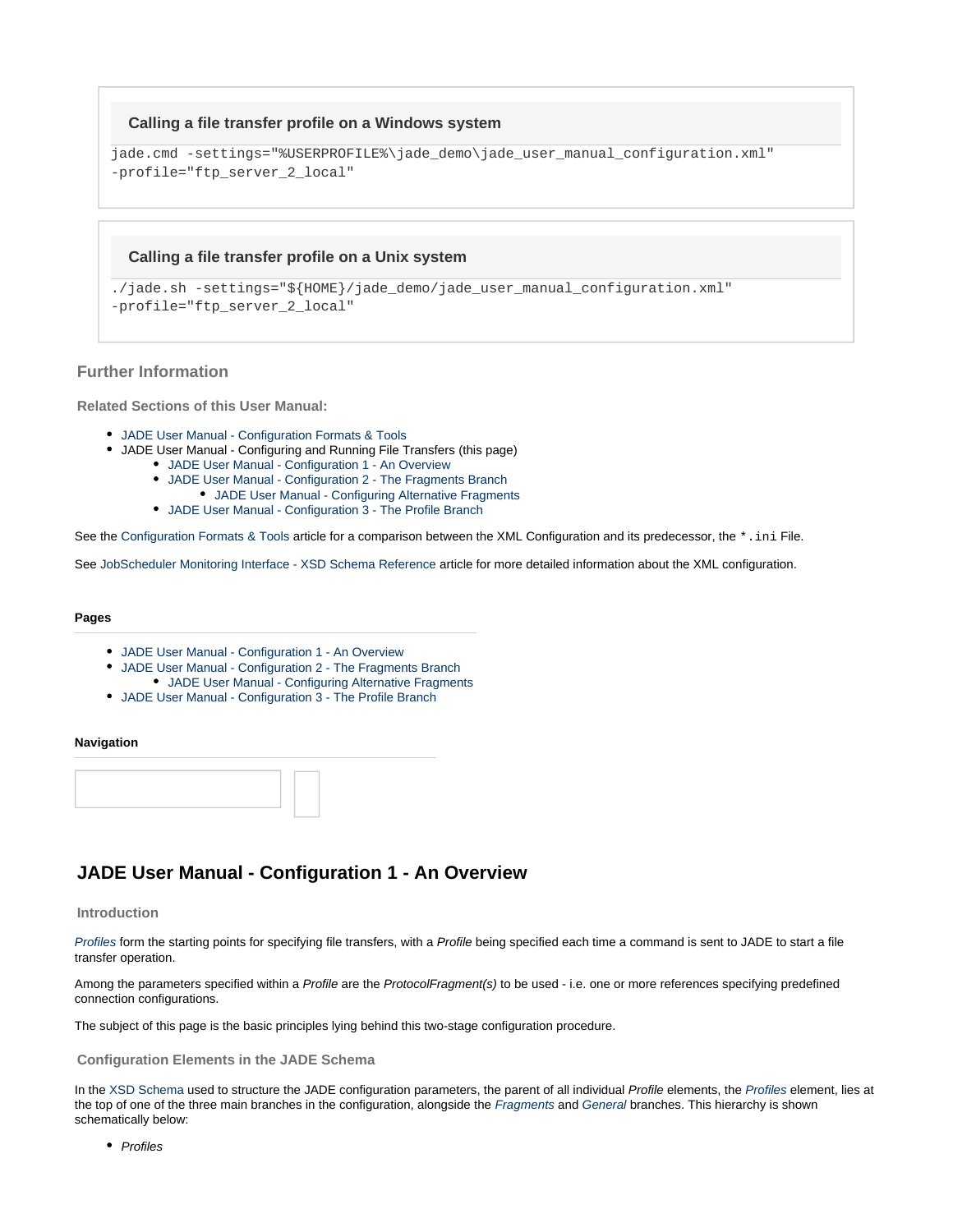• Profile (profile\_id='p1')

• Operation  $e$  etc.

• \* FragmentRef (attribute = 'f1')

- Profile (profile\_id='p2')
	- Operation
		- $e$  etc.
			- \*FragmentRef (attribute = 'f2')
- Profile (profile\_id='p3')  $etc.$
- Fragments
	- ProtocolFragments
		- FTPFragment (name= 'f1')
		- FTPFragment (name= 'f2')
		- FTPSFragment (name= 'f3')  $e$  etc.
- General
	- $etc.$

The Fragments branch is a further main configuration branch in the schema, containing the ProfileFragments elements that specify in detail how t he transfer is to be carried out.

The General branch is used to specify overall aspects of JADE's operation that are not directly related it individual file transfers, such as logging. It is not directly relevant for the purpose of this article and is only mentioned here for completeness.

This two-stage configuration procedure - calling a Profile which contains a reference to a Fragment - allows a flexibility not possible with a single XML hierarchy and, in particular, allows profile fragment elements to be reused.

#### **What is a Profile Element?**

A Profile can be seen as a specification of what is to be done and contains hierarchical information about:

- the [Operation](https://kb.sos-berlin.com/display/PKB/JADE+Parameter+Reference+-+Operation) to be carried out e.g. [Copy](https://kb.sos-berlin.com/display/PKB/JADE+Parameter+Reference+-+Copy) or [Move](https://kb.sos-berlin.com/display/PKB/JADE+Parameter+Reference+-+Move),
- the protocols to be used for the source and, if relevant, target, parts of the transfer and
- references that specify [ProtocolFragment](https://kb.sos-berlin.com/display/PKB/JADE+Parameter+Reference+-+ProtocolFragments) elements. These in turn define in detail how the file transfer connections are to be made.

Any number of profiles can be specified within a file transfer configuration.

#### **What are ProtocolFragments Elements?**

ProtocolFragment elements can be seen as a specification of how the file transfer is to be carried out. Each file transfer Profile contains a reference calling at least one ProtocolFragment.

The ProtocolFragments elements contains hierarchical information about:

- the connection e.g. the Hostname and Port
- the authentication method e.g. Account and Password
- whether a proxy is to be used and the connection and authentication

ProtocolFragments are protocol-specific - that is, they apply for a specific protocol. The XSD schema defines which configuration elements can be used for the protocol in question.

For example, the Schema does not allow SSH authentication to be specified for an FTPFragment.

ProtocolFragments can be thought of as a library of pre-configured connections that can be called up as required.

ProtocolFragment elements can be reused - i.e. a ProtocolFragment can be referenced from any number of profiles.

#### **Configuration Procedure**

Whilst [Profiles](https://kb.sos-berlin.com/display/PKB/JADE+Parameter+Reference+-+Profiles) form the starting points when running a file transfer command, with the ProtocolFragments then being called from within a Profile E lement, the configuration procedure is usually carried out in the reverse order: The necessary ProtocolFragments are configured first, before the P rofile elements which call these fragments are specified.

#### **Referencing Profiles and ProtocolFragments**

Both Profiles and ProtocolFragments can be seen as predefined file transfer specifications that are called up as required:

All Profile elements require a profile\_id attribute which is used to call the profile from the JADE command.

All ProfileFragments require a name attribute which is used to reference the fragment from an element in the Profile element.

**Configuring File Transfers with the XML Editor**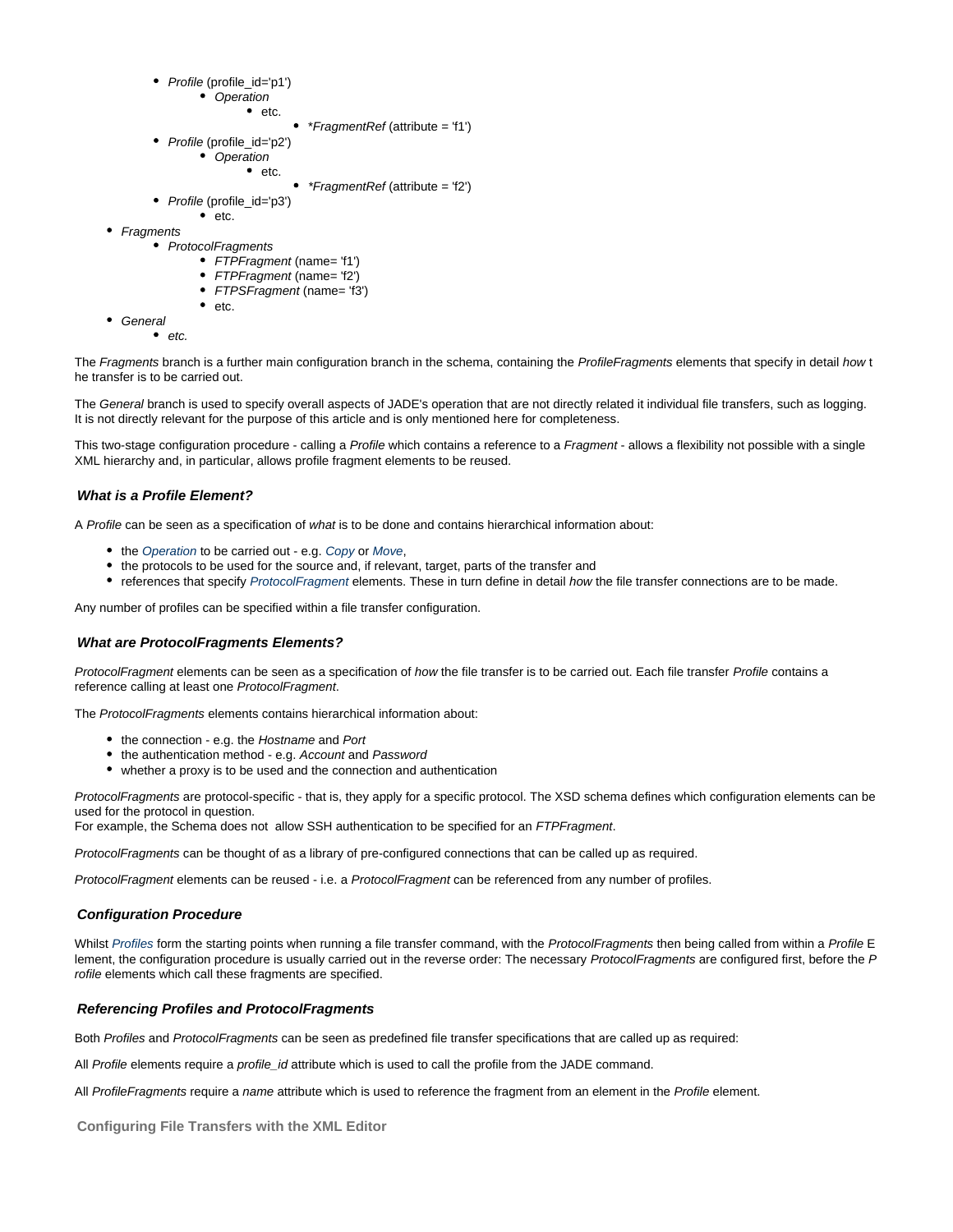We recommend that you use the [XML Editor](https://kb.sos-berlin.com/display/PKB/JADE+-+XML+Configuration+-+XML+Editor) to generate all the parts of your configuration file. The editor effectively functions like a wizard: due to the use of the JADE XSD schema in the editor, you will be effectively guided through the configuration process and end up with a validated configuration that you can implement as required.

#### **General Comments**

The advantage of this approach - which may at first seen somewhat complex - is that:

- fragments can flexibly reused within the otherwise strict XML hierarchy and
- configurations can be validated against an XSD schema. Validation means that the possibility of configuration errors is greatly reduced.

A fragment can be used as both a source or as a target within the one configuration.

**Further Information**

#### **Related Sections of this User Manual:**

- [JADE User Manual Configuration Formats & Tools](#page-10-0)
- [JADE User Manual Configuring and Running File Transfers](#page-13-0)
	- JADE User Manual Configuration 1 An Overview (this page)
	- [JADE User Manual Configuration 2 The Fragments Branch](#page-18-0)
	- [JADE User Manual Configuring Alternative Fragments](#page-19-0)
	- [JADE User Manual Configuration 3 The Profile Branch](#page-20-0)

#### **Other documents**

• The Profile and ProtocolFragments child elements are described in detail in the [Profiles](https://kb.sos-berlin.com/display/PKB/JADE+Parameter+Reference+-+Profiles) and [ProtocolFragments](https://kb.sos-berlin.com/display/PKB/JADE+Parameter+Reference+-+ProtocolFragments) sections of the Parameter Reference.

### <span id="page-18-0"></span>**JADE User Manual - Configuration 2 - The Fragments Branch**

- [Specifying Connection Parameters with Protocol Fragments](#page-18-1)
	- [How to generate Protocol Fragments](#page-18-2)
	- [Calling Protocol Fragments](#page-19-1)
	- [Optional fragments](#page-19-2)
- [Further Information](#page-19-3)
	- [Related Sections of this User Manual:](#page-19-4)
	- [Other documents](#page-19-5)

<span id="page-18-1"></span>**Specifying Connection Parameters with Protocol Fragments**

When a source or target is specified for a file transfer operation a reference is made to a [ProtocolFragment](https://kb.sos-berlin.com/display/PKB/JADE+Parameter+Reference+-+ProtocolFragments) element. ProtocolFragments are elements in the [Fragments](https://kb.sos-berlin.com/display/PKB/JADE+Parameter+Reference+-+Fragments) branch of the JADE XSD Schema and can be thought of as a series of predefined part configurations that can be called up as required for specific file transfer operations.

Protocol fragments usually form the starting point when configuring a file transfer. Profiles, which reference protocol fragments, can then be specified after the necessary protocol fragments have been defined.

Operationally, the starting point is a Profile, which then calls the protocol fragment(s).

#### <span id="page-18-2"></span>**How to generate Protocol Fragments**

In the JADE XML hierarchy [ProtocolFragments](https://kb.sos-berlin.com/display/PKB/JADE+Parameter+Reference+-+ProtocolFragments) are children of the Fragments element and in turn can have any number of child elements. Example protocol fragment elements would be the [FTPFragment](https://kb.sos-berlin.com/display/PKB/JADE+Parameter+Reference+-+FTPFragment) and the [SFTPFragment](https://kb.sos-berlin.com/display/PKB/JADE+Parameter+Reference+-+SFTPFragment).

Protocol fragment elements have descendants that specify connection parameters such as the authentication method, the connection type and proxy.

The diagram below shows the fragment hierarchy required to specify a connection to carry out file transfer from a remote source per FTP using password authentication.

You are recommended to use the XML Editor to generate the configuration. The editor uses the JADE parameter configuration XSD schema to guide parameter specification.

Starting at the ProtocolFragments element, the Add child button is used to insert valid elements at each level in the hierarchy until the configuration is complete.

Note that the links behind each parameter name in the diagram lead to the [Parameter Reference](https://kb.sos-berlin.com/display/PKB/JADE+-+Reference+Documentation+-+Parameter+Reference) page for that element, which provides detailed information about the parameter.

• [Fragments](https://kb.sos-berlin.com/display/PKB/JADE+Parameter+Reference+-+Fragments)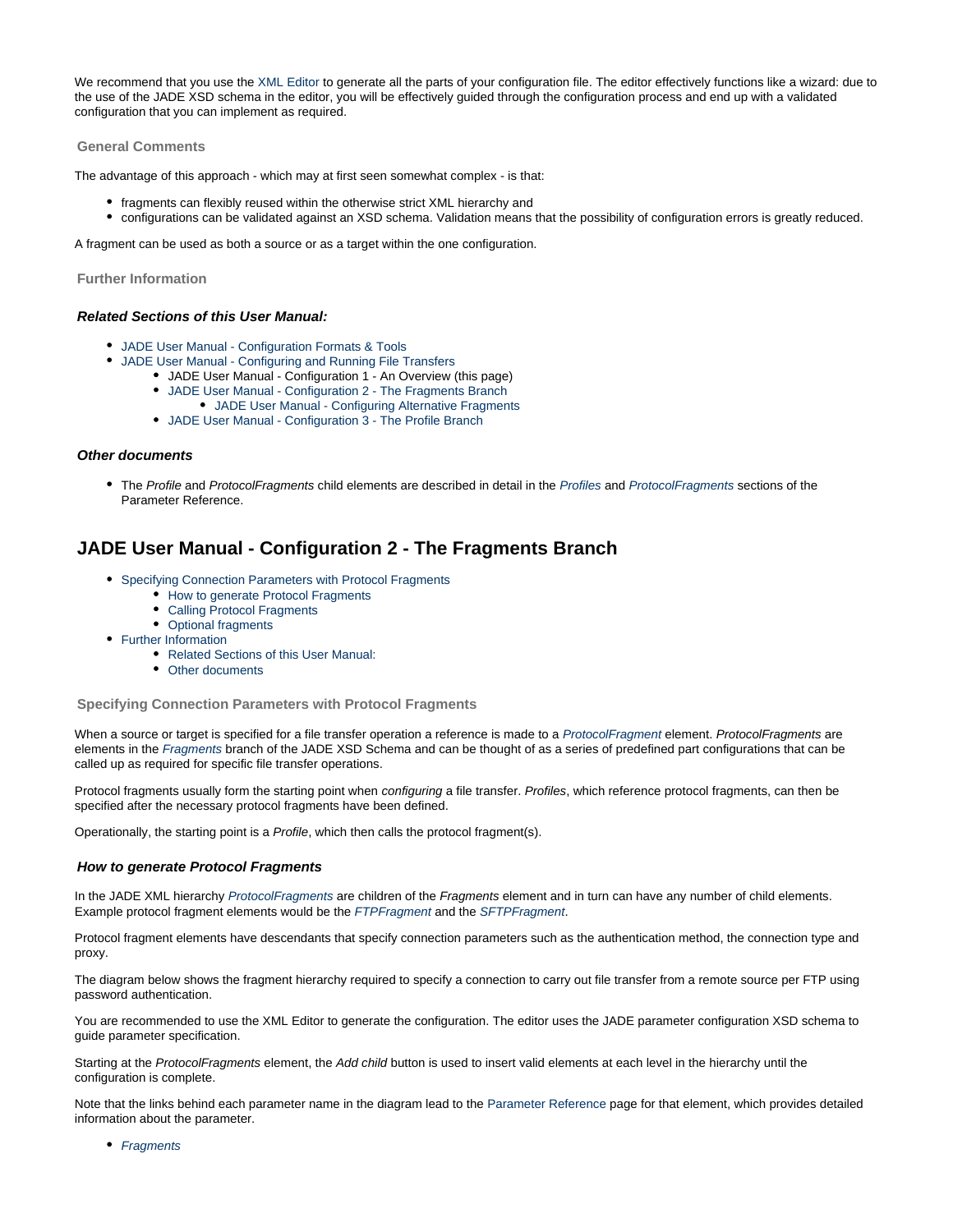#### • [ProtocolFragments](https://kb.sos-berlin.com/display/PKB/JADE+Parameter+Reference+-+ProtocolFragments)

- [FTPFragment](https://kb.sos-berlin.com/display/PKB/JADE+Parameter+Reference+-+FTPFragment) (name='f1')
	- BasicConnection
		- Hostname
		- $\bullet$  Port
	- BasicAuthentication
		- Account • Password
- Protocol fragment elements are protocol-specific that is, there is a ProtocolFragments element defined in the XSD schema for each file transfer protocol. This approach enables the properties of each protocol to be reflected in the schema and allows dependencies and incompatibilities to be defined. A trivial example here would be that a [PassiveMode](https://kb.sos-berlin.com/display/PKB/JADE+Parameter+Reference+-+PassiveMode) element can be specified for an [FTPFragment](https://kb.sos-berlin.com/display/PKB/JADE+Parameter+Reference+-+FTPFragment) but not for an [SFTPFragment](https://kb.sos-berlin.com/display/PKB/JADE+Parameter+Reference+-+SFTPFragment).

Note that protocol fragments can be used for either a transfer source or target as required. This is described in more detail in the next section.

#### <span id="page-19-1"></span>**Calling Protocol Fragments**

Any number of ProtocolFragments can be specified within a file transfer configuration and any number of fragments can be defined for a particular protocol. A particular fragment is referenced by a name attribute and this attribute is referenced by a corresponding fragment reference element in the configuration [Profiles](https://kb.sos-berlin.com/display/PKB/JADE+Parameter+Reference+-+Profiles) branch.

Operation-dependent source and target elements specify the ProtocolFragments element that is to be used. For example:

- A [Copy](https://kb.sos-berlin.com/display/PKB/JADE+Parameter+Reference+-+Copy) operation requires that [CopySource](https://kb.sos-berlin.com/display/PKB/JADE+Parameter+Reference+-+CopyTarget) and [CopyTarget](https://kb.sos-berlin.com/display/PKB/JADE+Parameter+Reference+-+CopyTarget) elements are specified.
- The CopySource and CopyTarget elements in turn are used to specify [CopySourceFragmentRef](https://kb.sos-berlin.com/display/PKB/JADE+Parameter+Reference+-+CopySourceFragmentRef) and [CopyTargetFragmentRef](https://kb.sos-berlin.com/display/PKB/JADE+Parameter+Reference+-+CopyTargetFragmentRef) elements, that respectively define the fragments to be used for each of the two parts of the operation.

See the [Configuring Profiles and Fragments - 3 The Profile Branch](#page-20-0) article for more information about configuring the elements around a ProtocolF ragment reference.

#### <span id="page-19-2"></span>**Optional fragments**

The following optional fragments can be specified in addition to ProtocolFragments:

- [AlternativeFragments](https://kb.sos-berlin.com/display/PKB/JADE+Parameter+Reference+-+AlternativeFragments) elements are used to specify a number of fragments. These fragments will be applied in order, should, for example, a server not be available. For example, it is conceivable that in some situations a less secure protocol would be tried if the original (more secure) one is not available.
- AlternativeFragments are described in more detail [here](#page-19-0).
- [NotificationFragments](https://kb.sos-berlin.com/display/PKB/JADE+Parameter+Reference+-+NotificationFragments) specify how e-mails informing about successful or unsuccessful file transfer operations are to be sent.
- [CredentialStoreFragments](https://kb.sos-berlin.com/display/PKB/JADE+Parameter+Reference+-+CredentialStoreFragments) are used to retrieve file transfer authentication credentials from a secure source.

<span id="page-19-3"></span>**Further Information**

#### <span id="page-19-4"></span>**Related Sections of this User Manual:**

- [JADE User Manual Configuration Formats & Tools](#page-10-0)
	- [JADE User Manual Configuring and Running File Transfers](#page-13-0)
		- [JADE User Manual Configuration 1 An Overview](#page-16-0)
			- JADE User Manual Configuration 2 The Fragments Branch (this page)
			- [JADE User Manual Configuring Alternative Fragments](#page-19-0)
			- [JADE User Manual Configuration 3 The Profile Branch](#page-20-0)

#### <span id="page-19-5"></span>**Other documents**

 $\bullet$ 

The use of the [Operation](#page-34-0)s element - the only Profiles child element whose use is required - is described in the Operation section of this manual.

#### <span id="page-19-0"></span>**JADE User Manual - Configuring Alternative Fragments**

- [Summary](#page-19-6)
- [Specifying Alternative Fragments](#page-20-1)
- [Further Information](#page-20-2)
	- [Related Sections of this User Manual:](#page-20-3)

#### <span id="page-19-6"></span>**Summary**

[AlternativeFragments](https://kb.sos-berlin.com/display/PKB/JADE+Parameter+Reference+-+AlternativeFragments) elements are used in situations where:

a specified - i.e. first choice - connection may not be available,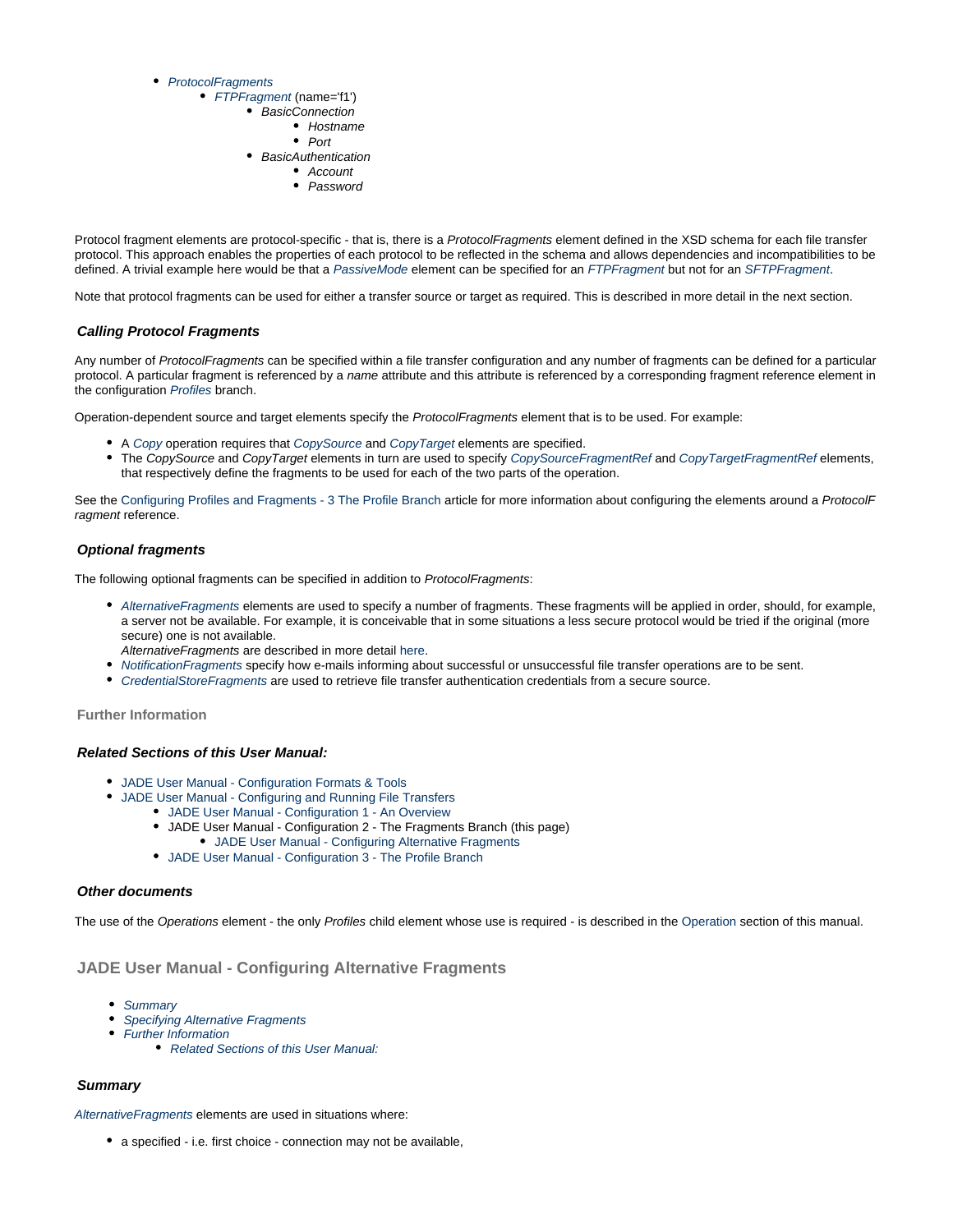- where it is not acceptable to wait for the first choice connection
- and where alternative transfer configurations could be used.

#### <span id="page-20-1"></span>**Specifying Alternative Fragments**

Alternative fragment elements are specified using either a [ReadableAlternativeFragmentRef](https://kb.sos-berlin.com/display/PKB/JADE+Parameter+Reference+-+ReadableAlternativeFragment) element or a [WriteableAlternativeFragmentRef](https://kb.sos-berlin.com/display/PKB/JADE+Parameter+Reference+-+WriteableAlternativeFragment) eleme nt, both of which are, respectively, children of the [CopySourceFragmentRef](https://kb.sos-berlin.com/display/PKB/JADE+Parameter+Reference+-+CopySourceFragmentRef) or [CopyTargetFragmentRef](https://kb.sos-berlin.com/display/PKB/JADE+Parameter+Reference+-+CopyTargetFragmentRef) elements in the configuration Profiles bra nch.

Readable... elements are used where only read permissions are required - i.e. for transfer sources, Writable... elements are used where a file is to be written - i.e. for transfer targets and for transfer sources where the file to be transfered is modified before being transferred. Note that this can be where pre-processing is involved.

In the XML hierarchy this looks like:

- Profile
	- Operation

Copy

**CopySource** 

• CopySourceFragmentRef (one of the following)

- FTPFragmentRef
- FTPSFragmentRef  $etc.$
- ReadableAlternativeFragmentRef (Has the ref Attribute specifying the source ReadableAlterna tiveFragment fragments)
- CopyTarget
	- CopyTargetFragmentRef (one of the following)
		- FTPFragmentRef
		- FTPSFragmentRef
		- etc.
		- WriteableAlternativeFragmentRef

The [ReadableA](https://kb.sos-berlin.com/display/PKB/JADE+Parameter+Reference+-+ReadableAlternativeFragment)lternativeFragmentRef and WriteableAlternativeFragmentRef elements contain attributes that reference corresponding ReadableA [lternativefragmen](https://kb.sos-berlin.com/display/PKB/JADE+Parameter+Reference+-+ReadableAlternativeFragment)t and [WriteableAlternativeFragment](https://kb.sos-berlin.com/display/PKB/JADE+Parameter+Reference+-+WriteableAlternativeFragment) elements in the Fragments configuration branch.

The ReadableAlternativeFragment and WriteableAlternativeFragment elements then contain two or more alternative fragment elements that will be tried in turn if the first one is not able to make a connection.

In the XML hierarchy this looks like:

- Fragments
	- ProtocolFragments
	- AlternativeFragments
		- ReadableAlternativefragment
			- AltFTPFragmentRef (name = ....)
			- AltFTPFragmentRef (name = ....)
			- $e_{\text{etc.}}$
		- WriteableAlternativeFragment
			- AltFTPFragmentRef (name = ....)
			- AltFTPFragmentRef (name = ....)
			- $e_{\text{etc.}}$

Note that the alternative fragment elements are themselves only references to named protocol fragment elements.

The list above shows AltFTPFragmentRef elements - it is equally possible to specify elements with other protocols. A list of the Alt...FragmentRef elements available can be found in the parameter reference pages for [ReadableAlternativeFragment](https://kb.sos-berlin.com/display/PKB/JADE+Parameter+Reference+-+ReadableAlternativeFragment) and [WriteableAlternativeFragment](https://kb.sos-berlin.com/display/PKB/JADE+Parameter+Reference+-+WriteableAlternativeFragment) elements.

#### <span id="page-20-2"></span>**Further Information**

 $\bullet$ 

#### <span id="page-20-3"></span>**Related Sections of this User Manual:**

- [JADE User Manual Configuration Formats & Tools](#page-10-0)
	- [JADE User Manual Configuring and Running File Transfers](#page-13-0)
		- [JADE User Manual Configuration 1 An Overview](#page-16-0)
		- [JADE User Manual Configuration 2 The Fragments Branch](#page-18-0)
			- JADE User Manual Configuring Alternative Fragments (this article)
		- [JADE User Manual Configuration 3 The Profile Branch](#page-20-0)

### <span id="page-20-0"></span>**JADE User Manual - Configuration 3 - The Profile Branch**

- [Overview](#page-21-0)
- [How to generate the Profile configuration](#page-21-1)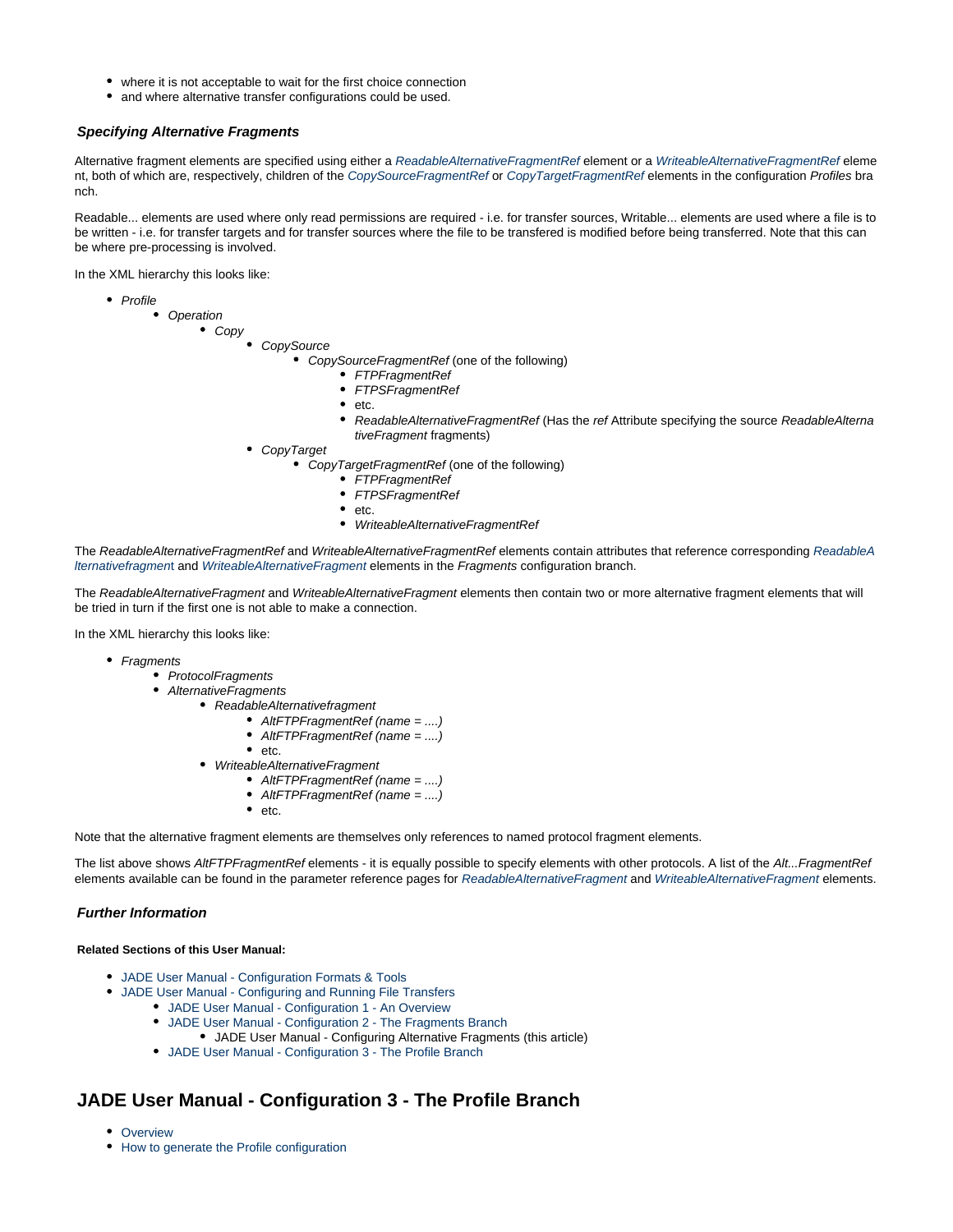- [Calling Profile Elements](#page-21-2)
- [Further Information](#page-21-3)
	- [Related Sections of this User Manual:](#page-21-4)
	- [Other documents](#page-22-2)

#### <span id="page-21-0"></span>**Overview**

File transfer parameters in JADE are defined hierarchically and are sorted into two branches - Profiles and Fragments. A Profile specifies what is to be done (e.g. copy from A to B) and the Fragment defines how this is to be done (e.g. using protocol X, authentication Y, etc.).

Fragments (see the link to the relevant section of this manual at the foot of this article) are generally configured before Profiles. The considerations necessary for defining the Profile branch of the configuration are described in this article.

#### <span id="page-21-1"></span>**How to generate the Profile configuration**

The diagram below shows the minimum parameter hierarchy (i.e. without optional parameters) required to specify a file transfer from a remote source per FTP protocol to the local file system.

When the [XML Editor](https://kb.sos-berlin.com/display/PKB/JADE+-+XML+Configuration+-+XML+Editor) is used to generate the configuration you will be guided using the Add child button to insert valid elements starting with the Profiles element and proceed down the hierarchy.

Note that the links behind each element name in the diagram lead to the [Parameter Reference Documentation](https://kb.sos-berlin.com/display/PKB/JADE+-+Reference+Documentation+-+Parameter+Reference) for that element, which provides detailed information about the parameter.



Each individual file transfer is headed up by a Profile, which is added as a child of the Profiles element.

The individual parameters that have to be specified in the Profile are as follows:

- The Profile requires a profile id which is used to call the profile when the transfer is [called from the command line](#page-13-0).
- **Each Profile element is required to have an Operation element.**
- Note that the Operation specified defines subsequent descendant elements. For example, a Rename operation will require a different descendants to a Move operation. See the [JADE User Manual - The Operation](#page-34-0) article for more information.
- In the example, a Copy operation is specified, which, in turn, requires that CopySource and CopyTarget elements are set.
- The CopySource element has two child elements:
	- a CopySourceFragmentRef element, which is required. This element in turn requires an FTPFragmentRef element, which contains the reference specifying the protocol fragment element. The protocol fragment then specifies the transfer connection parameters such as authentication, protocol, etc.
		- Note that the FragmentRef element (FTPFragmentRef), which is used to specify the fragment element, is protocol-specific. This allows optional pre- and post-processing child elements - which are not shown in the hierarchy to be added to the profile as child elements of the FTPFragmentRef element. Such elements are protocol-specific.
	- a SourceFileOptions element which is also required together with the Selection element and is used to specify a range of parameters related to aspects of file selection.
- The CopyTarget element does not need a corresponding FTPFragmentRef child element as the target is the local file system. However, the LocalTarget element must be specified.
	- The Directory element is used to specify a target directory if a directory other than the user's root directory is used.

#### <span id="page-21-2"></span>**Calling Profile Elements**

A Profile is specified by its profile id attribute, which is used to call the profile when the transfer is called from the command line.

An example showing the JADE command line call syntax can be seen in the [Configuring and Running File Transfers](#page-13-0) article.

<span id="page-21-3"></span>**Further Information**

<span id="page-21-4"></span>**Related Sections of this User Manual:**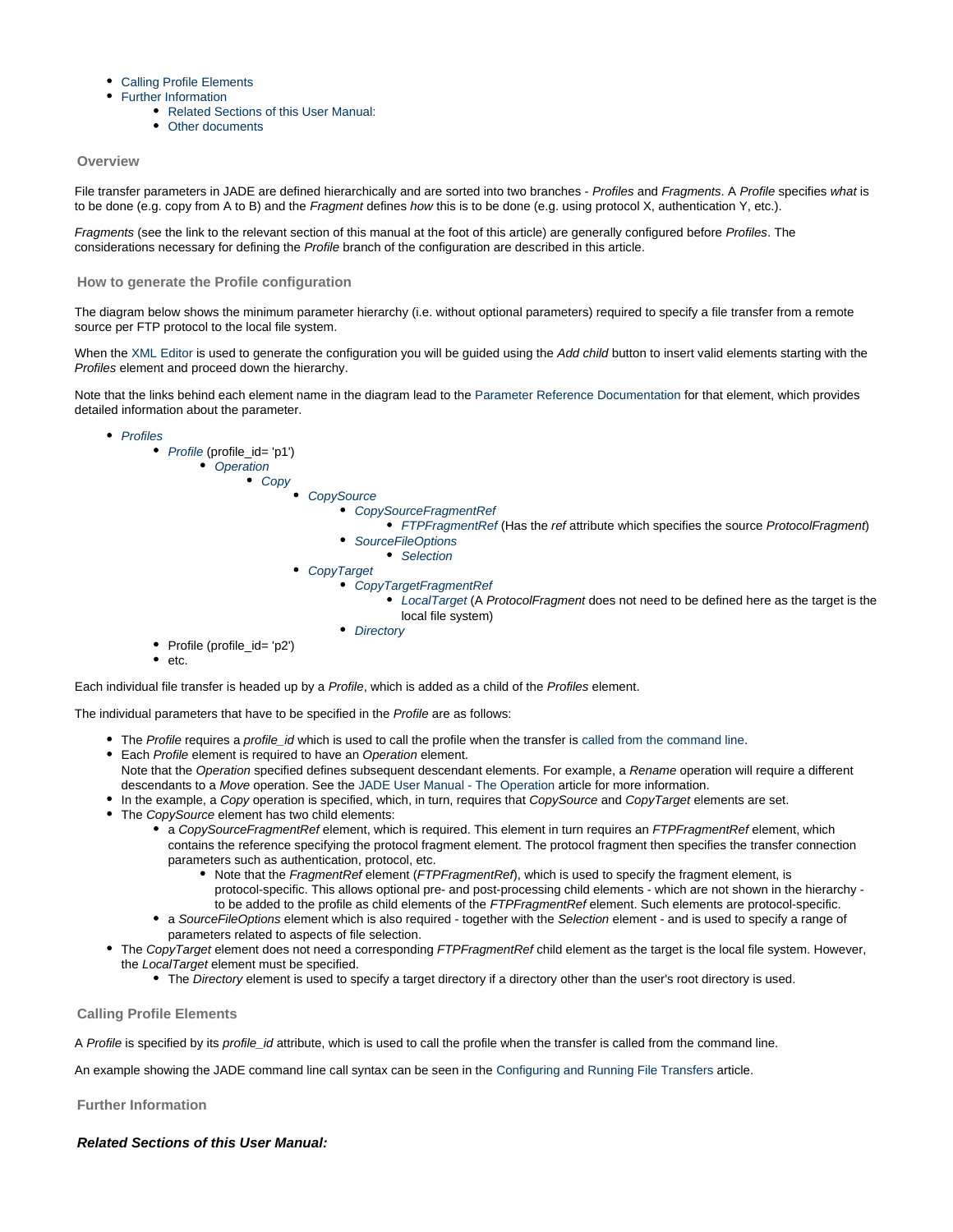- [JADE User Manual Configuration Formats & Tools](#page-10-0)
- [JADE User Manual Configuring and Running File Transfers](#page-13-0)
	- [JADE User Manual Configuration 1 An Overview](#page-16-0)
		- [JADE User Manual Configuration 2 The Fragments Branch](#page-18-0)
		- JADE User Manual Configuration 3 The Profile Branch (this page)
			- [JADE User Manual The Operation What is to be done?](#page-34-0)

#### <span id="page-22-2"></span>**Other documents**

The use of the [Operation](#page-34-0)s element - the only Profiles child element whose use is required - is described in the Operation section of this manual.

# <span id="page-22-0"></span>**JADE User Manual - Example Configurations**

[Example configuration issues](#page-22-3)

#### <span id="page-22-3"></span>**Example configuration issues**

The change from the \*.ini file based configuration to the [XSD schema](https://kb.sos-berlin.com/display/PKB/JADE+-+Reference+Documentation+-+XSD+Schema+Reference) based XML hierarchy is described in general in the [Configuration](#page-10-0) [Formats & Tools](#page-10-0) article in this user manual.

A simple configuration - for the transfer from a remote server using the FTP protocol to the local file system - was presented in the form of XML script and as a screen shot of the XML Editor in the [Configuring and Running File Transfers](#page-13-0) article in this manual as a concrete example.

The considerations behind the specification of different elements in simple file transfer configurations are discussed in the articles linked below. The articles do not go into detail about the individual parameter properties - that can be done using the relevant sections of the JADE Parameter Reference, which are linked from the articles below. Instead, the examples concentrate on the general procedure we recommend is followed when configuring a file transfer as well as the considerations to be borne in mind when setting up the XML configuration hierarchy.

#### **Pages**

- [JADE User Manual Simple File Transfer with Basic](#page-22-1) [Authentication](#page-22-1)
- [JADE User Manual File Transfer with SSH authentication](#page-24-0)

#### **Navigation**

### <span id="page-22-1"></span>**JADE User Manual - Simple File Transfer with Basic Authentication**

- [Introduction](#page-22-4)
	- [Example Configuration File](#page-22-5)
	- [Configuration Tool](#page-23-0)
- [Configuration Steps](#page-23-1)
	- [Step 1: Fragment Configuration Considerations](#page-23-2)
		- [The Remote Source Fragment](#page-23-3)
			- **[FTP Transfer Properties](#page-23-4)**
		- [The Remote Target Fragment](#page-23-5)
	- [Step 2: Profile Configuration Considerations](#page-24-1)
	- [Step 3: Calling the Configuration Profile](#page-24-2)
- [Further Information](#page-24-3)

#### <span id="page-22-4"></span>**Introduction**

The configuration of a simple file transfer with basic - i.e. password - authentication is described on this page.

A simple FTP file transfer example is used in which files are transferred from a remote server to the local file system.

The configuration of this example is described in detail in our [JADE - XML Configuration - Sample Files](https://kb.sos-berlin.com/display/PKB/JADE+-+XML+Configuration+-+Sample+Files) page.

On this page the more general aspects of the configuration procedure will be described.

#### <span id="page-22-5"></span>**Example Configuration File**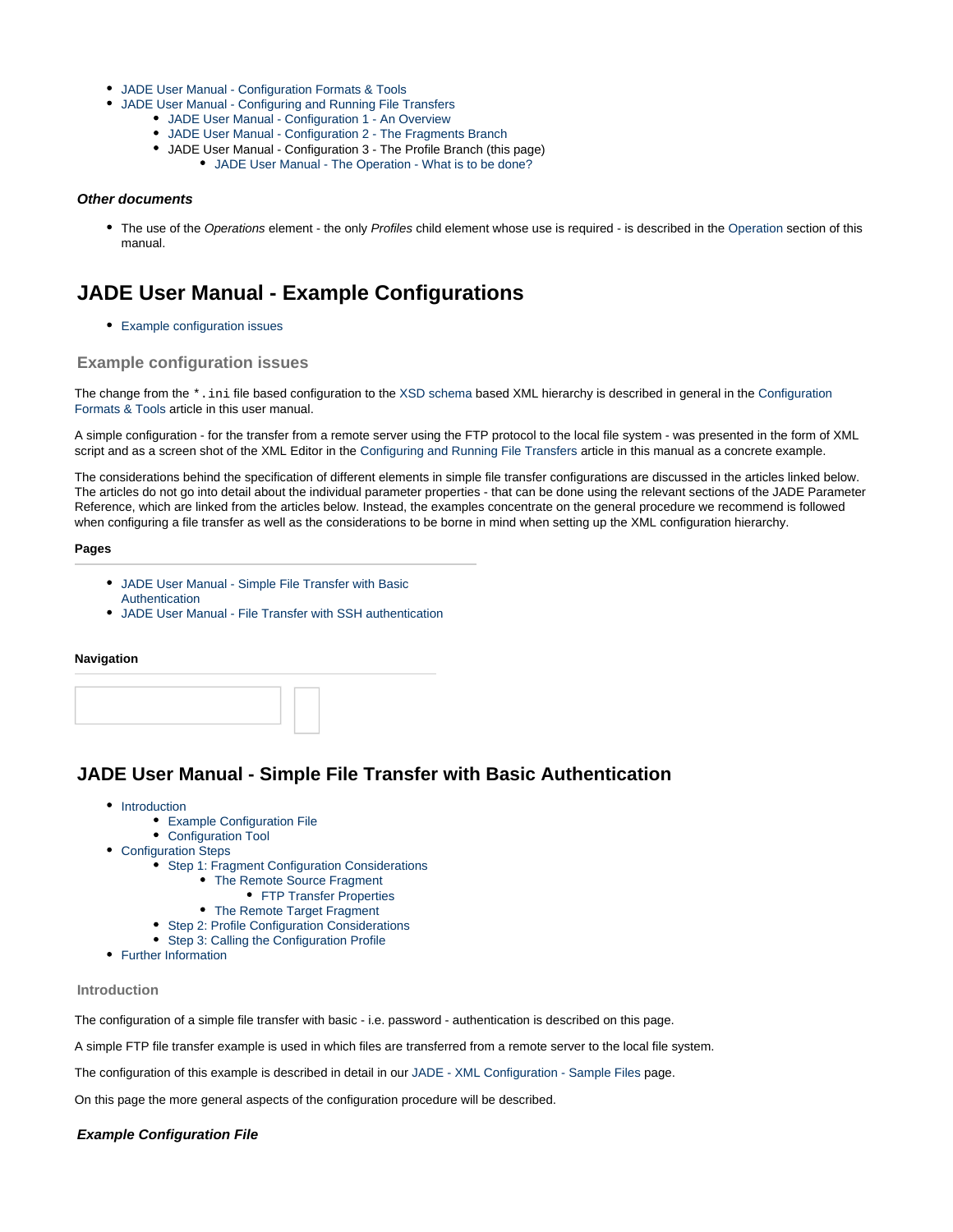- On our [JADE XML Configuration Sample Files](https://kb.sos-berlin.com/display/PKB/JADE+-+XML+Configuration+-+Sample+Files) page there is complete configuration download file available to help users get the example up and running as quickly as possible. This configuration is a working example that will download files from the online SOS Demo server to a local file system.
- The transfer configuration is described here uses the XML-based configuration introduced with Release 1.11 of JADE. A similar example using the Settings parameters configuration that was implemented for releases before 1.11 can be found our [JADE Tutorials](https://kb.sos-berlin.com/display/PKB/JADE+-+Tutorials) along with a configuration download file.

#### <span id="page-23-0"></span>**Configuration Tool**

We recommend using the [XML Editor](https://kb.sos-berlin.com/display/PKB/JADE+-+XML+Configuration+-+XML+Editor) to generate the XML configuration file. This editor uses the [JADE XSD schema](https://kb.sos-berlin.com/display/PKB/JADE+-+Reference+Documentation+-+XSD+Schema+Reference) as a guide through each stage of the process. The schema is used to control and then validate the elements that can be specified in the configuration.

Using the XML Editor will significantly reduce the possibility of configuration errors.

Alternatively, a text editor can be used to write the configuration file manually.

#### <span id="page-23-1"></span>**Configuration Steps**

The configuration described in this example is held as simple as possible. More complex file transfer scenarios will be described later.

The configuration procedure involves the following steps:

- 1. Configuration of the [Fragments](https://kb.sos-berlin.com/display/PKB/JADE+Parameter+Reference+-+Fragments) i.e. the protocol, connection and authentication methods to be used for the source and target parts of the operation.
- 2. Configuration of the [Profile](https://kb.sos-berlin.com/display/PKB/JADE+Parameter+Reference+-+Profiles) i.e.
	- $\bullet$  the operation to be carried out (e.g. copy or move),
	- the fragments specified in Step 1 that are to be used for the source and target parts of the transfer and
	- any specific directories that are to be used.
	- Note that the Profile can also be used to specify other elements such as any notifications to be made or preprocessing that is to be carried out. These will be described in other parts of this manual.
- 3. Calling the configuration and profile from the command line, a batch file or via the JADE API.

#### <span id="page-23-2"></span>**Step 1: Fragment Configuration Considerations**

#### <span id="page-23-3"></span>**The Remote Source Fragment**

The first step in the configuration is to configure the [ProtocolFragments](https://kb.sos-berlin.com/display/PKB/JADE+Parameter+Reference+-+ProtocolFragments) to be used for the transfer from the source. Other fragments are not required for this example.

Fragments are XML elements that specify how transfers are to be carried out. Protocol fragments can be thought of as predefined connection specifications. They are protocol-specific - the FTP protocol, for example, brings a different set of features and constraints than WebDAV protocol.

Fragments are not operation-specific - a fragment could be used as the target for one operation and then as a source for a subsequent one or in a Copy operation and then in a Remove.

Any number of fragments can be predefined in a configuration.

Fragments are given name attributes, with which they will be referenced from the file transfer profile as shown in the next step.

The fragment that is to be used for a particular part of the transfer operation is then specified in a profile element.

For the current example a fragment only has to be configured for the source part of the transfer as the transfer target is the local file system.

The XML hierarchy for the [FTPFragment](https://kb.sos-berlin.com/display/PKB/JADE+Parameter+Reference+-+FTPFragment) for this example is structured as follows:

- ProtocolFragments (parent element)
	- FTPFragment (with name attribute)
		- BasicConnection
			- Hostname
			- Port number (optional)
		- BasicAuthentication
			- Account
			- Password (optional)

Note that the XML hierarchy shown above has been simplified through the omission of optional elements that are not directly relevant.

#### <span id="page-23-4"></span>**FTP Transfer Properties**

The XML hierarchy shown above reflects key properties of FTP file transfer:

- Only a [BasicConnection](#page-22-1) element with a Hostname and optional Port is possible URL connections are not possible.
- <span id="page-23-5"></span>• Only [BasicAuthentication](https://kb.sos-berlin.com/display/PKB/JADE+Parameter+Reference+-+BasicAuthentication) with an Account (i.e. user name) and optional Password is possible: SSH authentication, for example, requires that the SFTP protocol is used.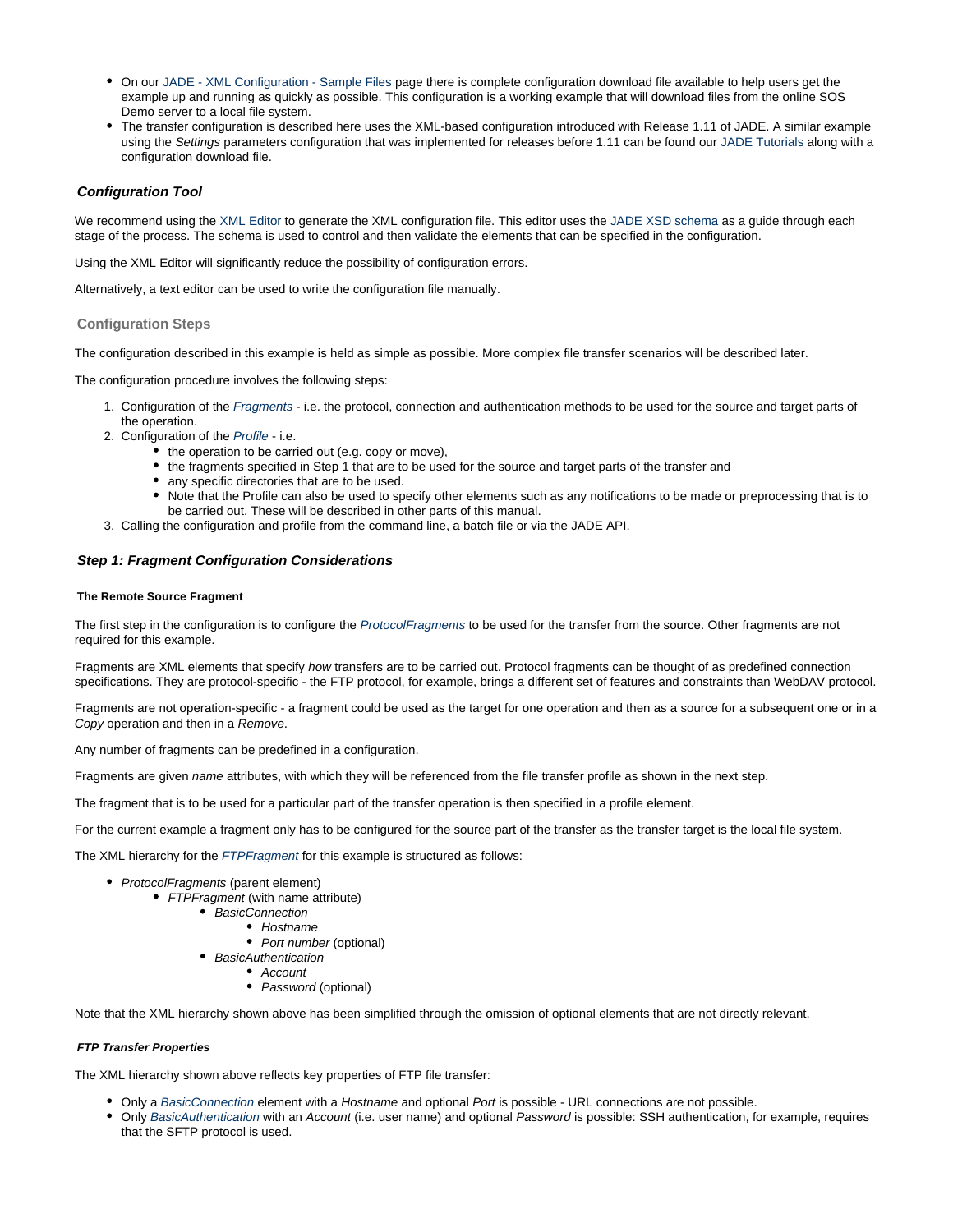#### **The Remote Target Fragment**

It is not necessary to define a fragment for the target part of the operation as this takes place locally and the target directory is specified as part of the transfer profile.

#### <span id="page-24-1"></span>**Step 2: Profile Configuration Considerations**

The second configuration step is to define the [Profile](https://kb.sos-berlin.com/display/PKB/JADE+Parameter+Reference+-+Profiles), which is operation-specific. For example, a Profile for a [Move](https://kb.sos-berlin.com/display/PKB/JADE+Parameter+Reference+-+Move) Operation requires source and target to be specified where as a [Remove](https://kb.sos-berlin.com/display/PKB/JADE+Parameter+Reference+-+Remove) operation only requires a source.

The operation in the current example is [Copy](https://kb.sos-berlin.com/display/PKB/JADE+Parameter+Reference+-+Copy) for which a source and a target elements ([CopySource](https://kb.sos-berlin.com/display/PKB/JADE+Parameter+Reference+-+CopySource) and [CopyTarget](https://kb.sos-berlin.com/display/PKB/JADE+Parameter+Reference+-+CopyTarget) respectively) have to be specified.

The type of fragment to be used for the source part of the transfer - here an [FTPFragmentRef](https://kb.sos-berlin.com/display/PKB/JADE+Parameter+Reference+-+FTPFragmentRef) element - is specified in the [CopySourceFragmentR](https://kb.sos-berlin.com/display/PKB/JADE+Parameter+Reference+-+CopySourceFragmentRef) [ef](https://kb.sos-berlin.com/display/PKB/JADE+Parameter+Reference+-+CopySourceFragmentRef) element.

The FTP fragment itself is then specified in the FTPFragmentRef element's ref attribute.

In this example, the [CopyTargetFragmentRef](https://kb.sos-berlin.com/display/PKB/JADE+Parameter+Reference+-+CopyTargetFragmentRef) is used to specify that the target is to be local. The target directory is specified in the [Directory](https://kb.sos-berlin.com/display/PKB/JADE+Parameter+Reference+-+Directory) elem ent, which is a sibling of the CopyTargetFragmentRef reference element.

The XML for the copy operation from remote to local is structured as follows:

• Profile • Operation Copy **CopySource** CopySourceFragmentRef • FTPFragmentRef (with ref attribute for FTPFragment) CopyTarget CopyTargetFragmentRef LocalTarget • Directory

Note that once again the XML hierarchy shown above is simplified through the omission of the majority of optional elements.

#### <span id="page-24-2"></span>**Step 3: Calling the Configuration Profile**

The configuration profile is specified with two parameters when JADE is called from the command line:

- the name of the XML configuration file and
- the Profile to be used.

Example calls for Windows and Unix systems can be found on our [Configuring File Transfers with the JADE Client](#page-13-0) page.

<span id="page-24-3"></span>**Further Information**

- [Configuring File Transfers with the JADE Client](https://kb.sos-berlin.com/display/PKB/JADE+User+Manual+-+Configuring+File+Transfers+with+the+JADE+Client)
- An overview of the authentication methods that can used with JADE can be found in the [Authentication](#page-27-0) article.
- [Parameter Reference](https://kb.sos-berlin.com/display/PKB/JADE+-+Reference+Documentation+-+Parameter+Reference)

### <span id="page-24-0"></span>**JADE User Manual - File Transfer with SSH authentication**

- [Introduction](#page-24-4)
	- [Note:](#page-24-5)
- [Features of SSH Authenticated File Transfer](#page-25-0)
	- [Advantages](#page-25-1)
	- [Authentication Features](#page-25-2)
	- [File Transfer Protocol](#page-25-3)
- [Configuration of SSH Authenticated File Transfer](#page-25-4) 
	- [Specification of SFTP File Transfer Elements](#page-25-5)
	- [Specification of SSH Authentication](#page-25-6)
- [Further Information](#page-26-1)

#### <span id="page-24-4"></span>**Introduction**

This article builds on the [Simple File Transfer with Basic Authentication](#page-22-1) article, concentrating on the configuration aspects introduced with use of SSH authentication.

#### <span id="page-24-5"></span>**Note:**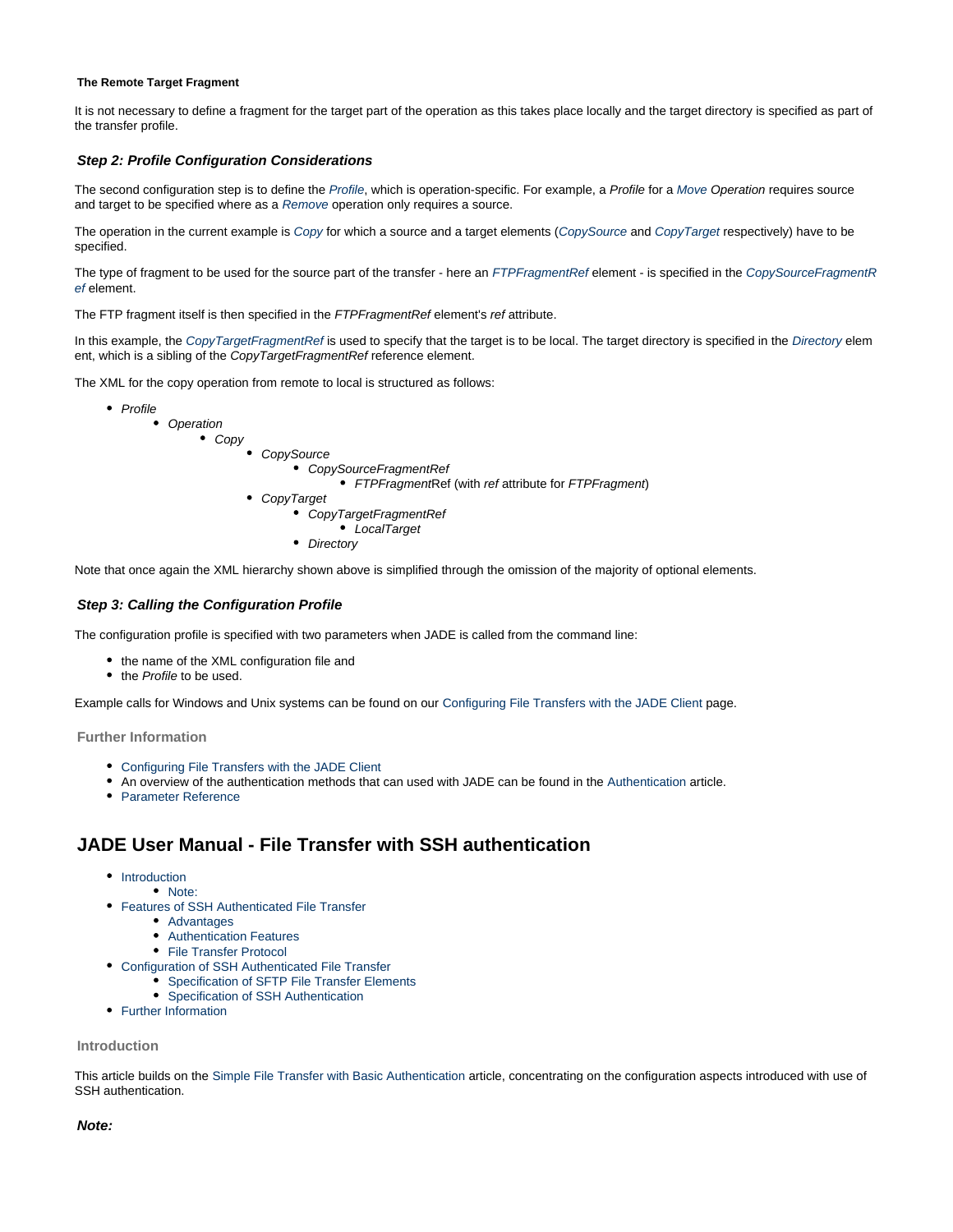- On our [JADE XML Configuration Sample Files](https://kb.sos-berlin.com/display/PKB/JADE+-+XML+Configuration+-+Sample+Files) page there is a complete configuration file available for download that uses SSH public/private key authentication. This configuration is a working example that comes with the necessary private key authentication file and will download files from the online SOS Demo server to a local file system.
- The transfer configuration is described here uses the XML-based configuration introduced with Release 1.11 of JADE. A similar example using the Settings parameters configuration that was implemented for releases before 1.11 can be found our [JADE Tutorials](https://kb.sos-berlin.com/display/PKB/JADE+-+Tutorials) along with a configuration download file.

<span id="page-25-0"></span>**Features of SSH Authenticated File Transfer**

#### <span id="page-25-1"></span>**Advantages**

SSH authentication is implemented with the SFTP protocol and together provides a significantly higher level of security than basic - i.e. password - authentication using the FTP protocol.

#### <span id="page-25-2"></span>**Authentication Features**

The main features of SSH authenticated file transfer in JADE are:

- SSH authentication can be carried out with an account name and either password or public/private key verification.
- As mentioned above, SSH authentication requires that SFTP protocol is used.
- SSH authentication is required when a jump host transfer is carried out.

As with all file transfer protocols, any number of SFTP file transfer configurations in the form of [ProtocolFragments](https://kb.sos-berlin.com/display/PKB/JADE+Parameter+Reference+-+ProtocolFragments) can be preconfigured and selected as required.

If public/private key verification is used, the SSH password parameter can be used to provide additional protection for the authentication file.

#### <span id="page-25-3"></span>**File Transfer Protocol**

SSH Authentication requires that the SFTP protocol is used for the transfer operation.

<span id="page-25-4"></span>**Configuration of SSH Authenticated File Transfer** 

The configuration of a file transfer with SSH authentication follows the steps already described described in the [Simple File Transfer with Basic](#page-22-1) [Authentication](#page-22-1) article.

There are, however, two differences to the Simple File Transfer with Basic Authentication example:

- the use of an [SSHAuthentication](https://kb.sos-berlin.com/display/PKB/JADE+Parameter+Reference+-+SSHAuthentication) element instead of a [BasicAuthentication](https://kb.sos-berlin.com/display/PKB/JADE+Parameter+Reference+-+BasicAuthentication) element
- SFTP protocol is used instead of FTP as FTP cannot support SSH authentication

Both examples are otherwise kept as simple as possible for clarity. More complex file transfer scenarios will be described later.

#### <span id="page-25-5"></span>**Specification of SFTP File Transfer Elements**

The use of SSH authentication requires that the SFTP protocol (or a jump host) is specified. This done by specifying a Profile element that calls a suitably configured SFTPFragment. This Profile will then be called when JADE is started. The SFTPFragment will contain at least the specification of a BasicConnection element and the SSHAuthentication element.

- Profile
	- Operation
		- **Copy** 
			- **CopySource** CopySourceFragmentRef

Ref -> SFTPFragment (Ref=Name)

- Fragments
	- ProtocolFragments
		- SFTPFragment (identified by name Attribute)
			- BasicConnection
			- SSHAuthentication

More information about the specification of SFTPFragments can be found in:

• the [SFTPFragment](https://kb.sos-berlin.com/display/PKB/JADE+Parameter+Reference+-+SFTPFragment) Parameter Reference article.

#### <span id="page-25-6"></span>**Specification of SSH Authentication**

Use of the SSHAuthentication element requires specification of:

• an Account (i.e. a user name, required)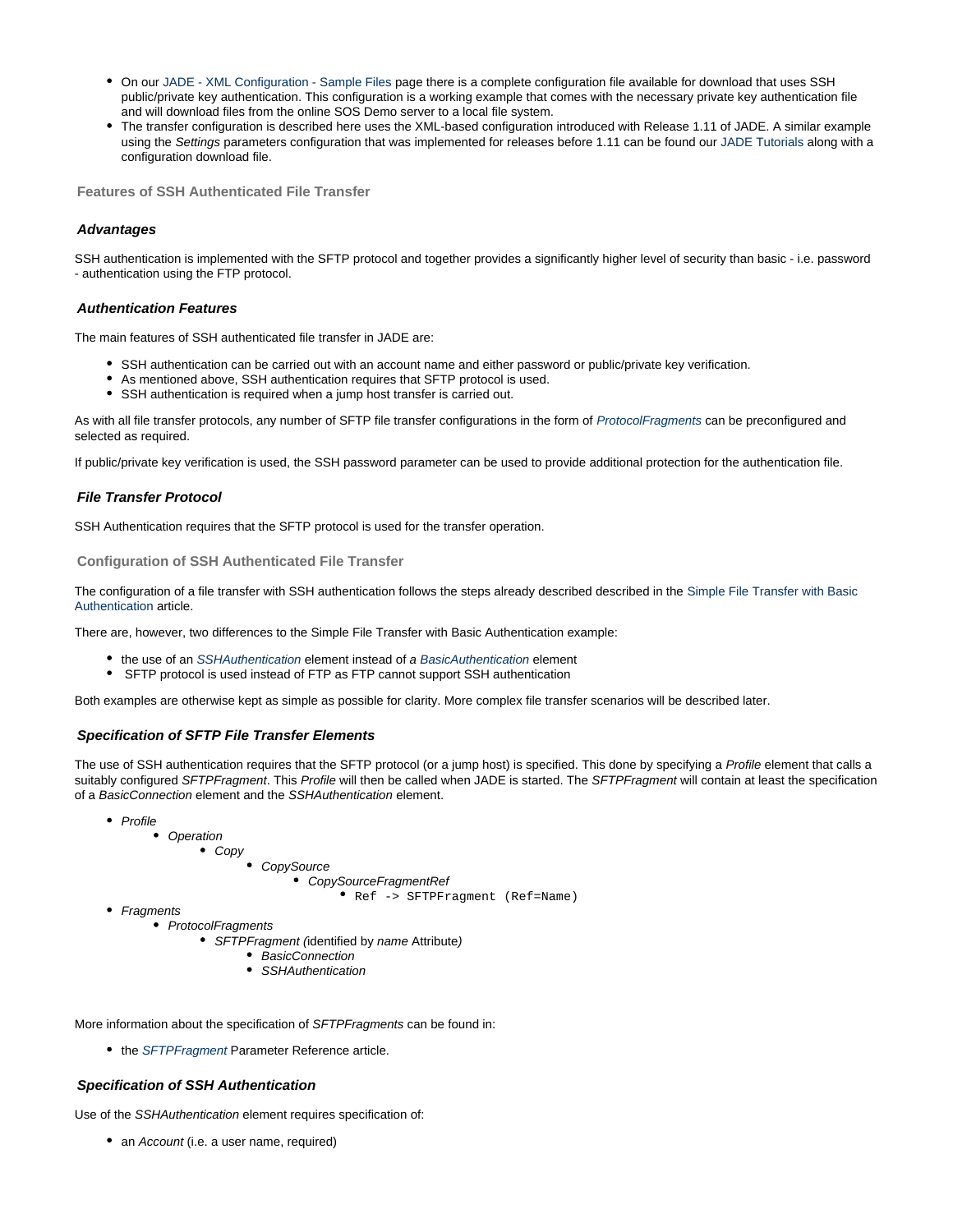**•** either an AuthenticationMethodPassword element, which in turn requires a Password to be specified or an AuthenticationMethodPublickey element which requires that an AuthenticationFile and optional Passphrase are specified

More information about the specification of SSHAuthentication can be found in:

- $\bullet$  the [SSHAuthentication Parameter Reference](https://kb.sos-berlin.com/display/PKB/JADE+Parameter+Reference+-+SSHAuthentication) article
- the [Authentication User Manual](#page-27-0) article.

<span id="page-26-1"></span>**Further Information**

- [Configuring and Running File Transfers](#page-13-0)
- [The XML Editor](https://kb.sos-berlin.com/display/PKB/JADE+-+XML+Configuration+-+XML+Editor)
- [Parameter Reference](https://kb.sos-berlin.com/display/PKB/JADE+-+Reference+Documentation+-+Parameter+Reference)

# <span id="page-26-0"></span>**JADE User Manual - Connection Protocols**

- [Connection Protocols](#page-26-2)
- [Connection types](#page-26-3)
- [Specifying Connection Protocols](#page-26-4)
- [Example Configuration](#page-27-1)

#### <span id="page-26-2"></span>**Connection Protocols**

The JADE Client can use a number of protocols to make connections for the source and target parts of the transfer. These protocols are specified in parameters set in protocol fragment elements in the JADE XML configuration.

- [FTP](https://kb.sos-berlin.com/display/PKB/JADE+Parameter+Reference+-+FTPFragment) and [FTPS](https://kb.sos-berlin.com/display/PKB/JADE+Parameter+Reference+-+FTPSFragment)
- [HTTP](https://kb.sos-berlin.com/display/PKB/JADE+Parameter+Reference+-+HTTPFragment) and [HTTPS](https://kb.sos-berlin.com/display/PKB/JADE+Parameter+Reference+-+HTTPSFragment)
- [Jump,](https://kb.sos-berlin.com/display/PKB/JADE+Parameter+Reference+-+JumpFragment) [SFTP](https://kb.sos-berlin.com/display/PKB/JADE+Parameter+Reference+-+SFTPFragment) and [SMB](https://kb.sos-berlin.com/display/PKB/JADE+Parameter+Reference+-+SMBFragment)
- [WebDAV](https://kb.sos-berlin.com/display/PKB/JADE+Parameter+Reference+-+WebDAVFragment)

Each protocol fragment has a number of required and optional child elements, depending on the properties of the protocol itself.

For example, the FTPS protocol element has the following required child elements:

- [BasicConnection](https://kb.sos-berlin.com/display/PKB/JADE+Parameter+Reference+-+BasicConnection)
- [BasicAuthentication](https://kb.sos-berlin.com/display/PKB/JADE+Parameter+Reference+-+BasicAuthentication)

And the following optional child elements:

- [AcceptUntrustedCertificate](https://kb.sos-berlin.com/display/PKB/JADE+Parameter+Reference+-+AcceptUntrustedCertificate)
- [FTPSClientSecurity](https://kb.sos-berlin.com/display/PKB/JADE+Parameter+Reference+-+FTPSClientSecurity)
- **[FTPSProtocol](https://kb.sos-berlin.com/display/PKB/JADE+Parameter+Reference+-+FTPSFragment)**
- [JumpFragment](https://kb.sos-berlin.com/display/PKB/JADE+Parameter+Reference+-+FTPSFragment)
- [ProxyForFTPS](https://kb.sos-berlin.com/display/PKB/JADE+Parameter+Reference+-+FTPSFragment)

#### <span id="page-26-3"></span>**Connection types**

As noted for the FTPS protocol element example above, each protocol element requires a connection type. The connection types available are:

- BasicConnection, with a required Hostname and an optional Password The BasicConnection is used for the following ProtocolFragments:
	- FTP, FTPS, Jump,
	- SOCKS4 and SOCKS5 proxies
- URLConnection with a required URL
	- The URLConnection is used with the following ProtocolFragments:
		- HTTP, HTTPS
		- WebDAV

#### <span id="page-26-4"></span>**Specifying Connection Protocols**

Connection protocols are specified in the [Fragments](https://kb.sos-berlin.com/display/PKB/JADE+Parameter+Reference+-+Fragments) elements of the [XSD Schema.](https://kb.sos-berlin.com/display/PKB/JADE+-+Reference+Documentation+-+XSD+Schema+Reference) All fragments elements are child elements of the [ProtocolFrag](https://kb.sos-berlin.com/display/PKB/JADE+Parameter+Reference+-+ProtocolFragments) [ments](https://kb.sos-berlin.com/display/PKB/JADE+Parameter+Reference+-+ProtocolFragments) element as shown schematically below:

- Fragments
	- ProtocolFragments
		- FTPFragment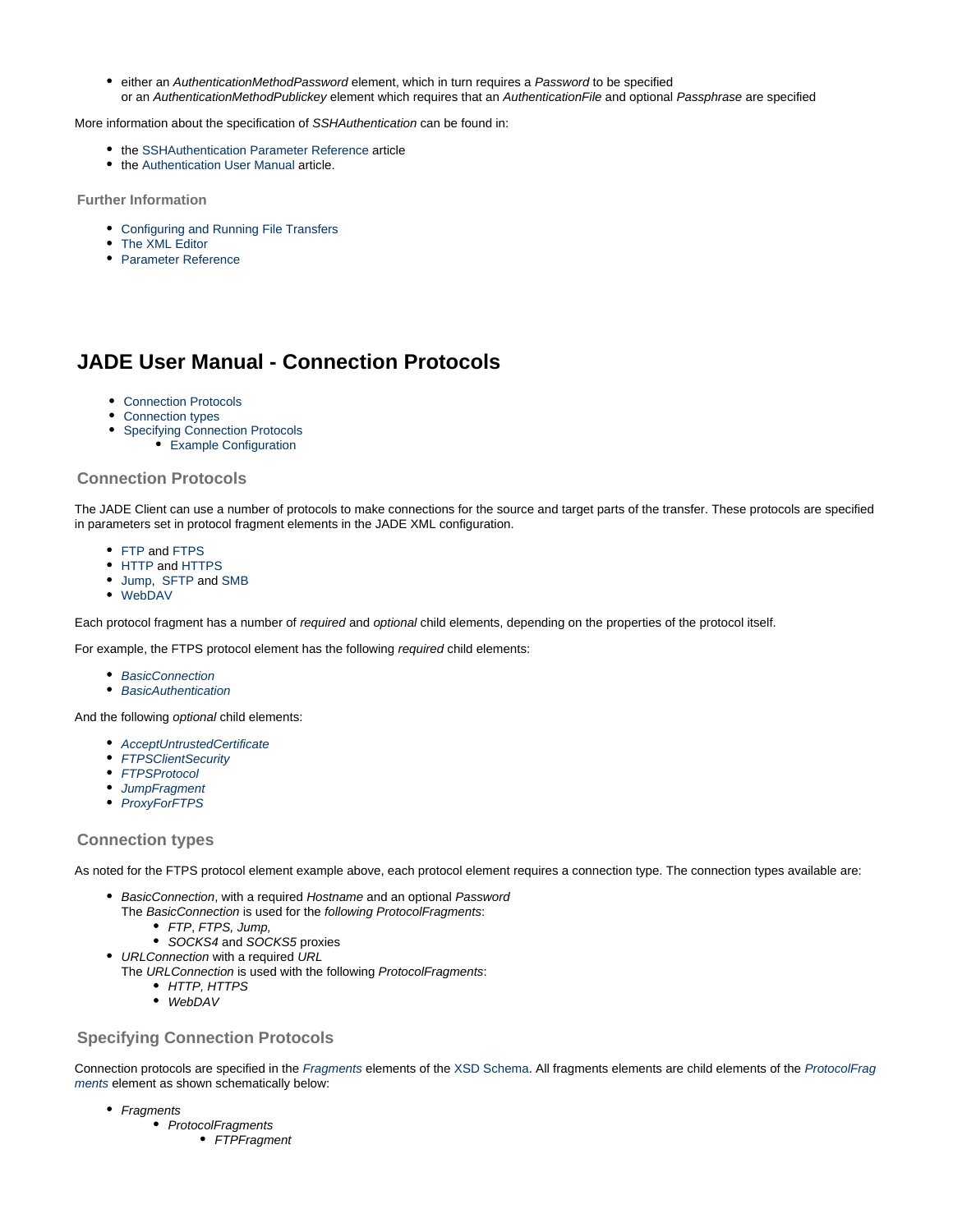- BasicConnection
- **BasicAuthentication** 
	- Account
	- Password (optional)
- Optional fragment elements
- FTPSFragment
	- BasicConnection
	- BasicAuthentication
	- Account
	- Password (optional) • Optional fragment elements
	- **HTTPFragment** 
		- $\bullet$  Etc ...
- $\bullet$  Etc ...

As explained in the [Configuration 2 - The Fragments Branch](#page-18-0) article, fragments elements are called from the Profiles branch of the configuration and are identified by a name attribute specified in the \*Fragment element.

Note that any number of ProtocolFragments can be specified within a configuration, allowing a number of authentication methods to be predefined for a particular file transfer operation. The [AlternativeFragments](https://kb.sos-berlin.com/display/PKB/JADE+Parameter+Reference+-+AlternativeFragments) element can be used to specify a number of alternative connections and authentication methods for a file transfer profile.

<span id="page-27-1"></span>**Example Configuration**

An example configuration for an FTP connection showing both the Fragments and Profiles branches can be seen in the [JADE User Manual -](#page-22-1) [Simple File Transfer with Basic Authentication](#page-22-1) article.

# <span id="page-27-0"></span>**JADE User Manual - Authentication**

- [Authentication methods](#page-27-2)
	- [Specifying Authentication Methods](#page-27-3)
- [Optional Authentication-Related Elements](#page-28-1)
	- [Proxies](#page-28-2)
		- [Alternative Connections](#page-28-3)
		- [Strict Host Key Checking](#page-28-4)
		- [Untrusted Certificates](#page-28-5)
		- [Authentication using the SOS Credential Store](#page-28-6)

#### <span id="page-27-2"></span>**Authentication methods**

The JADE Client provides a number of authentication methods:

- [BasicAuthentication](https://kb.sos-berlin.com/display/PKB/JADE+Parameter+Reference+-+BasicAuthentication)
	- an Account (i.e. user name) is required
	- AND an optional Password
	- BasicAuthentication can be used with the following protocol fragments:
		- [FTPFragment](https://kb.sos-berlin.com/display/PKB/JADE+Parameter+Reference+-+FTPFragment) and [FTPSFragment](https://kb.sos-berlin.com/display/PKB/JADE+Parameter+Reference+-+FTPSFragment)
			- [HTTPFragment](https://kb.sos-berlin.com/display/PKB/JADE+Parameter+Reference+-+HTTPFragment) and [HTTPSFragment](https://kb.sos-berlin.com/display/PKB/JADE+Parameter+Reference+-+HTTPSFragment)
			- [WebDAVFragment](https://kb.sos-berlin.com/display/PKB/JADE+Parameter+Reference+-+WebDAVFragment)
	- Note that BasicAuthentication requires that the Password is stored in the configuration files.
	- The [Simple File Transfer with Basic Authentication](#page-22-1) article describes the considerations behind an example with BasicAuthenticati  $\bullet$ on. The configuration file for this example is available as a working download.
- [SSHAuthentication](https://kb.sos-berlin.com/display/PKB/JADE+Parameter+Reference+-+SSHAuthentication)
	- an Account (i.e. user name) is required
	- AND either:
		- AuthenticationMethodPassword with a (required) Password
		- OR AuthenticationMethodPublickey
			- with a (required) Authentication File location
			- AND an optional Passphrase that protects the file
		- SSHAuthentication can be used with with the following protocol fragments:
			- [SFTPFragment](https://kb.sos-berlin.com/display/PKB/JADE+Parameter+Reference+-+SFTPFragment)
			- [JumpFragment](https://kb.sos-berlin.com/display/PKB/JADE+Parameter+Reference+-+JumpFragment)
		- The [File Transfer with SSH authentication](#page-24-0) article describes the considerations behind an example with SSHAuthentication. The configuration file for this example is available as a working download.
- <span id="page-27-3"></span>• [SMBAuthentication](https://kb.sos-berlin.com/display/PKB/JADE+Parameter+Reference+-+SMBAuthentication) (in conjunction with [SMBFragment](https://kb.sos-berlin.com/display/PKB/JADE+Parameter+Reference+-+SMBFragment) elements / the SMB protocol and a Hostname)
	- an Account (i.e. user name) is required
		- AND an optional Domain
		- AND an optional Password
	- SMBAuthentication can only be used with with the SMB protocol fragment.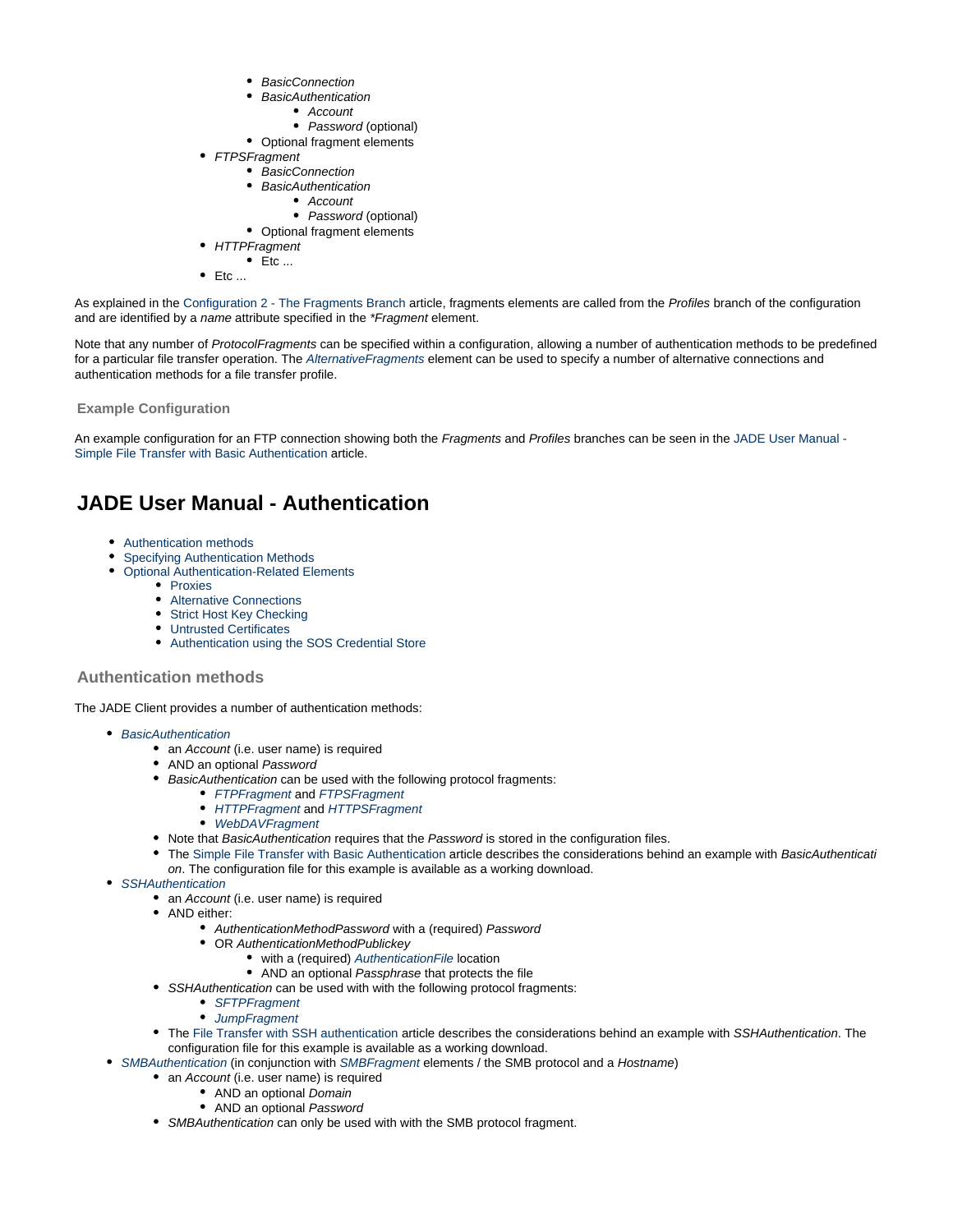### **Specifying Authentication Methods**

Authentication methods are specified in the [Fragments](https://kb.sos-berlin.com/display/PKB/JADE+Parameter+Reference+-+Fragments) elements of the [XSD Schema](https://kb.sos-berlin.com/display/PKB/JADE+-+Reference+Documentation+-+XSD+Schema+Reference) at the end of various [ProtocolFragments](https://kb.sos-berlin.com/display/PKB/JADE+Parameter+Reference+-+ProtocolFragments) branches in the schema. This is because the authentication method(s) that can be used as for a connection depend on the protocol used. This hierarchy is shown schematically below:

- Fragments
	- ProtocolFragments
		- FTPFragment
			- BasicConnection
				- BasicAuthentication
					- Account
			- Password (optional)
		- FTPSFragment
			- BasicConnection • BasicAuthentication
				- Account
				- Password (optional)
		- **HTTPFragment**
		- $\bullet$  etc ...
		- etc ...

The protocol-dependency of the various authentication methods is integrated into the schema and explains why authentication methods lie below ProtocolFragments in the XML hierarchy. This integration in the schema ensures that the only authentication methods that are supported by a protocol can be specified.

Note that any number of ProtocolFragments can be specified within a configuration, allowing a number of authentication methods to be predefined for a particular file transfer operation. The [AlternativeFragments](https://kb.sos-berlin.com/display/PKB/JADE+Parameter+Reference+-+AlternativeFragments) element can be used to specify a number of alternative connections and authentication methods for a file transfer profile.

#### <span id="page-28-1"></span>**Optional Authentication-Related Elements**

Note that the following authentication elements can be optionally specified:

#### <span id="page-28-2"></span>**Proxies**

Proxies can be specified for each connection in the relevant connection fragment. For example, the ProxyForFTP element is specified as a child of the [FTPFragment](https://kb.sos-berlin.com/display/PKB/JADE+Parameter+Reference+-+FTPFragment).

#### <span id="page-28-3"></span>**Alternative Connections**

Alternative protocols and thereby alternative authentication methods can be specified using the [AlternativeFragments](https://kb.sos-berlin.com/display/PKB/JADE+Parameter+Reference+-+AlternativeFragments) element.

This element is used to define a series of connections that are tried one after the other in the event of a primary connection not being available.

<span id="page-28-4"></span>**Strict Host Key Checking**

[StrictHostkeyChecking](https://kb.sos-berlin.com/display/PKB/JADE+Parameter+Reference+-+StrictHostkeyChecking) can be specified for [SFTPFragments](https://kb.sos-berlin.com/display/PKB/JADE+Parameter+Reference+-+SFTPFragment) and [JumpFragments](https://kb.sos-berlin.com/display/PKB/JADE+Parameter+Reference+-+JumpFragment) to provide maximum security against Trojan horse attacks.

<span id="page-28-5"></span>**Untrusted Certificates**

• [AcceptUntrustedCertificate](https://kb.sos-berlin.com/display/PKB/JADE+Parameter+Reference+-+AcceptUntrustedCertificate) can be used to allow self-signed certificates to be accepted with [FTPSFragments](https://kb.sos-berlin.com/display/PKB/JADE+Parameter+Reference+-+FTPSFragment), [HTTPSFregments](https://kb.sos-berlin.com/display/PKB/JADE+Parameter+Reference+-+HTTPSFragment) and [We](https://kb.sos-berlin.com/display/PKB/JADE+Parameter+Reference+-+WebDAVFragment) [bDAVFragments](https://kb.sos-berlin.com/display/PKB/JADE+Parameter+Reference+-+WebDAVFragment).

<span id="page-28-6"></span>**Authentication using the SOS Credential Store**

JADE can use the [Credential Store](https://kb.sos-berlin.com/display/PKB/JADE+Credential+Store) to securely access authentication credentials.

# <span id="page-28-0"></span>**JADE User Manual - File Selection, Handling and Renaming and the Target Directory**

**Notes for the editor** no xsd-images are used in this page as only one xsd-image per page is allowed

**•** [Introduction](#page-29-0)

⋒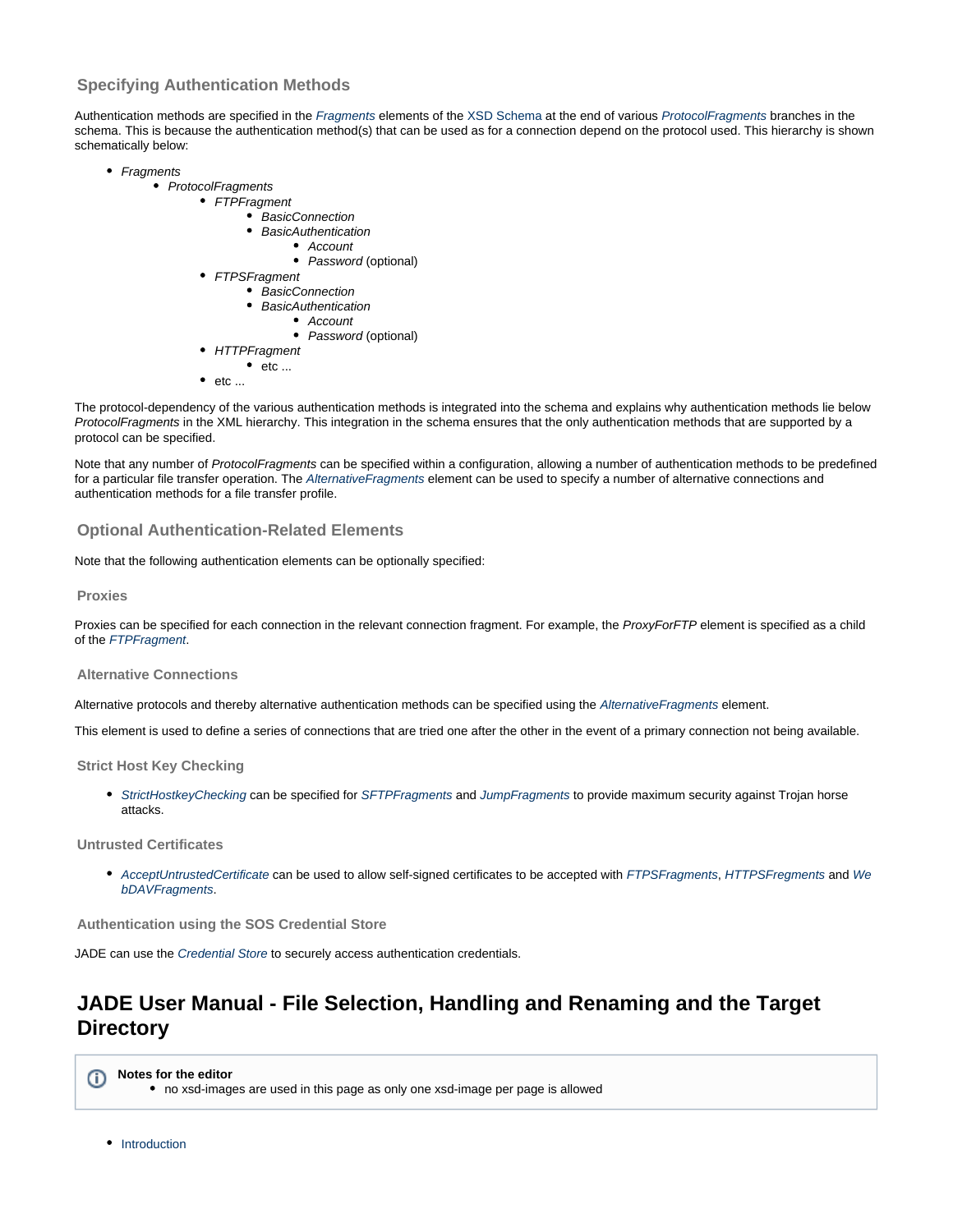- [File Selection](#page-29-1)
	- [How to specify file selection](#page-29-2)
	- [File Selection Functions](#page-30-0)
		- [Select an individual file or folder:](#page-30-1)
		- [Select a dynamic number of files from a folder:](#page-30-2)
		- [Select files from a list:](#page-30-3)
	- [Checking files for availability before transfer \(CheckSteadyState\)](#page-30-4)
	- [Behavior when transfer criteria are not met \(Directives\)](#page-31-0)
		- [DisableErrorOnNoFilesFound](#page-31-1)
		- [TransferZeroByteFiles](#page-31-2)
	- [Polling for files](#page-31-3)
	- [Restricting the files to be transferred \(multiple parameters\)](#page-31-4)
		- [FileAge](#page-31-5)
		- [FileSize](#page-31-6)
		- [ResultSet](#page-32-0)
		- [SkipFiles](#page-32-1)
		- [MaxFiles](#page-32-2)
- [File Handling](#page-32-3)
	- [How to specify file handling](#page-32-4)
	- [The file handling options](#page-32-5)
		- [Appending one file to another \(AppendFiles\)](#page-32-6)
			- [Functioning](#page-33-0)
			- $\bullet$ **[Atomicity](#page-33-1)**
			- [Ensure that file transfer is complete:](#page-33-2)
				- [CheckSize](#page-33-3)
				- [CheckIntegrityHash](#page-33-4)
			- [Compress files \(CompressFiles\)](#page-33-5)
			- [Configure error handling \(DisableErrorOnNoFilesFound\)](#page-33-6)
			- [CumulateFiles](#page-33-7)
			- [Compress files at the target \(CompressFiles\)](#page-33-8)
			- [KeepModificationDate](#page-33-9)
			- [DisableMakeDirectories](#page-33-10)
		- [DisableOverwriteFiles](#page-34-1)
- [File Renaming](#page-34-2)
- [The Target Directory](#page-34-3)
	- [The Directory Element](#page-34-4)
	- [Writing files](#page-34-5)
		- [DisableMakeDirectories](#page-34-6)
		- [DisableOverwriteFiles](#page-34-7)

#### <span id="page-29-0"></span>**Introduction**

The selection & handling of the objects being transferred can be divided into a number of areas:

- **File selection** which broadly covers the specification of features that are related to the source side of the file transfer operation such as filtering, polling and directives.
- **File handling** which broadly covers features that are implemented on the target side of the operation such as atomic transfer and the compression, checking and appending of files.
- **Renaming** which is also related to the source side of the file transfer operation and in contrast with the file selection and file handling features - is protocol-specific.
- **Transfer target specification** specification of the transfer target directory and the conditions under which files are to be written to it.

JADE can also be configured to check whether file transfer has been successfully completed. See:

- the User Manual [FileTransferOptions](#page-36-0) article which contains a description of the [Transactional](https://kb.sos-berlin.com/display/PKB/JADE+Parameter+Reference+-+Transactional) parameter used to ensure that transfer of a group of files has been completed.
- the [Atomicity](https://kb.sos-berlin.com/display/PKB/JADE+Parameter+Reference+-+Atomicity) Parameter Reference article for a description of the [AtomicPrefix](https://kb.sos-berlin.com/display/PKB/JADE+Parameter+Reference+-+AtomicPrefix) and [AtomicSuffix](https://kb.sos-berlin.com/display/PKB/JADE+Parameter+Reference+-+AtomicSuffix) parameters which are used to ensure that transfer of individual files has been completed..

### <span id="page-29-1"></span>**File Selection**

#### <span id="page-29-2"></span>**How to specify file selection**

File selection is specified in the [Profiles](https://kb.sos-berlin.com/display/PKB/JADE+Parameter+Reference+-+Profiles) branch of the configuration and can be applied to for all the Operations that can be defined for JADE: [Cop](https://kb.sos-berlin.com/display/PKB/JADE+Parameter+Reference+-+Copy) [y](https://kb.sos-berlin.com/display/PKB/JADE+Parameter+Reference+-+Copy), [Move](https://kb.sos-berlin.com/display/PKB/JADE+Parameter+Reference+-+Move) etc.

File selection is a source side operation, and the JADE file transfer options are all specified as child elements of the [SourceFileOptions](https://kb.sos-berlin.com/display/PKB/JADE+Parameter+Reference+-+SourceFileOptions) element.

This configuration hierarchy is shown for the Copy operation as follows:

- Profile
	- Operation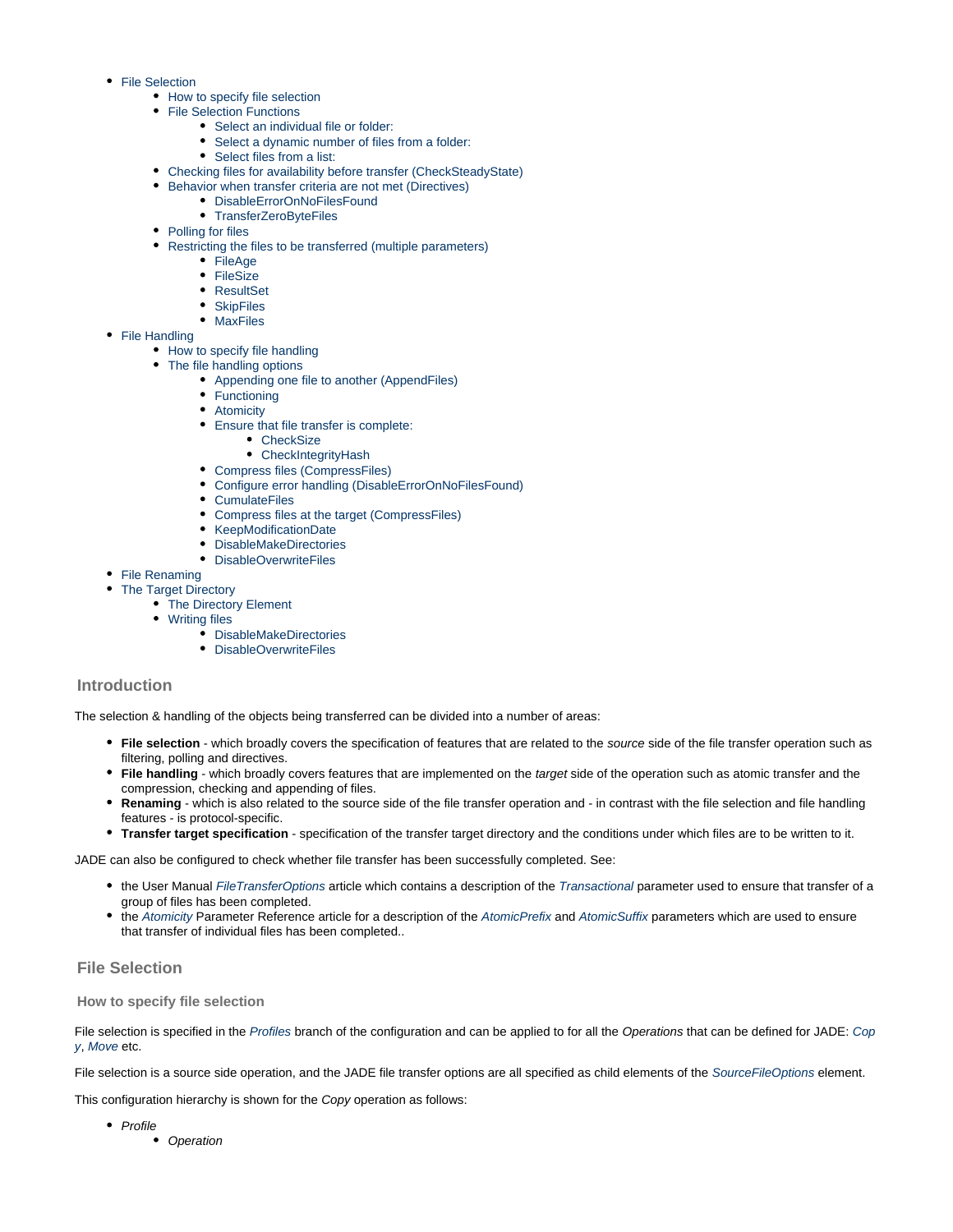- Copy
	- CopySource
		- CopySourceFragmentRef
		- SourceFileOptions
			- Selection (required) • optional file selection parameters
	- CopyTarget
		- copy target parameters
- $\bullet$ Move etc.

Note that all the optional file selection parameters apply to all files matching the selection criteria.

#### <span id="page-30-0"></span>**File Selection Functions**

<span id="page-30-1"></span>JADE comes with a comprehensive set of file selection functions:

#### **Select an individual file or folder:**

- FilePathSelection
	- This parameter is used to specify an individual file or a folder from which all files will be processed.

#### <span id="page-30-2"></span>**Select a dynamic number of files from a folder:**

- FileSpecSelection
	- Selects all files from a folder that match a regular expression
	- Can be used to select files recursively

#### **Select files from a list:**

- FileListSelection
	- This parameter is used to specify a number of files for processing.

<span id="page-30-3"></span>These functions are specified using one of the child elements of the Selection element.

The element hierarchy for the Selection element when a Copy operation is specified is:

- Profile
	- Operation
		- Copy
- **CopySource** 
	- CopySourceFragmentRef
		- SourceFileOptions (required)
			- Selection (required)
				- FilePathSelection
					- FilePath (required)
						- Directory
				- FileSpecSelection
					- FileSpec (required)
						- Directory
						- Recursive
				- FileListSelection
					- FileList (required)
					- Directory

Exact definitions for each file selection element and the interaction between elements can be found in the [Selection](https://kb.sos-berlin.com/display/PKB/JADE+Parameter+Reference+-+Selection) Parameter Reference.

<span id="page-30-4"></span>**Checking files for availability before transfer (CheckSteadyState)**

The [CheckSteadyState](https://kb.sos-berlin.com/display/PKB/JADE+Parameter+Reference+-+CheckSteadyState) option can be used as a method for checking that a file is fully available at the file transfer source, for example, when waiting for the receipt of large files before processing.

The file size is measured at regular intervals and until a steady state is determined.

Note that this method of determining whether a file is fully available is not 100% reliable. This is discussed in detail in the CheckSteadyState para meter reference along with a description of the three child elements of the CheckSteadyState parameter: CheckSteadyStateInterval, CheckStead yStateCount and CheckSteadyStateErrorState.

The CheckSteadyState parameter is a child element of SourceFileOptions as shown:

- Profile
	- Operation
		- **Copy**
- **CopySource**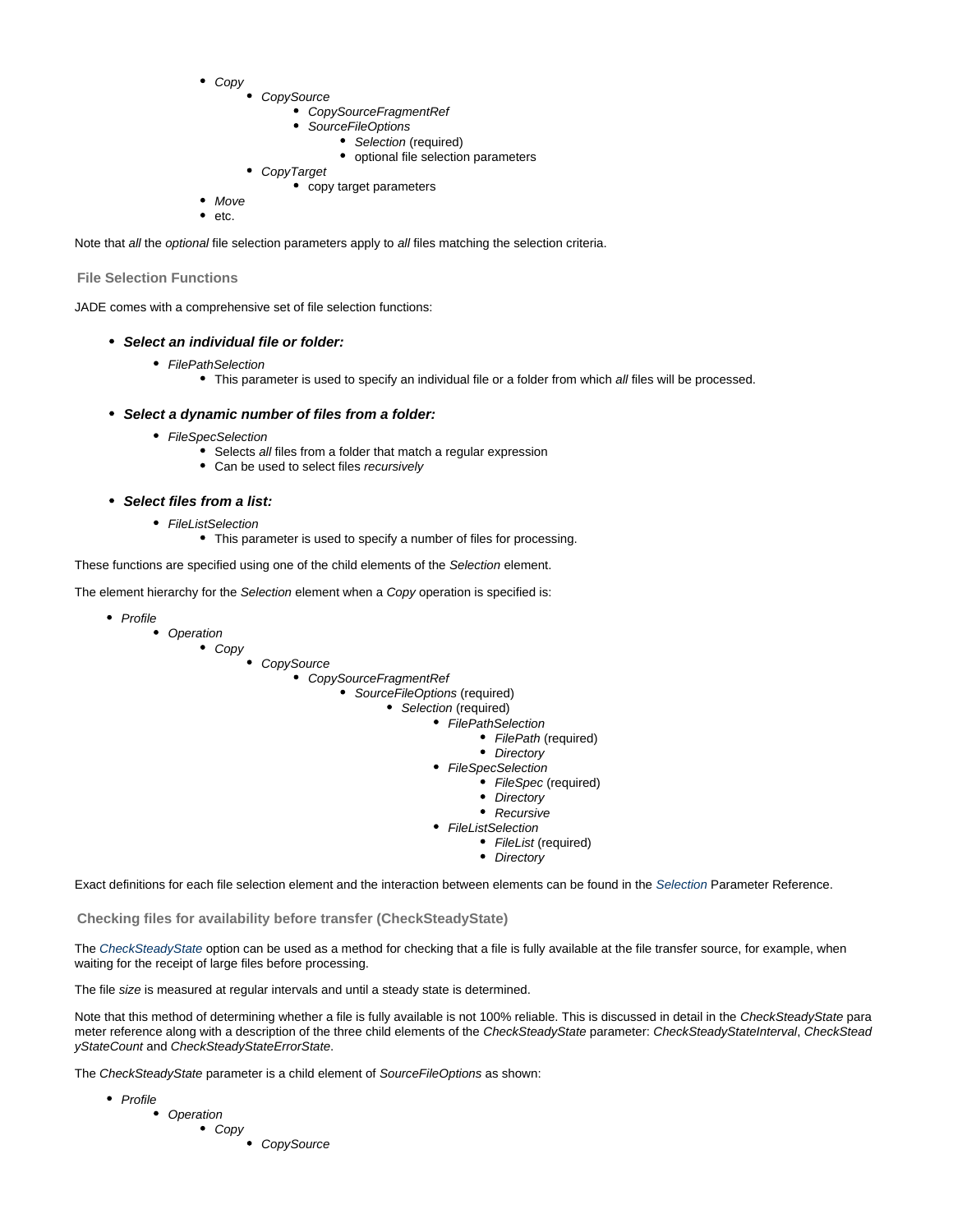- CopySourceFragmentRef
	- SourceFileOptions (required)
		- Selection (required)
		- $\bullet$ CheckSteadyState (option)
			- CheckSteadyStateInterval
			- CheckSteadyStateCount
			- CheckSteadyStateErrorState

<span id="page-31-0"></span>**Behavior when transfer criteria are not met (Directives)**

Directives can be seen as optional parameters that specify how JADE is to generally react at the file transfer source.

The [Directives](https://kb.sos-berlin.com/display/PKB/JADE+Parameter+Reference+-+Directives) element itself is a child of the [SourceFileOptions](https://kb.sos-berlin.com/display/PKB/JADE+Parameter+Reference+-+SourceFileOptions) elements:

- SourceFileOptions
	- Selection (required)
	- Directives (optional)
		- DisableErrorOnNoFilesFound
		- TransferZeroByteFiles
	- Other optional source file elements

#### <span id="page-31-1"></span>The directives are:

- **DisableErrorOnNoFilesFound**
	- The DisableErrorOnNoFilesFound parameter allows the default behavior of JADE to be changed. Note that the use of this parameter can modify the behavior of JADE when TransferZeroByteFiles is set.
- <span id="page-31-2"></span>**TransferZeroByteFiles**
	- The [TransferZeroByteFiles](https://kb.sos-berlin.com/display/PKB/JADE+Parameter+Reference+-+TransferZeroByteFiles) parameter specifies how JADE is to handle zero byte files i.e. whether they are to be transferred and processed by subsequent commands. See the Parameter Reference for a details about how this parameter interacts with the [Remove](https://kb.sos-berlin.com/display/PKB/JADE+Parameter+Reference+-+Remove) and [DisableErrorOnNoFilesFoun](https://kb.sos-berlin.com/display/PKB/JADE+Parameter+Reference+-+DisableErrorOnNoFilesFound) [d](https://kb.sos-berlin.com/display/PKB/JADE+Parameter+Reference+-+DisableErrorOnNoFilesFound) parameters.

#### <span id="page-31-3"></span>**Polling for files**

JADE can use [Polling](https://kb.sos-berlin.com/display/PKB/JADE+Parameter+Reference+-+Polling) to wait for incoming files. The files to be polled are specified with the [Selection](https://kb.sos-berlin.com/display/PKB/JADE+Parameter+Reference+-+Selection) element and polling can be is used to specify, for example, how often and how long should be polled.

Polling only continues until the polling criteria have been met (i.e. one or a minimum number of files have been found).

File transfer is started once polling has stopped.

When JADE is run as a job in the JobScheduler a job node can be specified for execution in case polling is unsuccessful.

A detailed list of the polling parameters that can be set and their definitions can be found in the [Polling](https://kb.sos-berlin.com/display/PKB/JADE+Parameter+Reference+-+Polling) section of the Parameter Reference.

The Polling parameter is a child element of SourceFileOptions as shown:



<span id="page-31-4"></span>**Restricting the files to be transferred (multiple parameters)**

<span id="page-31-5"></span>The following file filtering options can be used to filter the files that are to be transferred:

- **FileAge**
	- FileAge sets the minimum and/or maximum file age
- <span id="page-31-6"></span>**FileSize**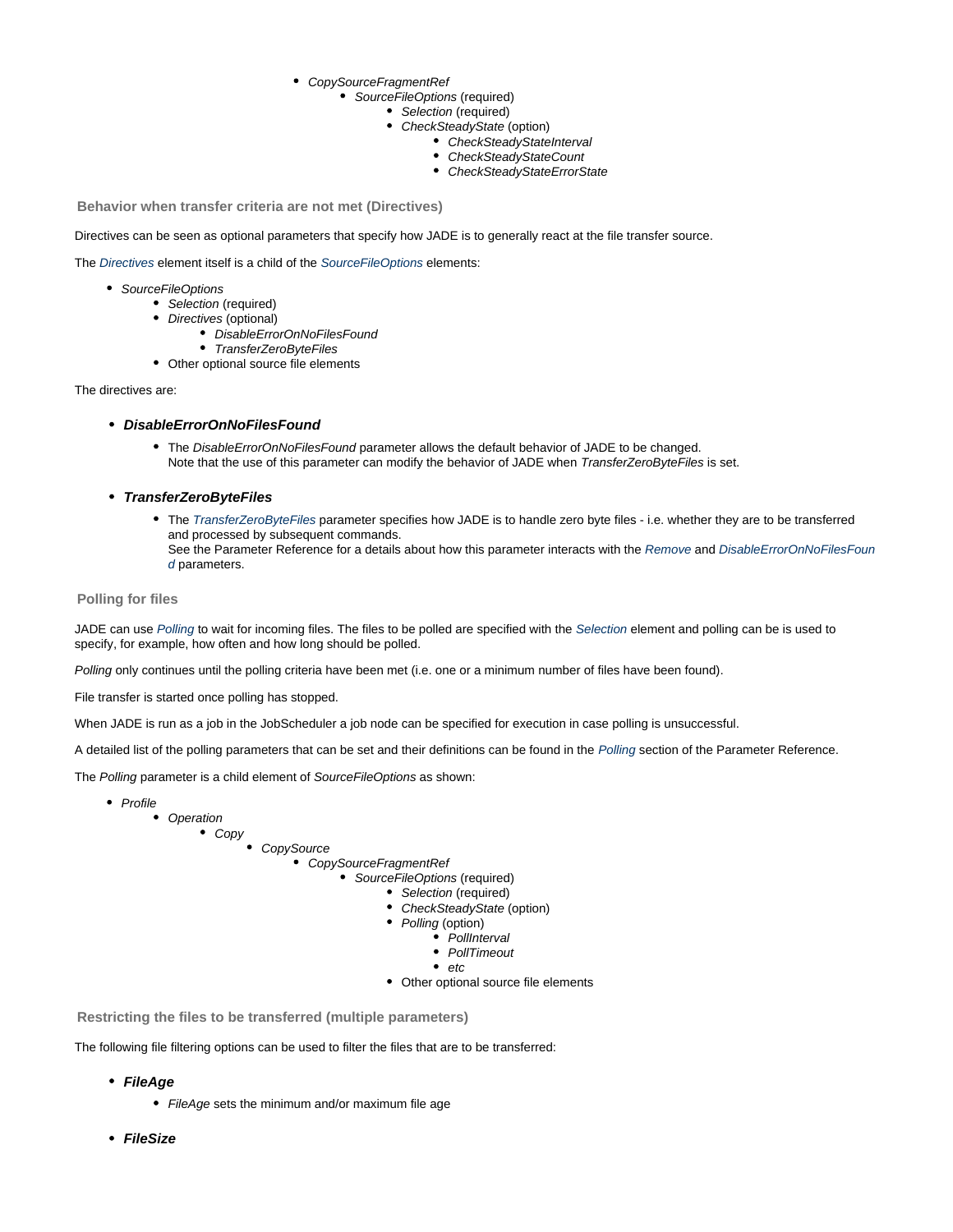• FileSize sets the minimum and/or maximum file size

#### <span id="page-32-0"></span>**ResultSet**

• The ResultsSet parameter handles the result set of a [Selection](https://kb.sos-berlin.com/display/PKB/JADE+Parameter+Reference+-+Selection) of files from the source host. The result set can be written into a file or, when JADE is run as a JobScheduler job, checked against an expectation.

#### <span id="page-32-1"></span>**SkipFiles**

• SkipFiles allows the first and/or last files found to be omitted from transfer.

#### **MaxFiles**

• The MaxFiles parameter allows the maximum number of files to be transferred to be set. All other files will be ignored.

<span id="page-32-2"></span>A detailed description of the file filtering elements listed above can be found in the [SourceFileOptions](https://kb.sos-berlin.com/display/PKB/JADE+Parameter+Reference+-+SourceFileOptions) Parameter Reference.

This configuration hierarchy relevant for the SourceFileOptions parameters where a Copy operation is specified is:

- Profile
	- Operation

Copy

**CopySource** 

#### CopySourceFragmentRef • SourceFileOptions

- Selection (required)
- FileAge
- FileSize
- ResultSet
- SkipFiles
- MaxFiles
- Other optional file selection elements

#### <span id="page-32-3"></span>**File Handling**

File handling is used here to refer to aspects of the transfer that are carried out target side of a transfer operation.

#### <span id="page-32-4"></span>**How to specify file handling**

File handling is specified in the [Profiles](https://kb.sos-berlin.com/display/PKB/JADE+Parameter+Reference+-+Profiles) branch of the configuration and can be applied to those [Operation](https://kb.sos-berlin.com/display/PKB/JADE+Parameter+Reference+-+Operation) elements that can be defined for JADE: [Copy](https://kb.sos-berlin.com/display/PKB/JADE+Parameter+Reference+-+Copy), [Move](https://kb.sos-berlin.com/display/PKB/JADE+Parameter+Reference+-+Move) etc.

File handling is a target side operation, and the JADE file handling options are all specified as child elements of the [TargetFileOptions](https://kb.sos-berlin.com/display/PKB/JADE+Parameter+Reference+-+TargetFileOptions) element.

This configuration hierarchy is shown for the Copy operation as follows:

- Profile • Operation **Copy** 
	- **CopySource** 
		- CopySourceFragmentRef
		- SourceFileOptions
			- Selection (required)
				- optional file selection parameters
	- CopyTarget
		- CopyTargetFragmentRef (required)
		- Directory (required)
		- TargetFileOptions (option)
			- AppendFiles (option)
			- Atomicity (option)
			- $e$  etc.
	- Move
	- etc.

Note that all the optional file selection parameters apply to all files matching the selection criteria.

<span id="page-32-5"></span>**The file handling options**

#### <span id="page-32-6"></span>**Appending one file to another (AppendFiles)**

The AppendFiles element can be used to specify whether files are to be appended to other files (i.e. added to the end of a file already existing in the target directory)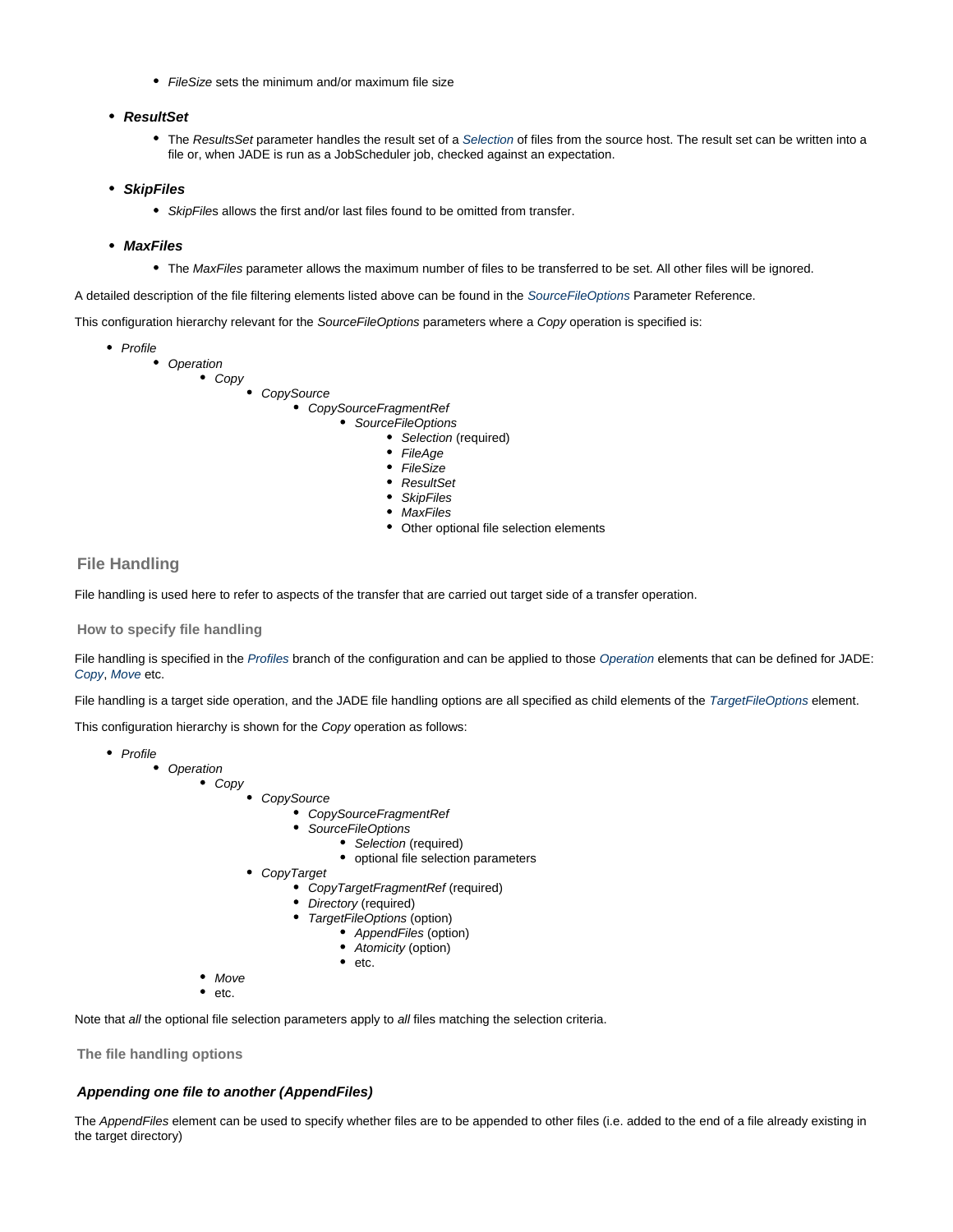AppendFiles is specified as a child element of the TargetFileOptions element, which itself can be a child element of the CopyTarget or MoveTarge t elements as shown schematically in the [How to specify file handling](#page-32-4) section above:

Files are appended to files with the same name.

Note that if the AppendFiles element parameter is set to true then DisableOverwriteFiles (another optional child of TargetFileOptions) will be ignored.

#### <span id="page-33-0"></span>**Functioning**

If we have two files to be transferred: file\_a and file\_b and a file\_a already exists in the target directory, then the contents of the file\_a being transferred will be appended to the already existing file\_a. file\_b will be written to the target directory as usual.

#### <span id="page-33-1"></span>**Atomicity**

The [Atomicity](https://kb.sos-berlin.com/display/PKB/JADE+Parameter+Reference+-+Atomicity) parameter is used to mask the presence of a file being transferred to a directory that may be monitored until the file has been fully transferred.

See the [parameter reference](https://kb.sos-berlin.com/display/PKB/JADE+Parameter+Reference+-+Atomicity) for a detailed description of this parameter and its interaction with other elements.

#### <span id="page-33-3"></span><span id="page-33-2"></span>**Ensure that file transfer is complete:**

#### **CheckSize**

When specified, the [CheckSize](https://kb.sos-berlin.com/display/PKB/JADE+Parameter+Reference+-+TargetFileOptions) parameter causes the size (i.e. the number of bytes) of the files in the source and target directories to be compared.

This method is not as accurate as [CheckIntegrityHash](#page-33-4).

#### <span id="page-33-4"></span>**CheckIntegrityHash**

The CheckIntegrityHash element causes integrity hash sums to be calculated for the files at source and target after transfer. If the hashes are not equal then the transfer will be rolled back.

This method is more accurate than the [CheckSize](#page-33-3) method.

#### <span id="page-33-5"></span>**Compress files (CompressFiles)**

JADE can compress individual files before writing them to the target directory.

The CompressFiles element specifies whether files should be compressed with a zip algorithm before saving to the target system.

Note: JADE cannot combine files at the source to a single compressed file before transfer (see the [relevant change Issue](https://change.sos-berlin.com/browse/JADE-277) for details).

#### <span id="page-33-6"></span>**Configure error handling (DisableErrorOnNoFilesFound)**

The default configuration for JADE is that an error will be logged if a transfer should take place but no files are found.

This behavior can be altered with the [DisableErrorOnNoFilesFound](https://kb.sos-berlin.com/display/PKB/JADE+Parameter+Reference+-+DisableErrorOnNoFilesFound) element, which is a child of the [Directives](https://kb.sos-berlin.com/display/PKB/JADE+Parameter+Reference+-+Directives) element and which is itself a child of the [SourceFileOptions](https://kb.sos-berlin.com/display/PKB/JADE+Parameter+Reference+-+SourceFileOptions) elements.

See the [DisableErrorOnNoFilesFound](https://kb.sos-berlin.com/display/PKB/JADE+Parameter+Reference+-+DisableErrorOnNoFilesFound) parameter reference article for more detailed information about this element, in particular on its interaction with the FileSpec, FilePath and FileList elements.

#### <span id="page-33-7"></span>**CumulateFiles**

The CumulateFiles element specifies whether the contents of the transferred file(s) should be appended to the contents of an already existing file. All files being transferred will be written to the one file.

#### <span id="page-33-8"></span>**Compress files at the target (CompressFiles)**

The CompressFiles element causes files to be compressed after transfer but before being written to the target file system.

Files are compressed individually, the possibility of adding files to a compressed archive either before or after transmission is not available.

#### <span id="page-33-9"></span>**KeepModificationDate**

The KeepModificationDate element specifies whether the modification date of the source file is to be applied to the target.

This option is protocol-dependent and requires that the necessary permissions are available.

<span id="page-33-10"></span>See the [TargetFileOptions](https://kb.sos-berlin.com/display/PKB/JADE+Parameter+Reference+-+TargetFileOptions) Parameter Reference for more detailed information about this parameter and its functioning with different protocols.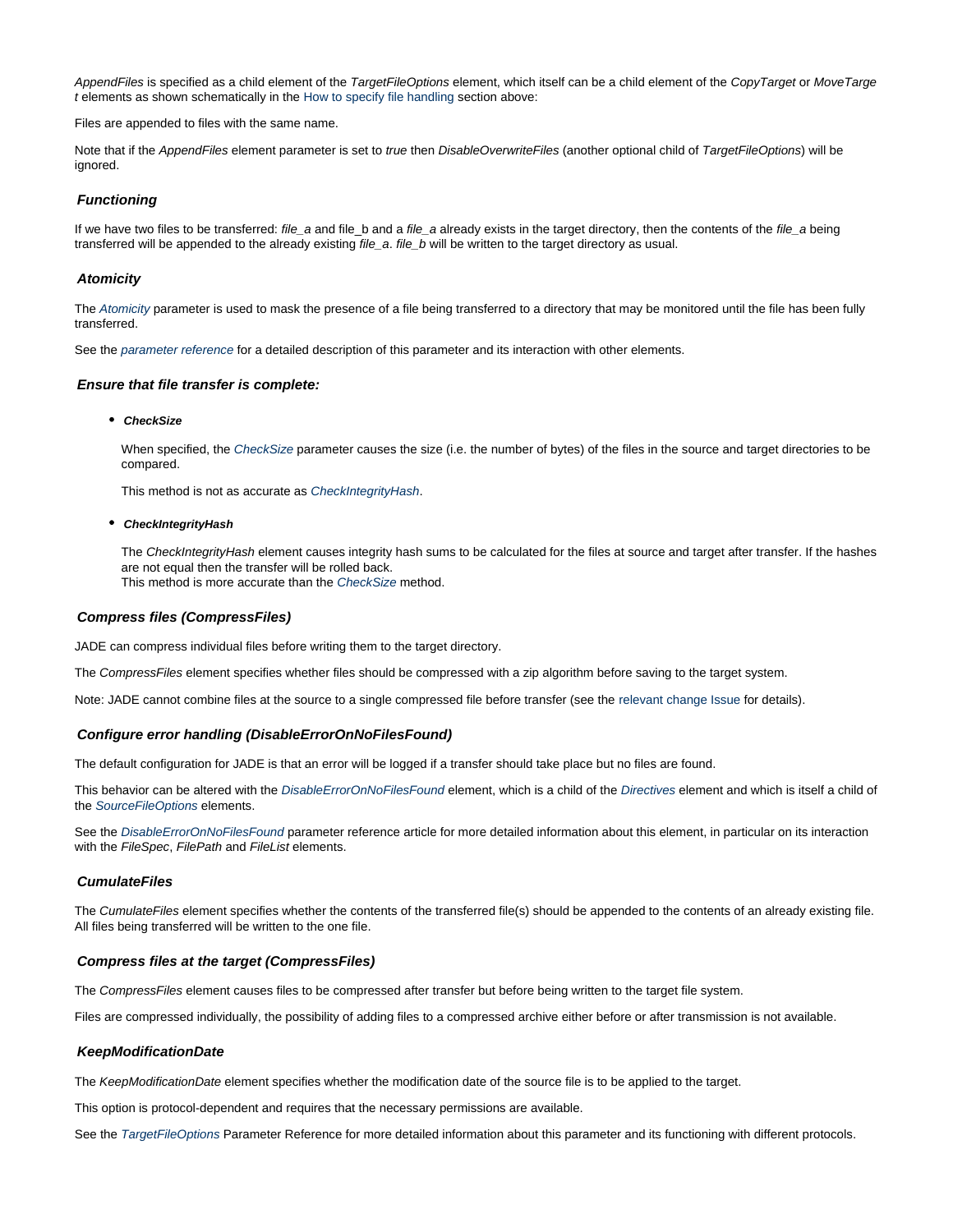#### **DisableMakeDirectories**

The DisableMakeDirectories element specifies whether JADE is to create a target directory if the directory specified in the [Directory](https://kb.sos-berlin.com/display/PKB/JADE+Parameter+Reference+-+Directory) parameter is not available.

This option is protocol-dependent and requires that the necessary permissions are available.

See the [TargetFileOptions](https://kb.sos-berlin.com/display/PKB/JADE+Parameter+Reference+-+TargetFileOptions) Parameter Reference for more detailed information about this parameter and its functioning with the [Recursive](https://kb.sos-berlin.com/display/PKB/JADE+Parameter+Reference+-+Recursive) parame ter and different protocols.

#### <span id="page-34-1"></span>**DisableOverwriteFiles**

The DisableOverwriteFiles element specifies whether files can be overwritten.

#### <span id="page-34-2"></span>**File Renaming**

File renaming is specified using the [Rename](https://kb.sos-berlin.com/display/PKB/JADE+Parameter+Reference+-+Rename) element, and can be applied at either the source or target sides of a file transfer.

Renaming can be applied to operations that are carried out using all protocols JADE can currently use (Release 1.11.x).

File renaming is protocol-specific and is specified as a child element of FragmentRef elements such as FTPFragmentRef, SMBFragmentRef and LocalSource and LocalTarget elements in Profiles.

The element hierarchy related to a Rename parameter specified for a copy to a local target operation is:

- Copy
	- CopySource
		- child elements ...
	- CopyTarget
		- CopyTargetFragmentRef • LocalTarget
			- Rename (optional)
				- ReplaceWhat
					- ReplaceWith

The Rename element requires that two child elements are defined:

- ReplaceWhat a regular expression that allows selection of parts of file names.
- ReplaceWith complex replacement patterns using substitution masks and capturing groups can be used.

A detailed description of the possible file name replacement patterns can be found in the [Rename](https://kb.sos-berlin.com/display/PKB/JADE+Parameter+Reference+-+Rename) element parameter reference.

#### See also [Atomicity](https://kb.sos-berlin.com/display/PKB/JADE+Parameter+Reference+-+Atomicity).

#### <span id="page-34-3"></span>**The Target Directory**

#### <span id="page-34-4"></span>**The Directory Element**

The [Directory](https://kb.sos-berlin.com/display/PKB/JADE+Parameter+Reference+-+Directory) element defines the target folder for a file transfer and is required for the [Copy](https://kb.sos-berlin.com/display/PKB/JADE+Parameter+Reference+-+Copy) and [Move](https://kb.sos-berlin.com/display/PKB/JADE+Parameter+Reference+-+Move) operations.

For a Copy operation, the Directory element is specified as a sibling element of the CopyTargetFragmentRef and TargetFileOptions elements as shown schematically below.

- Copy
- **CopySource** Child elements
- CopyTarget
	- CopyTargetFragmentRef (required)
		- Directory (required)
		- TargetFileOptions (optional)

#### <span id="page-34-6"></span><span id="page-34-5"></span>**Writing files**

- **DisableMakeDirectories**
- **DisableOverwriteFiles**

<span id="page-34-7"></span>These elements are children of the [TargetFileOptions](https://kb.sos-berlin.com/display/PKB/JADE+Parameter+Reference+-+TargetFileOptions) element and are described in the [File Handling](#page-32-3) section above.

### <span id="page-34-0"></span>**JADE User Manual - The Operation - What is to be done?**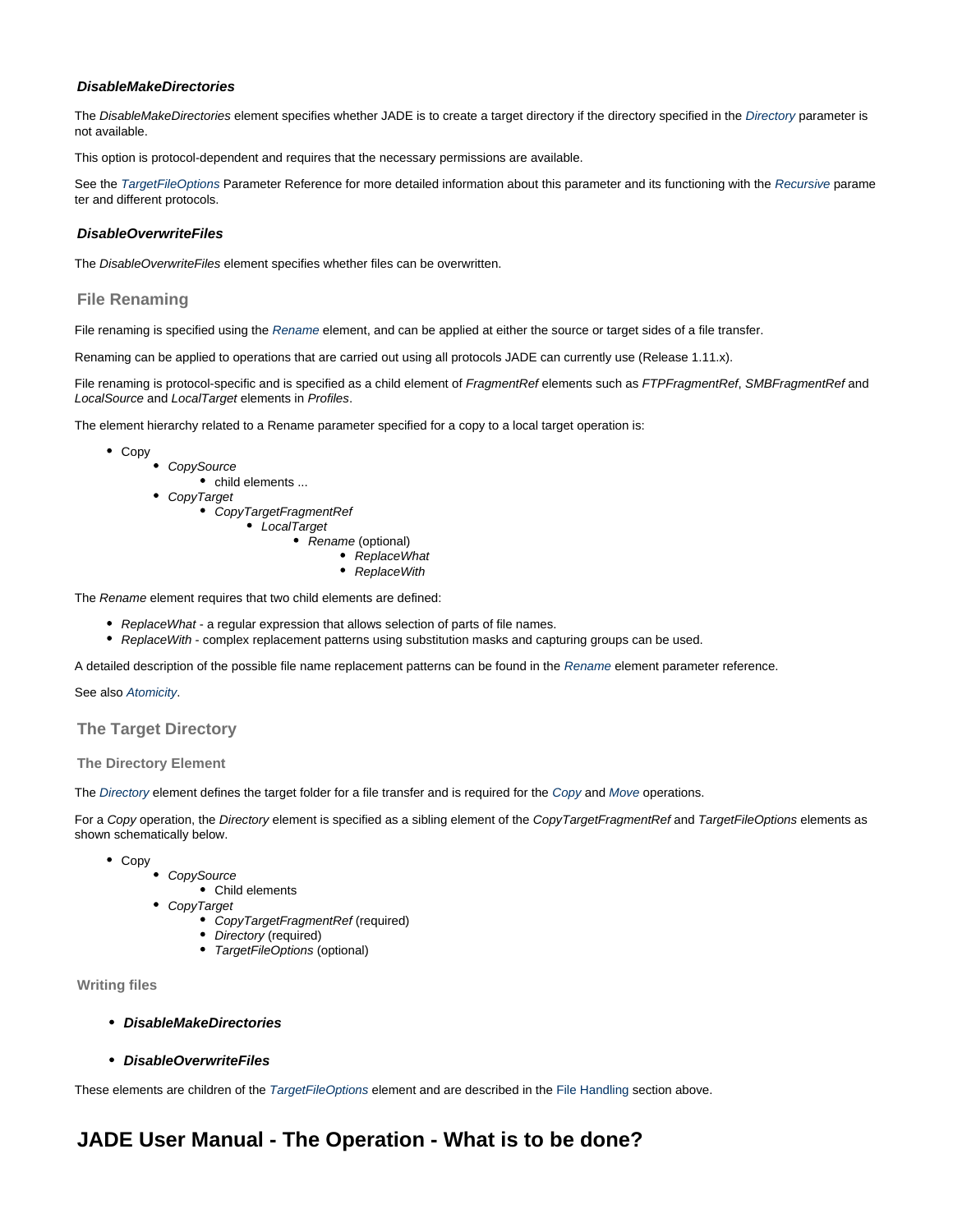#### **Introduction**

The [Operation](https://kb.sos-berlin.com/display/PKB/JADE+Parameter+Reference+-+Operation) element specifies the type of file transfer that is to be carried out. The Operation is a child element of the Profile and a required ele ment.

#### **Operation - the action JADE is to carry out**

The Operation elements that the JADE Client can carry out are defined as follows:

- Copy duplicate the files from one location to another
- Move duplicate the files from one location to another and then delete the original files
- **Remove delete files from a server**
- GetList obtain a file containing a list of file names

#### **Specifying the Operation Element**

An Operation element is required for each file transfer configuration.

In the [JADE XSD schema,](https://kb.sos-berlin.com/display/PKB/JADE+-+Reference+Documentation+-+XSD+Schema+Reference) the Operation is a child of the Profile element as is shown in the hierarchy below:

- $\bullet$  Profile
	- Operation
		- $\bullet$  Copy

CopySource CopyTarget

- $Mov<sub>e</sub>$ 
	- MoveSource
	- MoveTarget
- Remove
- RemoveSource GetList
	- GetListSource
- Client (optional)
- other optional siblings ...

The hierarchy also shows how the Operation element that is selected defines whether source and target elements require to be called. These in turn define the transfer options that may be available.

The Operation element has a number of siblings ([Client](https://kb.sos-berlin.com/display/PKB/JADE+Parameter+Reference+-+Client), [JobScheduler](https://kb.sos-berlin.com/display/PKB/JADE+Parameter+Reference+-+JobScheduler), [Notifications](https://kb.sos-berlin.com/display/PKB/JADE+Parameter+Reference+-+Notifications) and [CredentialStore](https://kb.sos-berlin.com/display/PKB/JADE+Parameter+Reference+-+CredentialStore)) which are optional children of the Profil e element and are described in the [Profile](https://kb.sos-berlin.com/display/PKB/JADE+Parameter+Reference+-+Profile) parameter reference article.

When the SOS [XML Editor](https://kb.sos-berlin.com/display/PKB/JADE+-+XML+Configuration+-+XML+Editor) us used, selection of an Operation will cause the Editor to automatically generate the required descendants necessary to specify the Operation.

For the Copy Operation these would be:

- Copy
	- CopySource
		- CopySourceFragmentRef
			- \*FragmentRef (contains the reference to the Fragment to be used, where \* defines the protocol to be used)
		- SourceFileOptions
		- Selection
		- CopyTarget
			- CopyTargetFragmentRef
			- Directory

**Example Configuration using the Copy Operation**

An example configuration using the Copy Operation was shown on the [Configuring File Transfers with the JADE Client](#page-13-0) page.

**Example Configuration using the GetList Operation**

An example configuration using the GetList Operation is shown on the [Example JADE Configuration using the GetList Operation](https://kb.sos-berlin.com/display/PKB/Example+JADE+Configuration+using+the+GetList+Operation) page.

**Further Information**

- We recommend using the [Editor for XML Configuration](https://kb.sos-berlin.com/display/PKB/JADE+-+XML+Configuration+-+XML+Editor) to configure file transfers for JADE. The editor uses the [JADE XSD schema](https://kb.sos-berlin.com/display/PKB/JADE+-+Reference+Documentation+-+XSD+Schema+Reference) to guide users through the configuration process and validate configurations.
- The [Operation](https://kb.sos-berlin.com/display/PKB/JADE+Parameter+Reference+-+Operation) parameter reference page.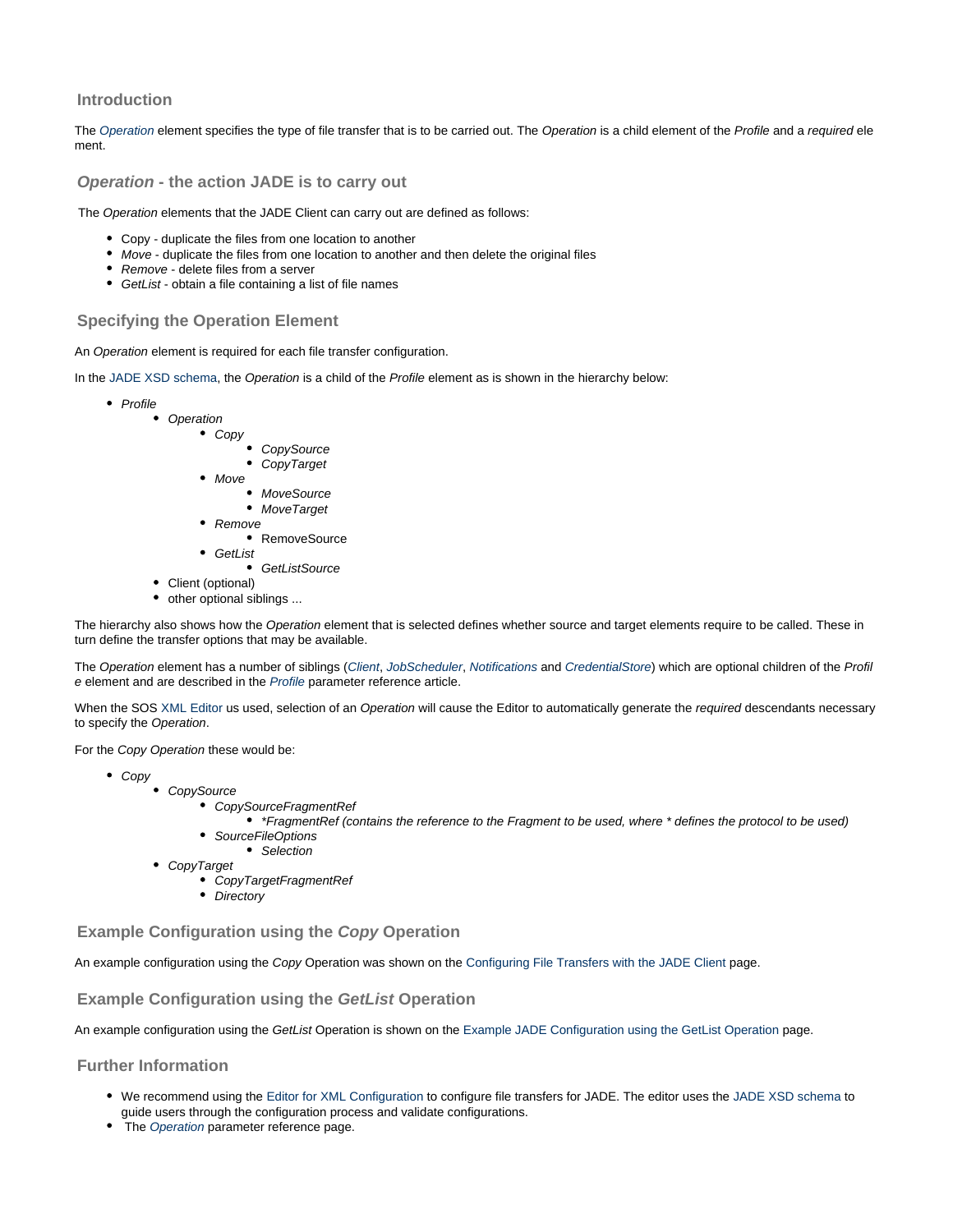# <span id="page-36-0"></span>**JADE User Manual - File Transfer Options**

- [File Transfer Options](#page-36-1)
	- [Specification of File Transfer Options](#page-36-2)
	- [Transfer Optimization 1 Buffer Size](#page-36-3)
	- [Transfer Optimization 2 Concurrent Transfer](#page-36-4)
- [Ensuring Transfer has been Completed](#page-36-5)
	- [Transactional Transfer](#page-36-6)

#### <span id="page-36-1"></span>**File Transfer Options**

File [TransferOptions](https://kb.sos-berlin.com/display/PKB/JADE+Parameter+Reference+-+TransferOptions) are all optional and are used to:

- optimize file transfer (BufferSize, ConcurrentTransfer) and
- ensure transfer has been completed and handle errors (TransactionalTransfer)

File transfer options are specified as child elements of the file transfer operations - e.g. [Copy](https://kb.sos-berlin.com/display/PKB/JADE+Parameter+Reference+-+Copy) and [Move](https://kb.sos-berlin.com/display/PKB/JADE+Parameter+Reference+-+Move) - and apply to both the source and target parts of the transfer operation.

#### <span id="page-36-2"></span>**Specification of File Transfer Options**

File Transfer Options are defined using the FileTransferOptions elements. FileTransferOptions elements are specified as part of a file transfer Pro file, as child elements of the Copy or Move elements as shown in the following hierarchy:

- Profile
	- Operation Copy **CopySource** Child elements ... CopyTarget Child elements ... • TransferOptions • Move • MoveSource Child elements ... **MoveTarget** Child elements ... • TransferOptions

The JADE file transfer options are independent of the transfer protocol. As they apply to the *transfer*, it follows that they are independent of the source /target and are specified as sibling elements of - in the cases of a Move operation - the MoveSource and MoveTarget elements.

The TransferOptions element can have three children as listed below. The use of these child elements is described in the next sections:

- TransferOptions
	- BufferSize
	- ConcurrentTransfer
		- MaxConcurrentTransfers
	- Transactional

<span id="page-36-3"></span>**Transfer Optimization 1 - Buffer Size**

The BufferSize parameter element defines the maximum data block size.

<span id="page-36-4"></span>**Transfer Optimization 2 - Concurrent Transfer**

The [ConcurrentTransfer](https://kb.sos-berlin.com/display/PKB/JADE+Parameter+Reference+-+ConcurrentTransfer) element is used to allow parallel file transfer to occur.

A child element of ConcurrentTransfer - MaxConcurrentTransfers - can be used to limit the number of parallel transfers.

- TransferOptions
	- ConcurrentTransfer
		- MaxConcurrentTransfers

#### <span id="page-36-5"></span>**Ensuring Transfer has been Completed**

#### <span id="page-36-6"></span>**Transactional Transfer**

This parameter specifies whether a transfer should be processed as a single transaction, i.e. whether all objects are to be successfully transferred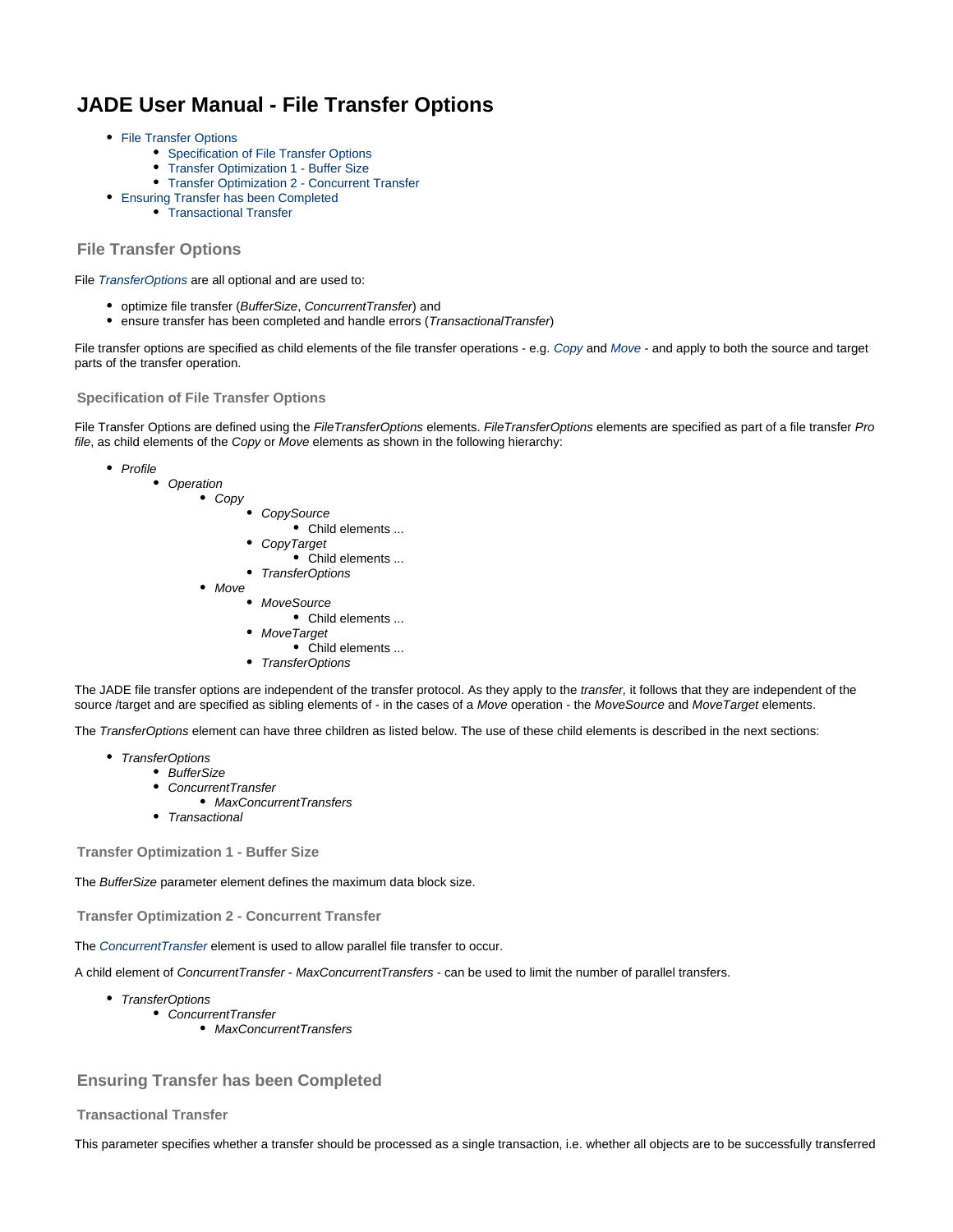or none at all.

Should an error occur during a transfer operation then transfers already carried out will be rolled back.

Transactional transfer is often used together with the following parameters:

- [Atomicity](https://kb.sos-berlin.com/display/PKB/JADE+Parameter+Reference+-+Atomicity) (a TargetFileOption for the CopyTarget and MoveTarget elements)
- **•** [DisableOverwriteFiles](https://www.sos-berlin.com/schema/jade/doc/JADE_configuration_v1_0_xsd_Element_DisableOverwriteFiles.html) (a TargetFileOption for the CopyTarget and MoveTarget elements)

See the [Transactional](https://kb.sos-berlin.com/display/PKB/JADE+Parameter+Reference+-+Transactional) parameter reference article for a detailed explanation of the dependencies between these elements.

Note that transactional transfer is not 100% reliable - there are situations where rollback will not be possible.

# <span id="page-37-0"></span>**JADE User Manual - Pre- & Post-Processing**

- [Pre- & Post-Processing Options](#page-37-1)
	- [Pre- and post-processing commands](#page-37-2)
	- [Pre- and post-processing operations](#page-37-3)
- [Specifying pre- and post-processing operations](#page-37-4)
- [Parameter reference for pre- and post-processing operations](#page-38-1)

#### <span id="page-37-1"></span>**Pre- & Post-Processing Options**

JADE can carry out both pre- and post-processing at the source and at the target parts of the transfer.

A typical post-processing operation at the source would be to move or rename a file after it has been copied to the target.

Pre- and post-processing can be triggered for:

- Transfer operations.
- Individual file transfers, so when three files are to be transferred, processing would be carried out three times.

In addition, post-processing can be triggered for:

• File Rename operations.

Pre- and post-processing can be carried out using the FTP, SFTP and local file system protocols: they are not possible with HTTP, HTTPS, SMBF or WebDAV.

#### <span id="page-37-2"></span>**Pre- and post-processing commands**

The commands that can be executed as part of a pre- or post-processing operation are protocol-dependant:

- FTP commands have to be used with the FTP protocol and
- Shell commands have to be used with the SFTP protocol.

#### <span id="page-37-3"></span>**Pre- and post-processing operations**

The pre- and post-processing operations available are:

- Pre-processing operations:
	- CommandBeforeFile:
		- commands are executed before each individual file is transferred
	- CommandBeforeOperation
		- commands are executed before the transfer operation is started
- Post-processing operations:
	- CommandAfterFile:
		- commands are executed after each file transfer has been completed
	- CommandAfterOperation
		- commands are executed after the transfer operation has been completed
	- CommandBeforeRename
		- commands are executed before each individual file is renamed

Note that special variables such as \$target\_dir and \$date are available for pre- or post-processing commands. These variables are listed under the Parameter Reference article for the relevant protocol \*FragmentRef element. See the list of links provided in the [Parameter reference for pre](#page-38-1)[and post-processing operations](#page-38-1) section on this page for more information.

#### <span id="page-37-4"></span>**Specifying pre- and post-processing operations**

The commands that can be executed as part of a pre- or post-processing operation are protocol specific - meaning that they are specified as child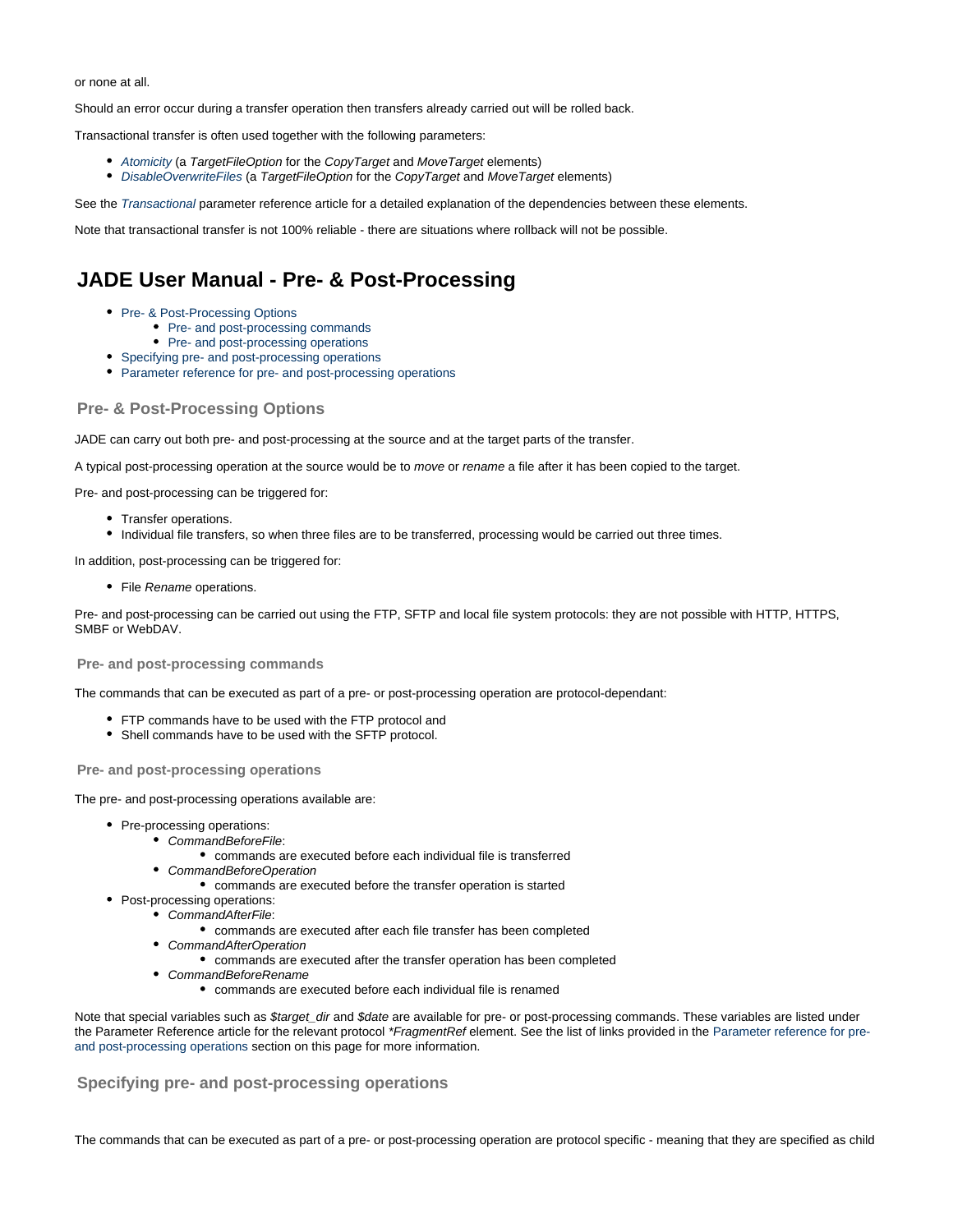elements of a protocol fragment element such as SFTPFragmentRef.

The XML hierarchy used to specify the pre- and post-processing operations around a typical Copy operation using SFTP would be:

- Profile
	- Operation
		- CopySource
			- CopySourceFragmetRef
				- SFTPFragmentRef
					- SFTPPreProcessing
						- CommandBeforeFile CommandBeforeOperation
					- SFTPPostProcessing
						- CommandBeforeFile
							- CommandBeforeOperation
						- CommandBeforeRename
					- etc. (optional)

#### <span id="page-38-1"></span>**Parameter reference for pre- and post-processing operations**

Detailed information about pre- and post-processing operations can be found in the relevant parameter reference article:

- [FTPFragmentRef](https://kb.sos-berlin.com/display/PKB/JADE+Parameter+Reference+-+FTPFragmentRef)
- [LocalSource](https://kb.sos-berlin.com/display/PKB/JADE+Parameter+Reference+-+LocalSource)
- [LocalTarget](https://kb.sos-berlin.com/display/PKB/JADE+Parameter+Reference+-+LocalTarget)
- [SFTPFragmentRef](https://kb.sos-berlin.com/display/PKB/JADE+Parameter+Reference+-+SFTPFragmentRef)

# <span id="page-38-0"></span>**JADE User Manual - The Use of Proxies**

- [Introduction](#page-38-2)
- [File Transfer Protocols and Proxy Protocols](#page-38-3)
- [Local or remote Proxy Connection and Authentication](#page-38-4)
- [Specifying Proxy Connections](#page-38-5)

#### <span id="page-38-2"></span>**Introduction**

JADE can establish connections that are routed over proxies.

However the type of authentication allowed and the protocol used for the 'main' connection have to be considered when selecting a proxy.

#### <span id="page-38-3"></span>**File Transfer Protocols and Proxy Protocols**

The following proxy protocols are available:

- [HTTPProxy](https://kb.sos-berlin.com/display/PKB/JADE+Parameter+Reference+-+HTTPProxy)
- [SOCKS4Proxy](https://kb.sos-berlin.com/display/PKB/JADE+Parameter+Reference+-+SOCKS4Proxy)
- [SOCKS5Proxy](https://kb.sos-berlin.com/display/PKB/JADE+Parameter+Reference+-+SOCKS5Proxy)

Different Proxy protocols can be used for different file transfer protocols. For example:

- HTTP proxies can be used with the FTP, HTTP, HTTPS and WebDAV protocols.
- SOCKS4 proxies can be used with FTP, FTPS and SFTP protocols.
- SOCKS5 proxies can be used with FTP, FTPS and SFTP protocols.
- See the [JADE Parameter Reference Reusable Elements Proxy](https://kb.sos-berlin.com/display/PKB/JADE+Parameter+Reference+-+Reusable+Elements+-+Proxy) for more detailed information.

#### <span id="page-38-4"></span>**Local or remote Proxy Connection and Authentication**

A proxy can be installed on any host in the network and is identified by its connection parameters.

Some Proxy protocols - e.g. SOCKS5 - allow authentication credentials to be specified.

Proxies connections are all configured using [BasicConnection](https://kb.sos-berlin.com/display/PKB/JADE+Parameter+Reference+-+BasicConnection) and [BasicAuthentication](https://kb.sos-berlin.com/display/PKB/JADE+Parameter+Reference+-+BasicAuthentication) elements - [SSHAuthentication](https://kb.sos-berlin.com/display/PKB/JADE+Parameter+Reference+-+SSHAuthentication) is not possible.

#### <span id="page-38-5"></span>**Specifying Proxy Connections**

Connections to source hosts, jump hosts or target systems can be routed by a proxy.

- Proxies are defined for file transfer protocols and connections:
	- In the JADE XML configuration schema proxy elements are children of [ProtocolFragments](https://kb.sos-berlin.com/display/PKB/JADE+Parameter+Reference+-+ProtocolFragments). For example,
		- the ProxyForSFTP element is a child of the [SFTPFragment](https://kb.sos-berlin.com/display/PKB/JADE+Parameter+Reference+-+SFTPFragment)